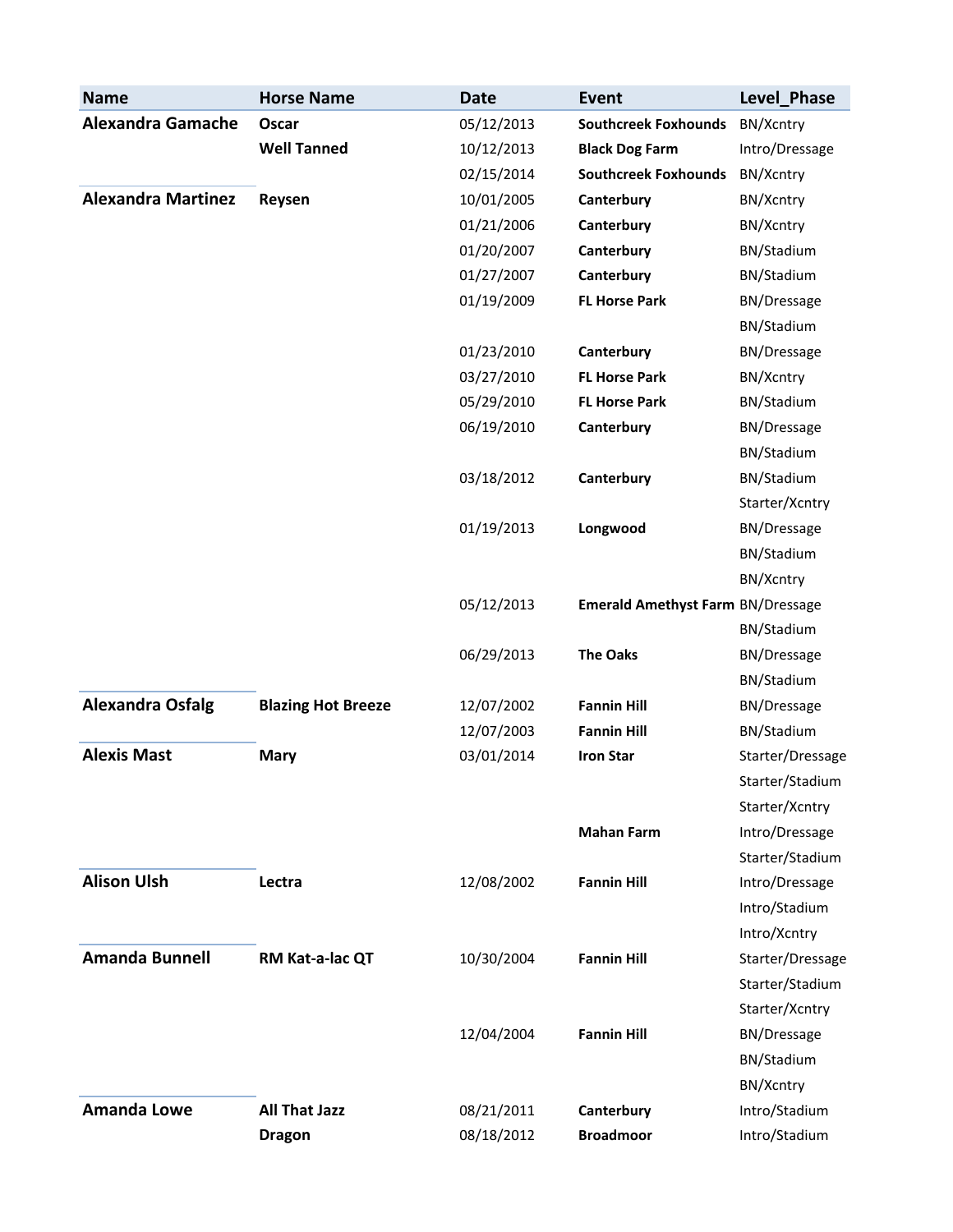| <b>Name</b>           | <b>Horse Name</b>          | <b>Date</b> | <b>Event</b>            | Level_Phase        |
|-----------------------|----------------------------|-------------|-------------------------|--------------------|
|                       |                            | 09/01/2012  | <b>FL Horse Park</b>    | Intro/Xcntry       |
|                       |                            | 04/27/2013  | <b>Rocking Horse</b>    | Starter/Dressage   |
|                       |                            |             |                         | Starter/Stadium    |
|                       |                            |             |                         | Starter/Xcntry     |
| <b>Amanda Phegley</b> | <b>Splash of Class</b>     | 10/16/2010  | <b>HSIP</b>             | Starter/Stadium    |
|                       |                            | 11/20/2010  | <b>HSIP</b>             | Starter/Stadium    |
|                       | <b>Steel My Heart</b>      | 08/21/2011  | Canterbury              | BN/Stadium         |
|                       |                            | 09/24/2011  | <b>HSIP</b>             | BN/Stadium         |
| <b>Amanda Quillin</b> | <b>Deuces Wild</b>         | 04/12/2008  | Canterbury              | BN/Stadium         |
|                       |                            | 05/31/2008  | <b>Rocking Horse</b>    | BN/Xcntry          |
|                       |                            | 12/07/2008  | <b>FL Horse Park</b>    | BN/Xcntry          |
|                       | <b>Finding Peace</b>       | 10/26/2013  | <b>Gray Lily</b>        | Starter/Dressage   |
|                       |                            |             |                         | Starter/Stadium    |
|                       |                            |             |                         | Starter/Xcntry     |
| <b>Amber Frisz</b>    | <b>The Love Cupid</b>      | 11/01/2009  | <b>Sumter</b>           | Starter/Xcntry     |
|                       |                            | 01/16/2010  | <b>Rocking Horse</b>    | Starter/Xcntry     |
|                       |                            | 04/25/2010  | <b>Fannin Hill</b>      | Starter/Stadium    |
|                       |                            | 05/30/2010  | <b>Fannin Hill</b>      | Starter/Stadium    |
|                       |                            | 07/24/2010  | <b>FL Horse Park</b>    | <b>BN/Dressage</b> |
| <b>Amber Moss</b>     | <b>Adonis</b>              | 08/31/2013  | Canterbury              | BN/Stadium         |
|                       |                            | 09/14/2013  | Longwood                | BN/Stadium         |
|                       |                            | 11/09/2013  | Longwood                | BN/Stadium         |
|                       |                            | 11/16/2013  | <b>HSIP</b>             | BN/Stadium         |
| <b>Amy Hodik</b>      | <b>Show Stopper</b>        | 09/30/2012  | <b>HSIP</b>             | Starter/Stadium    |
| Angela DeBono         | <b>Oscar Award</b>         | 09/06/2003  | Canterbury              | Intro/Dressage     |
|                       |                            |             |                         | Intro/Stadium      |
|                       |                            | 10/19/2003  | <b>Basingstoke</b>      | Intro/Stadium      |
|                       |                            |             |                         | Intro/Xcntry       |
|                       |                            | 09/25/2004  | Canterbury              | <b>BN/Dressage</b> |
|                       |                            |             |                         | BN/Stadium         |
| Ania Knapinska        | <b>Irish</b>               | 11/11/2013  | <b>Palm Beach Posse</b> | N/Stadium          |
|                       |                            |             |                         | P/Dressage         |
|                       | Tougher n' Most            | 11/11/2013  | <b>Palm Beach Posse</b> | BN/Stadium         |
|                       |                            |             |                         | P/Dressage         |
| <b>Anne Raisner</b>   | <b>Rio Rosario</b>         | 03/18/2012  | Canterbury              | Starter/Dressage   |
|                       |                            |             |                         | Starter/Stadium    |
|                       |                            | 04/14/2012  | <b>Fannin Hill</b>      | Starter/Dressage   |
|                       |                            |             |                         | Starter/Stadium    |
| <b>Anne Walker</b>    | <b>Clover Hill's Magic</b> | 05/18/2002  | <b>Fannin Hill</b>      | <b>BN/Dressage</b> |
| <b>April Denner</b>   | He'sagodPhil'dWynn         | 05/11/2013  | <b>FL Horse Park</b>    | Starter/Stadium    |
| <b>Arnold Bloom</b>   | <b>High Cotton</b>         | 08/30/2013  | <b>Rocking Horse</b>    | BN/Stadium         |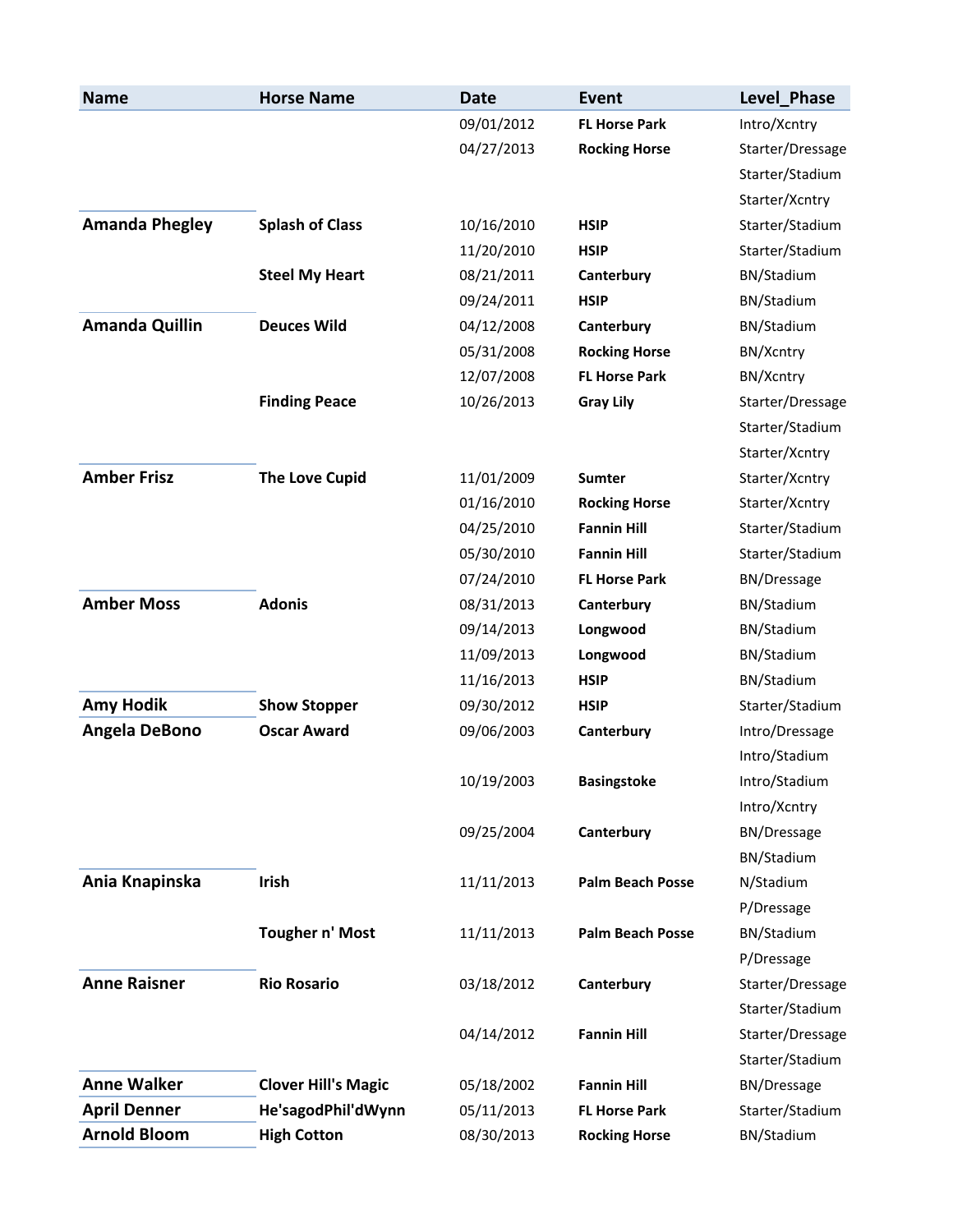| <b>Name</b>            | <b>Horse Name</b>           | <b>Date</b> | <b>Event</b>         | Level Phase        |
|------------------------|-----------------------------|-------------|----------------------|--------------------|
| <b>Ashton Arnold</b>   | <b>Honest Tom</b>           | 01/23/2010  | Canterbury           | BN/Dressage        |
| <b>Barbara Britt</b>   | <b>Rio Viva</b>             | 09/29/2012  | <b>Rocking Horse</b> | <b>BN/Dressage</b> |
|                        |                             |             |                      | BN/Stadium         |
| <b>Barbara Miller</b>  | <b>Lucky Girl</b>           | 03/18/2012  | Canterbury           | Starter/Stadium    |
|                        | <b>Tsunami</b>              | 11/07/2005  | <b>FL Horse Park</b> | BN/Xcntry          |
|                        |                             | 01/21/2006  | <b>FL Horse Park</b> | BN/Xcntry          |
|                        |                             | 04/26/2008  | <b>Rocking Horse</b> | BN/Stadium         |
|                        |                             | 07/12/2008  | <b>Rocking Horse</b> | BN/Stadium         |
| <b>Barbie Beckford</b> | <b>Balmullo's Swamp Fox</b> | 06/13/2009  | Canterbury           | Starter/Stadium    |
|                        |                             | 07/11/2009  | <b>Rocking Horse</b> | BN/Stadium         |
|                        |                             |             |                      | BN/Xcntry          |
|                        |                             | 06/19/2010  | Canterbury           | N/Dressage         |
|                        |                             | 07/10/2010  | <b>Rocking Horse</b> | N/Stadium          |
|                        |                             | 04/24/2011  | Canterbury           | <b>BN/Dressage</b> |
|                        |                             |             |                      | BN/Stadium         |
|                        |                             |             |                      | BN/Xcntry          |
|                        |                             | 05/25/2011  | <b>Rocking Horse</b> | N/Stadium          |
|                        |                             | 06/18/2011  | Canterbury           | T/Stadium          |
|                        |                             | 06/25/2011  | Canterbury           | BN/Xcntry          |
|                        |                             |             |                      | N/Stadium          |
|                        |                             |             |                      | T/Dressage         |
|                        |                             |             |                      | T/Stadium          |
|                        |                             | 05/16/2012  | <b>Rocking Horse</b> | N/Stadium          |
|                        |                             | 06/09/2012  | Canterbury           | T/Stadium          |
| <b>Beth Davidson</b>   | <b>Forrest Nymph</b>        | 02/18/2011  | <b>Rocking Horse</b> | N/Dressage         |
|                        |                             |             |                      | N/Stadium          |
|                        |                             | 03/05/2011  | <b>Rocking Horse</b> | N/Stadium          |
|                        |                             | 04/15/2011  | <b>FL Horse Park</b> | N/Dressage         |
|                        |                             |             |                      | N/Stadium          |
|                        |                             | 10/01/2011  | <b>Rocking Horse</b> | T/Dressage         |
|                        |                             | 11/19/2011  | <b>FL Horse Park</b> | T/Dressage         |
|                        |                             |             |                      | T/Stadium          |
| <b>Beth Steidl</b>     | <b>Handsome Slew</b>        | 09/07/2002  | Canterbury           | P/Dressage         |
| <b>Bob Ellis</b>       | <b>Crusader</b>             | 10/01/2011  | <b>Fannin Hill</b>   | <b>BN/Dressage</b> |
|                        | <b>Rusty Beastie</b>        | 09/25/2004  | Canterbury           | <b>BN/Dressage</b> |
|                        |                             |             |                      | BN/Stadium         |
|                        |                             |             |                      | BN/Xcntry          |
|                        |                             | 09/16/2006  | <b>MMH</b>           | N/Xcntry           |
| Cami Topham            | Eli                         | 12/15/2002  | <b>Rocking Horse</b> | N/Xcntry           |
|                        |                             | 03/01/2003  | <b>Fannin Hill</b>   | N/Stadium          |
|                        |                             | 07/10/2003  | <b>Rocking Horse</b> | N/Stadium          |
|                        |                             |             |                      |                    |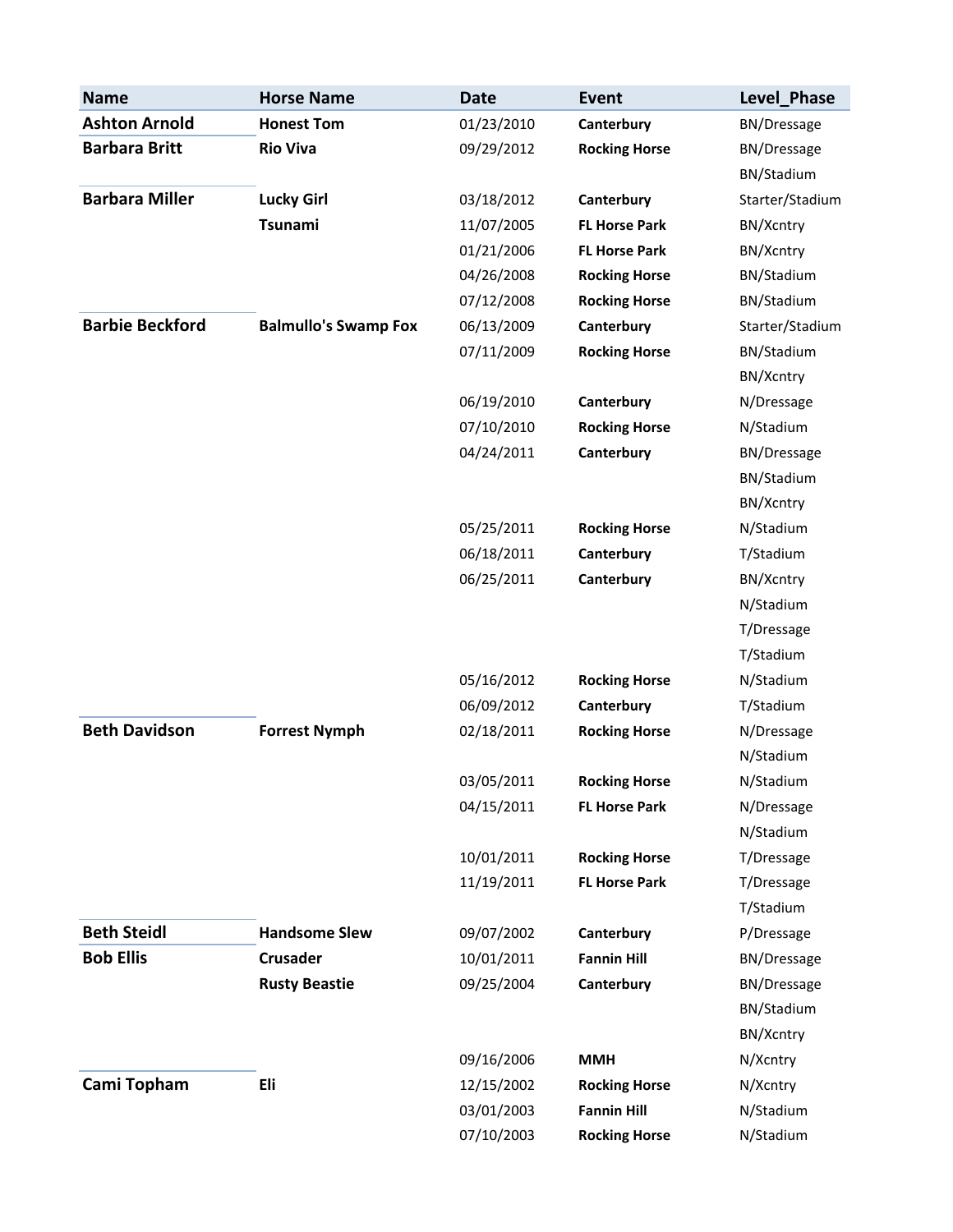| <b>Name</b> | <b>Horse Name</b> | <b>Date</b> | <b>Event</b>         | Level_Phase |
|-------------|-------------------|-------------|----------------------|-------------|
|             |                   | 09/20/2003  | <b>Fannin Hill</b>   | N/Stadium   |
|             |                   | 02/28/2004  | <b>Sumter</b>        | N/Stadium   |
|             |                   |             |                      | N/Xcntry    |
|             |                   | 10/09/2004  | <b>Rocking Horse</b> | T/Stadium   |
|             |                   | 03/25/2006  | Sumter               | N/Xcntry    |
|             |                   | 05/27/2006  | <b>Rocking Horse</b> | T/Stadium   |
|             |                   | 06/10/2006  | <b>FL Horse Park</b> | T/Stadium   |
|             |                   | 11/04/2006  | Sumter               | N/Xcntry    |
|             |                   | 09/01/2007  | Canterbury           | T/Xcntry    |
|             |                   | 04/26/2008  | <b>Rocking Horse</b> | P/Stadium   |
|             |                   | 07/12/2008  | <b>Rocking Horse</b> | P/Stadium   |
|             |                   |             |                      | T/Xcntry    |
|             |                   | 12/06/2008  | <b>Rocking Horse</b> | P/Stadium   |
|             |                   |             |                      | T/Xcntry    |
|             |                   | 01/09/2009  | <b>FL Horse Park</b> | T/Stadium   |
|             |                   |             |                      | T/Xcntry    |
|             |                   | 02/13/2009  | <b>FL Horse Park</b> | P/Stadium   |
|             |                   | 03/06/2009  | <b>Rocking Horse</b> | P/Stadium   |
|             |                   | 11/21/2009  | <b>FL Horse Park</b> | T/Xcntry    |
|             |                   | 03/27/2010  | <b>FL Horse Park</b> | N/Stadium   |
|             |                   |             |                      | T/Stadium   |
|             |                   | 05/15/2010  | Sumter               | N/Stadium   |
|             |                   |             |                      | T/Stadium   |
|             |                   | 07/10/2010  | <b>Rocking Horse</b> | N/Stadium   |
|             |                   | 09/04/2010  | <b>Rocking Horse</b> | T/Dressage  |
|             |                   |             |                      | T/Stadium   |
|             |                   | 02/01/2011  | <b>Fannin Hill</b>   | P/Dressage  |
|             |                   | 03/01/2011  | <b>Sumter</b>        | P/Dressage  |
|             |                   | 04/23/2011  | <b>STRIDE</b>        | P/Dressage  |
|             |                   | 06/06/2012  | <b>Rocking Horse</b> | I/Dressage  |
|             |                   | 06/19/2012  | Sumter               | I/Dressage  |
|             |                   | 02/17/2013  | <b>STRIDE</b>        | I/Dressage  |
|             |                   | 05/11/2013  | Canterbury           | I/Dressage  |
|             |                   | 05/12/2013  | Canterbury           | I/Dressage  |
|             |                   | 06/22/2013  | <b>Rocking Horse</b> | I/Dressage  |
|             |                   | 08/31/2013  | <b>Rocking Horse</b> | I/Dressage  |
|             |                   | 09/29/2013  | <b>STRIDE</b>        | I/Dressage  |
|             |                   | 11/02/2013  | Canterbury           | I/Dressage  |
|             |                   | 11/03/2013  | Canterbury           | I/Dressage  |
|             |                   | 12/14/2013  | <b>FL Horse Park</b> | I/Dressage  |
|             |                   | 01/04/2014  | Canterbury           | I/Dressage  |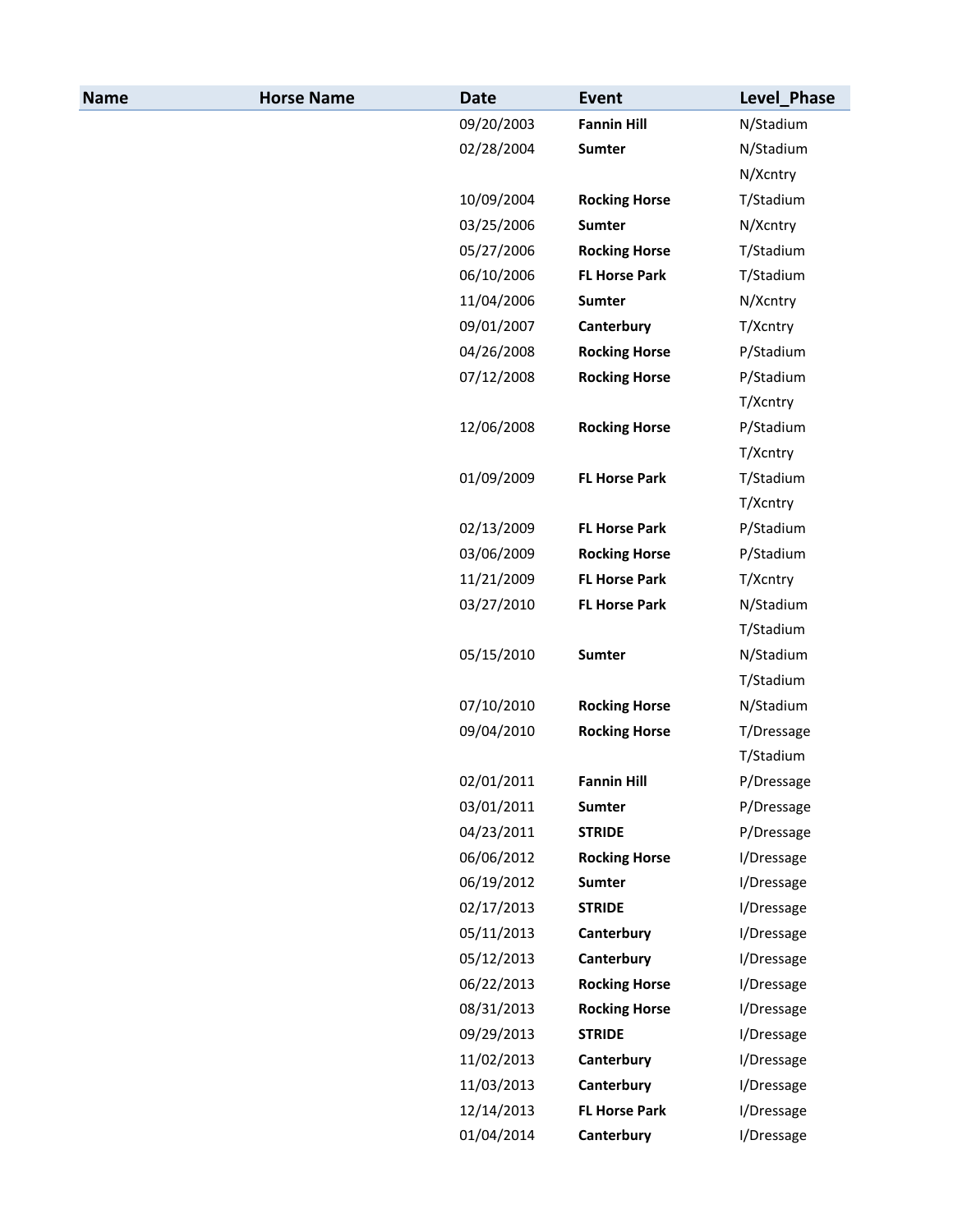| <b>Name</b>         | <b>Horse Name</b>      | <b>Date</b> | <b>Event</b>         | Level_Phase        |
|---------------------|------------------------|-------------|----------------------|--------------------|
|                     |                        | 01/05/2014  | Canterbury           | I/Dressage         |
| <b>Carol Happel</b> | <b>Light the Forge</b> | 11/01/2006  | <b>Rocking Horse</b> | Intro/Stadium      |
|                     |                        | 12/05/2006  | <b>Rocking Horse</b> | Intro/Stadium      |
|                     |                        |             |                      | Intro/Xcntry       |
|                     |                        | 04/01/2007  | <b>Fannin Hill</b>   | BN/Xcntry          |
|                     |                        |             |                      | Intro/Xcntry       |
|                     |                        |             | <b>Rocking Horse</b> | BN/Stadium         |
|                     |                        |             |                      | BN/Xcntry          |
|                     |                        | 05/01/2007  | <b>Rocking Horse</b> | BN/Stadium         |
|                     |                        |             |                      | BN/Xcntry          |
|                     |                        | 06/01/2007  | <b>Rocking Horse</b> | BN/Stadium         |
|                     |                        | 07/07/2007  | <b>FL Horse Park</b> | BN/Stadium         |
|                     |                        |             |                      | Starter/Stadium    |
|                     |                        | 07/28/2007  | <b>Rocking Horse</b> | <b>BN/Dressage</b> |
|                     |                        |             |                      | BN/Xcntry          |
|                     |                        | 11/14/2007  | Ocala HT             | <b>BN/Dressage</b> |
|                     |                        |             |                      | BN/Xcntry          |
|                     |                        | 07/12/2008  | <b>Rocking Horse</b> | N/Dressage         |
|                     |                        |             |                      | N/Stadium          |
|                     |                        | 09/06/2008  | <b>Rocking Horse</b> | N/Dressage         |
|                     |                        | 10/01/2008  | <b>Fannin Hill</b>   | BN/Stadium         |
|                     |                        | 11/16/2008  | Ocala HT             | N/Stadium          |
|                     |                        | 07/25/2009  | <b>FL Horse Park</b> | Starter/Stadium    |
|                     |                        | 01/23/2010  | Canterbury           | <b>BN/Dressage</b> |
| <b>Carol Ogden</b>  | In Rhythm              | 08/17/2002  | <b>Rocking Horse</b> | BN/Stadium         |
|                     |                        |             |                      | BN/Xcntry          |
|                     |                        | 09/08/2002  | Canterbury           | BN/Stadium         |
|                     |                        |             |                      | BN/Xcntry          |
|                     |                        | 10/06/2002  | <b>Basingstoke</b>   | BN/Stadium         |
|                     |                        |             |                      | BN/Xcntry          |
|                     |                        |             | <b>Green Acres</b>   | BN/Stadium         |
|                     |                        |             |                      | BN/Xcntry          |
|                     |                        | 10/26/2002  | Canterbury           | BN/Stadium         |
|                     |                        |             |                      | BN/Xcntry          |
|                     |                        | 01/04/2003  | <b>Basingstoke</b>   | BN/Xcntry          |
|                     |                        | 01/18/2004  | <b>Basingstoke</b>   | N/Dressage         |
|                     |                        | 02/15/2004  | <b>Basingstoke</b>   | N/Dressage         |
|                     |                        |             |                      |                    |
|                     |                        |             |                      | N/Stadium          |
|                     |                        | 02/28/2004  | <b>Sumter</b>        | N/Stadium          |
|                     |                        | 04/10/2005  | <b>Eagle Oaks</b>    | N/Stadium          |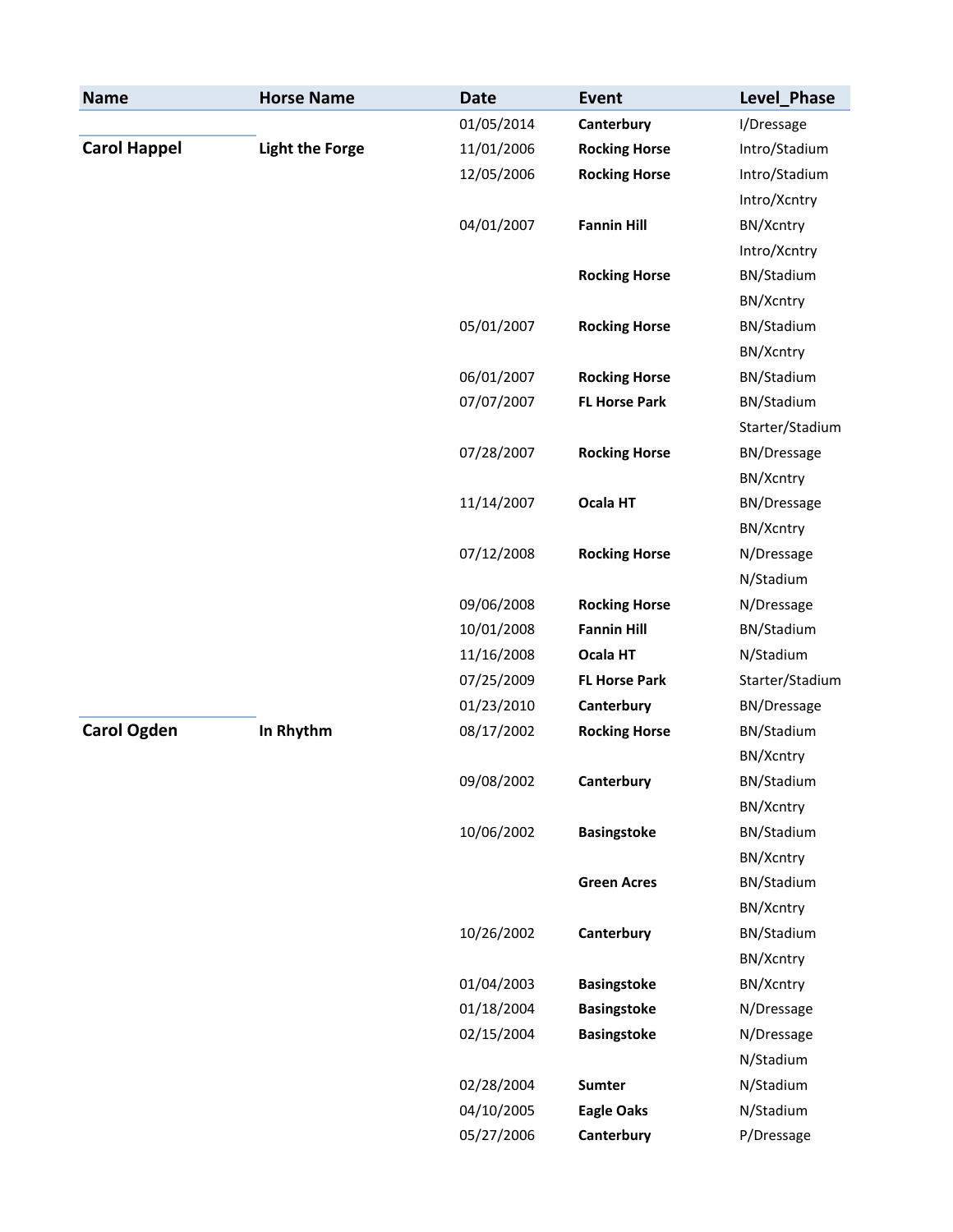| <b>Name</b>            | <b>Horse Name</b>            | <b>Date</b> | <b>Event</b>                     | Level Phase        |
|------------------------|------------------------------|-------------|----------------------------------|--------------------|
|                        |                              | 05/26/2007  | Canterbury                       | P/Stadium          |
|                        |                              | 06/06/2009  | Canterbury                       | P/Dressage         |
|                        |                              | 03/05/2011  | Canterbury                       | P/Dressage         |
|                        |                              | 09/11/2011  | Canterbury                       | P/Dressage         |
|                        |                              | 06/19/2012  | Canterbury                       | T/Dressage         |
|                        |                              |             |                                  | T/Xcntry           |
|                        |                              | 07/01/2012  | <b>HSIP</b>                      | T/Stadium          |
|                        |                              | 10/13/2012  | <b>FL Horse Park</b>             | T/Dressage         |
|                        |                              |             |                                  | T/Xcntry           |
|                        |                              | 04/27/2013  | <b>Rocking Horse</b>             | T/Dressage         |
|                        |                              |             |                                  | T/Stadium          |
|                        |                              | 05/12/2013  | Emerald Amethyst Farm N/Dressage |                    |
|                        |                              |             |                                  | N/Stadium          |
|                        |                              |             |                                  | N/Xcntry           |
|                        |                              | 06/19/2013  | <b>The Oaks</b>                  | N/Stadium          |
|                        |                              | 06/29/2013  | <b>The Oaks</b>                  | N/Dressage         |
|                        |                              |             |                                  | N/Xcntry           |
|                        |                              | 10/18/2013  | <b>The Oaks</b>                  | T/Stadium          |
|                        |                              | 11/23/2013  | <b>FL Horse Park</b>             | T/Dressage         |
|                        |                              |             |                                  | T/Stadium          |
|                        |                              | 12/07/2013  | <b>Rocking Horse</b>             | T/Dressage         |
|                        |                              |             |                                  | T/Stadium          |
|                        |                              |             |                                  | T/Xcntry           |
| <b>Carolyn Belcher</b> | <b>King of Jokes</b>         | 05/29/2010  | <b>FL Horse Park</b>             | <b>BN/Dressage</b> |
|                        |                              |             |                                  | Starter/Stadium    |
|                        |                              | 09/04/2010  | <b>Rocking Horse</b>             | <b>BN/Dressage</b> |
|                        |                              | 10/09/2010  | <b>Rocking Horse</b>             | Starter/Stadium    |
|                        | <b>Strait Classic Zippo</b>  | 09/04/2010  | <b>Rocking Horse</b>             | Intro/Dressage     |
|                        |                              | 11/27/2010  | <b>FL Horse Park</b>             | <b>BN/Dressage</b> |
|                        |                              |             |                                  | Starter/Dressage   |
|                        |                              | 03/05/2011  | Canterbury                       | <b>BN/Dressage</b> |
|                        |                              | 08/20/2011  | Canterbury                       | <b>BN/Dressage</b> |
|                        |                              | 09/17/2011  | <b>FL Horse Park</b>             | BN/Dressage        |
|                        |                              |             |                                  | Starter/Stadium    |
|                        |                              | 09/25/2011  | <b>MMH</b>                       | Starter/Xcntry     |
|                        |                              | 04/28/2012  | <b>Rocking Horse</b>             | Starter/Stadium    |
|                        |                              |             |                                  | Starter/Xcntry     |
|                        |                              | 06/09/2012  | Canterbury                       | Starter/Stadium    |
|                        |                              |             |                                  | Starter/Xcntry     |
| <b>Carrie Zukaitis</b> | <b>Summersky Casanova</b>    | 03/05/2011  | Canterbury                       | P/Dressage         |
| <b>Caryl Stephens</b>  | <b>American's Instigator</b> | 05/02/2009  | Canterbury                       | Intro/Dressage     |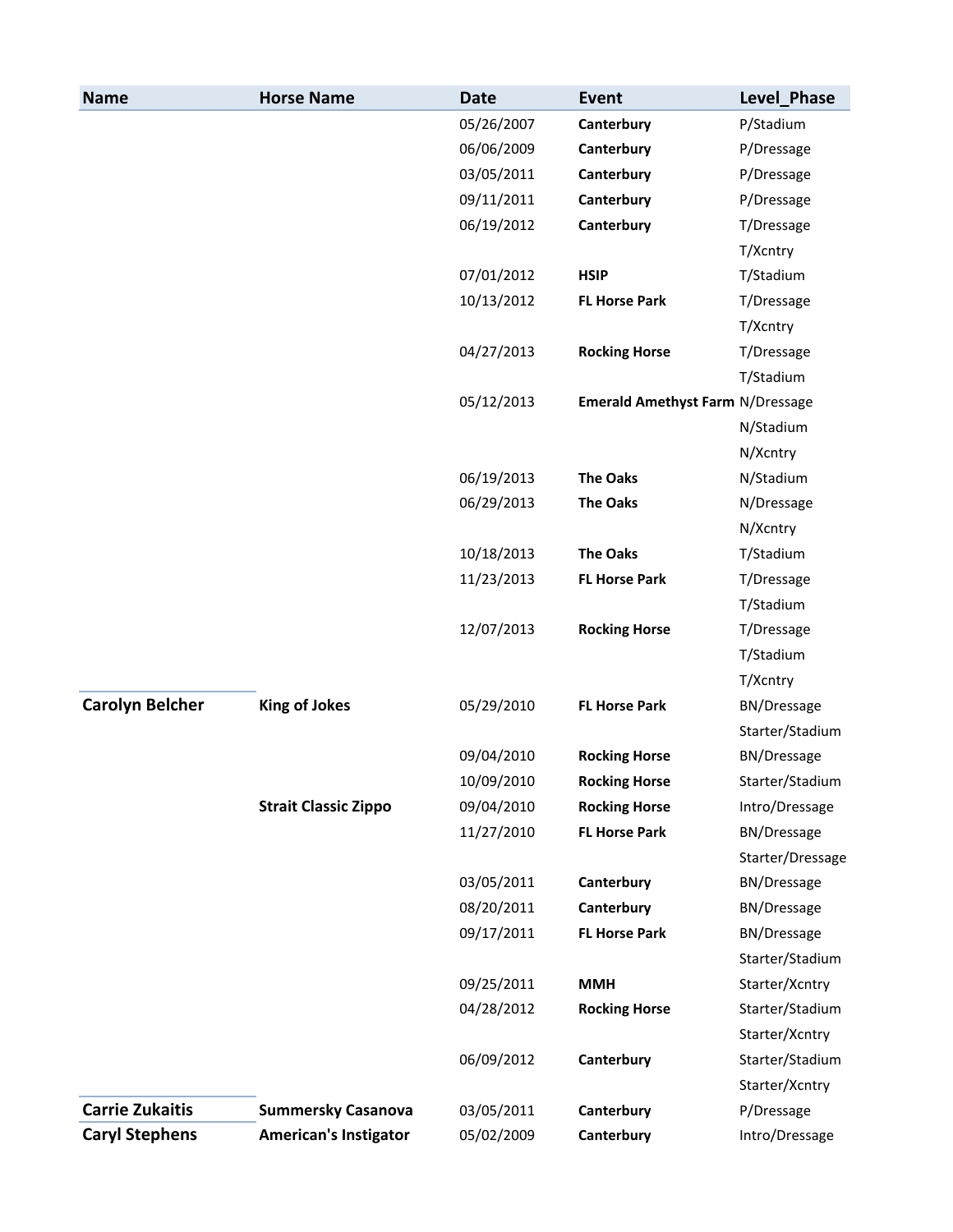| <b>Name</b>           | <b>Horse Name</b>                | <b>Date</b> | <b>Event</b>         | Level_Phase        |
|-----------------------|----------------------------------|-------------|----------------------|--------------------|
|                       |                                  | 05/09/2009  | Canterbury           | Intro/Dressage     |
|                       |                                  | 06/06/2009  | Canterbury           | Intro/Dressage     |
|                       |                                  | 06/22/2009  | Canterbury           | Intro/Dressage     |
|                       |                                  | 07/18/2009  | Canterbury           | Intro/Dressage     |
|                       | <b>Cool Mint Chip</b>            | 02/28/2009  | Canterbury           | <b>BN/Dressage</b> |
|                       |                                  | 06/06/2009  | Canterbury           | <b>BN/Dressage</b> |
| <b>Celia Evans</b>    | <b>Blaengwen Dafydd Y Gwas</b>   | 11/17/2007  | Canterbury           | P/Dressage         |
|                       |                                  | 07/05/2008  | Canterbury           | P/Dressage         |
| <b>Chloe Shoucair</b> | Cyberprince                      | 12/10/2006  | Canterbury           | <b>BN/Dressage</b> |
|                       |                                  | 05/26/2007  | Canterbury           | Intro/Stadium      |
|                       |                                  | 06/23/2007  | Canterbury           | <b>BN/Dressage</b> |
|                       |                                  | 06/24/2007  | Canterbury           | Intro/Stadium      |
|                       |                                  |             |                      | Starter/Stadium    |
|                       |                                  | 07/21/2007  | Canterbury           | <b>BN/Dressage</b> |
|                       |                                  | 07/22/2007  | Canterbury           | Intro/Stadium      |
|                       |                                  | 03/22/2008  | Canterbury           | BN/Stadium         |
|                       |                                  | 04/12/2008  | Canterbury           | <b>BN/Dressage</b> |
|                       |                                  |             |                      | BN/Stadium         |
| <b>Chris Aytug</b>    | <b>Hennessey's Pitter Patter</b> | 01/22/2011  | Canterbury           | Starter/Dressage   |
|                       |                                  |             |                      | Starter/Xcntry     |
|                       |                                  | 04/24/2011  | Canterbury           | Starter/Stadium    |
|                       |                                  | 05/14/2011  | <b>FL Horse Park</b> | Starter/Stadium    |
|                       |                                  |             |                      | Starter/Xcntry     |
|                       |                                  | 06/18/2011  | Canterbury           | Starter/Stadium    |
|                       |                                  | 07/16/2011  | Canterbury           | Starter/Stadium    |
|                       |                                  | 08/21/2011  | Canterbury           | Starter/Stadium    |
|                       |                                  | 10/01/2011  | <b>Rocking Horse</b> | BN/Xcntry          |
|                       |                                  | 11/05/2011  | <b>Rocking Horse</b> | BN/Xcntry          |
|                       |                                  | 11/26/2011  | <b>FL Horse Park</b> | BN/Xcntry          |
|                       |                                  | 04/01/2012  | <b>Rocking Horse</b> | BN/Xcntry          |
|                       |                                  | 06/09/2012  | Canterbury           | <b>BN/Dressage</b> |
|                       |                                  |             |                      | BN/Xcntry          |
|                       |                                  | 07/01/2012  | <b>HSIP</b>          | <b>BN/Dressage</b> |
|                       |                                  | 09/01/2012  | <b>FL Horse Park</b> | <b>BN/Dressage</b> |
|                       |                                  |             |                      | BN/Xcntry          |
|                       |                                  | 10/07/2012  | <b>HSIP</b>          | N/Dressage         |
|                       |                                  | 11/04/2012  | <b>Rocking Horse</b> | <b>BN/Dressage</b> |
|                       |                                  |             |                      | BN/Xcntry          |
|                       |                                  | 01/19/2013  | Longwood             | N/Dressage         |
|                       |                                  |             |                      | N/Stadium          |
|                       |                                  |             |                      | N/Xcntry           |
|                       |                                  |             |                      |                    |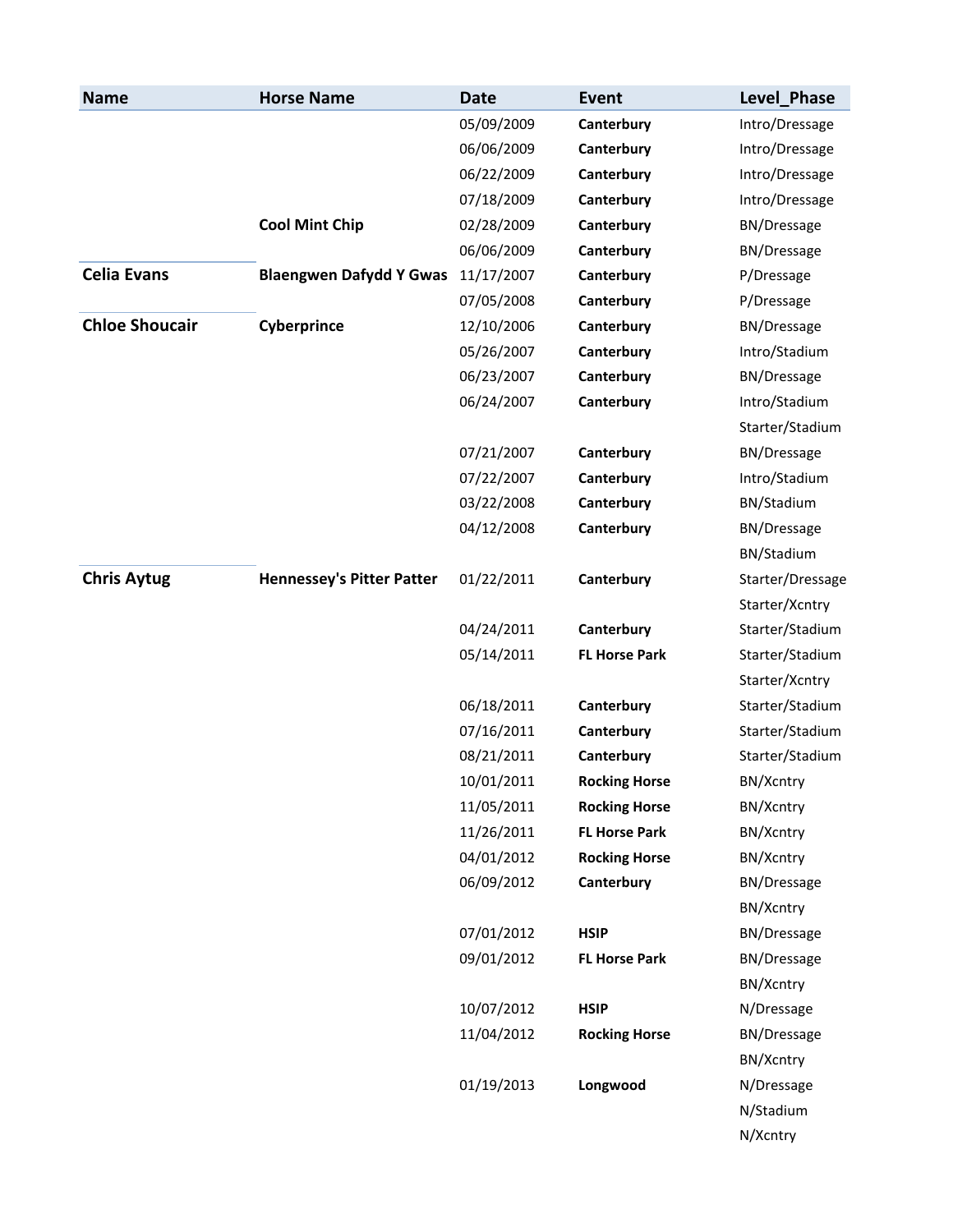| <b>Name</b>          | <b>Horse Name</b> | <b>Date</b> | <b>Event</b>         | Level_Phase        |
|----------------------|-------------------|-------------|----------------------|--------------------|
|                      |                   | 02/02/2013  | <b>Rocking Horse</b> | N/Dressage         |
|                      |                   |             |                      | N/Stadium          |
|                      |                   | 02/16/2013  | <b>Rocking Horse</b> | N/Dressage         |
|                      |                   |             |                      | N/Stadium          |
|                      |                   | 08/03/2013  | Longwood             | P/Dressage         |
|                      |                   |             |                      | T/Dressage         |
|                      |                   | 11/02/2013  | <b>Rocking Horse</b> | N/Dressage         |
|                      |                   |             |                      | N/Xcntry           |
|                      |                   | 12/14/2013  | <b>FL Horse Park</b> | N/Stadium          |
|                      |                   |             |                      | T/Xcntry           |
|                      |                   | 01/25/2014  | <b>Rocking Horse</b> | N/Dressage         |
|                      |                   |             |                      | N/Stadium          |
|                      |                   |             |                      | N/Xcntry           |
| <b>Chris Bradley</b> | <b>Lucas</b>      | 08/08/2009  | <b>Rocking Horse</b> | Starter/Xcntry     |
|                      |                   | 10/03/2009  | <b>Rocking Horse</b> | Starter/Dressage   |
|                      |                   |             |                      | Starter/Stadium    |
|                      |                   |             |                      | Starter/Xcntry     |
|                      |                   | 11/21/2009  | <b>FL Horse Park</b> | Starter/Dressage   |
|                      |                   |             |                      | Starter/Stadium    |
|                      |                   | 12/12/2009  | <b>Rocking Horse</b> | Intro/Dressage     |
|                      |                   |             |                      | Intro/Stadium      |
|                      |                   |             |                      | Intro/Xcntry       |
|                      |                   | 01/09/2010  | <b>FL Horse Park</b> | Intro/Dressage     |
|                      |                   |             |                      | Intro/Xcntry       |
|                      |                   | 01/16/2010  | <b>FL Horse Park</b> | Intro/Dressage     |
|                      |                   |             |                      | Intro/Xcntry       |
|                      |                   | 01/30/2010  | <b>Rocking Horse</b> | <b>BN/Dressage</b> |
|                      |                   |             |                      | BN/Xcntry          |
|                      |                   | 01/31/2010  | <b>Rocking Horse</b> | <b>BN/Dressage</b> |
|                      |                   |             |                      | BN/Xcntry          |
|                      |                   | 06/12/2010  | <b>Rocking Horse</b> | <b>BN/Dressage</b> |
|                      |                   |             |                      | BN/Stadium         |
|                      |                   |             |                      | BN/Xcntry          |
|                      |                   | 10/01/2011  | <b>Rocking Horse</b> | BN/Stadium         |
|                      |                   |             |                      | BN/Xcntry          |
|                      |                   | 01/07/2012  | <b>FL Horse Park</b> | N/Stadium          |
|                      |                   | 02/11/2012  | <b>FL Horse Park</b> | N/Stadium          |
|                      |                   |             |                      | N/Xcntry           |
|                      |                   | 09/01/2012  | <b>Rocking Horse</b> | N/Dressage         |
|                      |                   |             |                      | N/Stadium          |
|                      |                   | 11/04/2012  | <b>Rocking Horse</b> | N/Stadium          |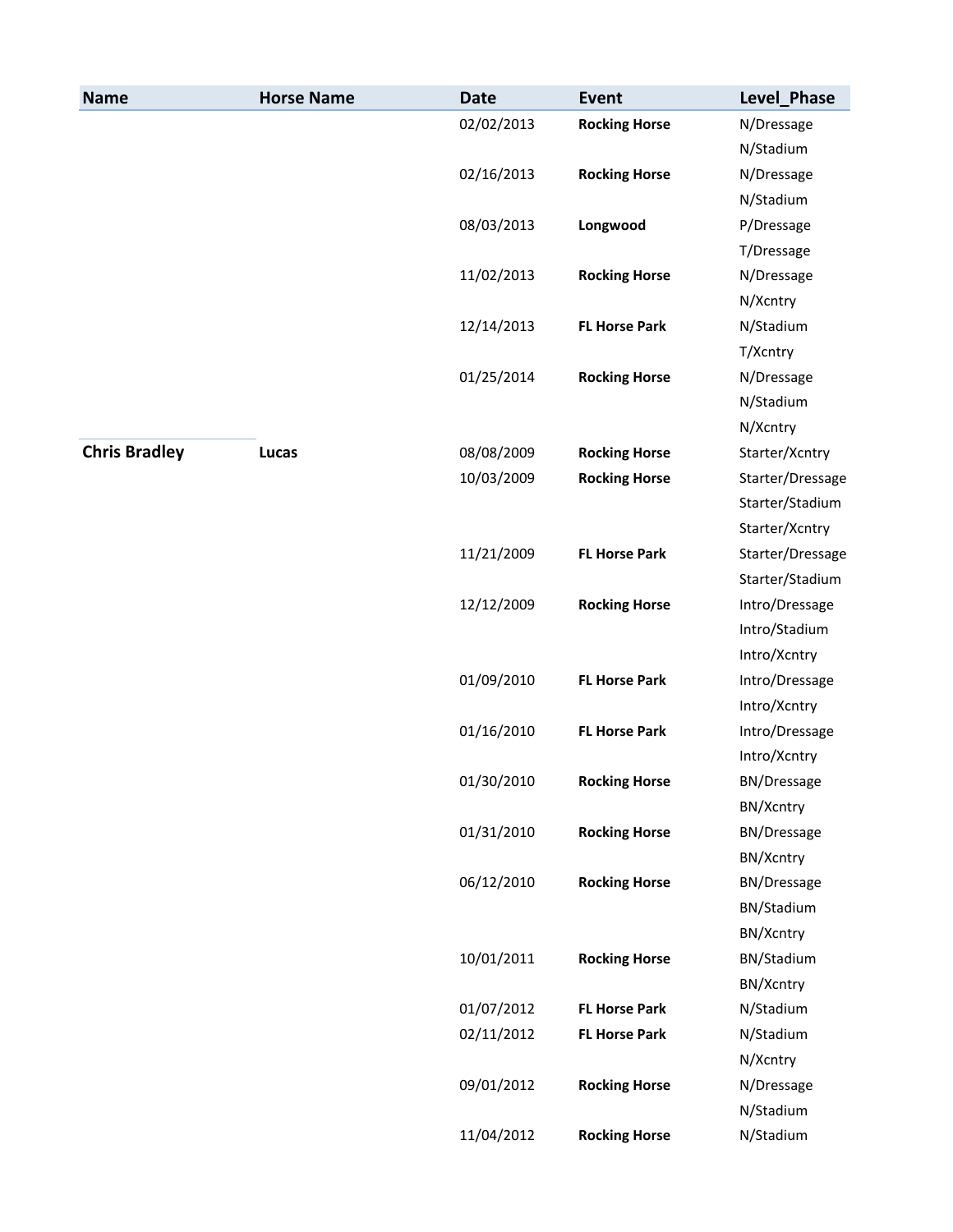| <b>Name</b>              | <b>Horse Name</b>         | <b>Date</b> | <b>Event</b>         | Level_Phase        |
|--------------------------|---------------------------|-------------|----------------------|--------------------|
|                          |                           |             |                      | N/Xcntry           |
| <b>Chris Cox</b>         | Slim Jim II               | 03/26/2011  | <b>FL Horse Park</b> | <b>BN/Dressage</b> |
|                          |                           |             |                      | BN/Stadium         |
|                          |                           |             |                      | BN/Xcntry          |
|                          |                           | 04/23/2011  | <b>Rocking Horse</b> | <b>BN/Dressage</b> |
|                          |                           |             |                      | BN/Stadium         |
|                          |                           |             |                      | BN/Xcntry          |
|                          |                           | 05/13/2011  | Canterbury           | T/Dressage         |
|                          |                           | 05/28/2011  | <b>Rocking Horse</b> | <b>BN/Dressage</b> |
|                          |                           |             |                      | BN/Stadium         |
|                          |                           |             |                      | BN/Xcntry          |
|                          |                           | 12/10/2011  | <b>FL Horse Park</b> | T/Stadium          |
|                          |                           | 08/19/2012  | <b>HSIP</b>          | P/Dressage         |
|                          |                           | 09/01/2012  | <b>FL Horse Park</b> | N/Dressage         |
|                          |                           | 03/31/2013  | <b>Rocking Horse</b> | N/Stadium          |
|                          |                           | 09/07/2013  | <b>FL Horse Park</b> | N/Stadium          |
|                          |                           |             |                      | T/Stadium          |
|                          |                           | 09/14/2013  | Longwood             | N/Dressage         |
|                          |                           |             |                      | N/Stadium          |
|                          |                           | 10/19/2013  | Longwood             | N/Dressage         |
|                          |                           |             |                      | N/Stadium          |
|                          |                           | 11/23/2013  | <b>FL Horse Park</b> | N/Dressage         |
|                          |                           | 12/07/2013  | <b>Rocking Horse</b> | <b>BN/Dressage</b> |
|                          |                           |             |                      | BN/Stadium         |
|                          |                           |             |                      | BN/Xcntry          |
|                          |                           | 01/18/2014  | Longwood             | N/Dressage         |
|                          |                           |             |                      | N/Stadium          |
| <b>Christina Arteaga</b> | <b>CC Carie on Crayon</b> | 01/06/2013  | <b>MMH</b>           | Starter/Xcntry     |
|                          |                           | 02/17/2013  | <b>MMH</b>           | Starter/Xcntry     |
|                          | Ginger                    | 01/18/2004  | <b>Basingstoke</b>   | Intro/Dressage     |
|                          |                           | 09/25/2004  | Canterbury           | <b>BN/Dressage</b> |
|                          |                           | 05/28/2005  | Canterbury           | BN/Stadium         |
|                          |                           | 06/11/2005  | <b>NFDA</b>          | BN/Stadium         |
|                          |                           | 08/27/2005  | Canterbury           | Starter/Stadium    |
|                          |                           | 09/25/2005  | Canterbury           | Intro/Dressage     |
|                          | <b>Henry</b>              | 10/27/2013  | <b>MMH</b>           | BN/Xcntry          |
|                          |                           | 11/02/2013  | <b>MMH</b>           | BN/Xcntry          |
|                          | Jetta                     | 04/01/2012  | <b>MMH</b>           | Starter/Xcntry     |
|                          | <b>Mister McGath</b>      | 11/02/2013  | <b>MMH</b>           | BN/Xcntry          |
|                          | <b>Sassafrass</b>         | 09/18/2010  | <b>MMH</b>           | Starter/Xcntry     |
|                          | Satin                     | 09/18/2004  | Canterbury           | Intro/Dressage     |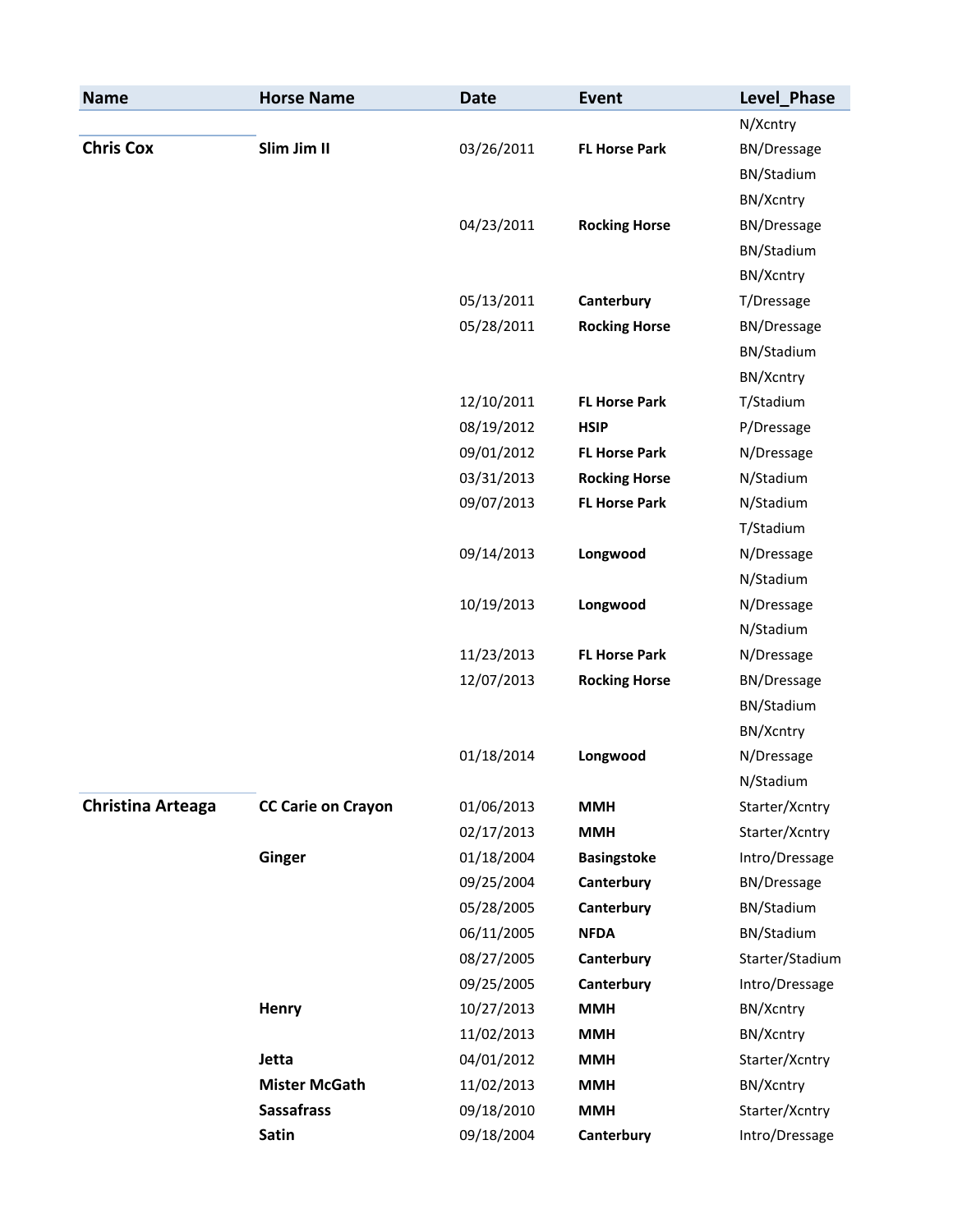| <b>Name</b>                | <b>Horse Name</b>   | <b>Date</b> | Event                       | Level Phase        |
|----------------------------|---------------------|-------------|-----------------------------|--------------------|
|                            |                     | 01/04/2005  | <b>Sumter</b>               | Starter/Xcntry     |
|                            |                     | 03/20/2005  | Canterbury                  | Intro/Dressage     |
|                            |                     | 06/18/2005  | Canterbury                  | Intro/Dressage     |
|                            |                     | 07/23/2005  | Canterbury                  | Intro/Stadium      |
|                            |                     | 08/06/2005  | Arredondo                   | BN/Stadium         |
| <b>Cristina McLaughlin</b> | <b>Annie Oatley</b> | 09/15/2012  | <b>Black Dog Farm</b>       | <b>BN/Dressage</b> |
|                            |                     |             |                             | Starter/Stadium    |
|                            |                     | 09/29/2012  | <b>Rocking Horse</b>        | Starter/Dressage   |
|                            |                     |             |                             | Starter/Stadium    |
|                            |                     |             |                             | Starter/Xcntry     |
| <b>Debra Stevenson</b>     | <b>Taliesin</b>     | 09/28/2013  | <b>MMH</b>                  | BN/Xcntry          |
|                            |                     | 10/19/2013  | <b>Fannin Hill</b>          | <b>BN/Dressage</b> |
|                            |                     |             |                             | BN/Xcntry          |
|                            |                     | 10/26/2013  | <b>Southcreek Foxhounds</b> | BN/Xcntry          |
|                            |                     | 11/09/2013  | <b>Southcreek Foxhounds</b> | BN/Xcntry          |
|                            |                     | 12/07/2013  | <b>Rocking Horse</b>        | <b>BN/Dressage</b> |
|                            |                     |             |                             | BN/Stadium         |
|                            |                     |             |                             | BN/Xcntry          |
| <b>Dianne Bartlett</b>     | <b>Sir Cromwell</b> | 05/26/2013  | <b>Rocking Horse</b>        | <b>BN/Dressage</b> |
|                            |                     |             |                             | BN/Stadium         |
|                            |                     |             |                             | BN/Xcntry          |
|                            |                     | 08/17/2013  | Longwood                    | <b>BN/Dressage</b> |
|                            |                     |             |                             | BN/Stadium         |
|                            |                     |             |                             | BN/Xcntry          |
| Donna Arteaga              | C'est la Vie        | 06/14/2008  | Canterbury                  | Starter/Stadium    |
|                            |                     | 06/22/2008  | Canterbury                  | <b>BN/Dressage</b> |
|                            |                     | 07/27/2008  | Canterbury                  | Starter/Stadium    |
|                            |                     | 09/25/2011  | <b>STRIDE</b>               | Intro/Dressage     |
|                            |                     | 07/14/2012  | Canterbury                  | Intro/Dressage     |
|                            |                     | 08/05/2012  | Canterbury                  | Intro/Dressage     |
|                            |                     | 09/08/2012  | Canterbury                  | Starter/Dressage   |
|                            |                     | 04/07/2013  | <b>MMH</b>                  | Intro/Xcntry       |
|                            |                     | 05/05/2013  | <b>MMH</b>                  | Starter/Xcntry     |
|                            |                     | 10/20/2013  | <b>Williston Park</b>       | <b>BN/Dressage</b> |
|                            | <b>Dark Star</b>    | 02/04/2005  | <b>Sumter</b>               | Starter/Dressage   |
|                            |                     | 06/11/2005  | <b>NFDA</b>                 | Intro/Stadium      |
|                            |                     | 07/23/2005  | Canterbury                  | Starter/Stadium    |
|                            |                     | 08/06/2005  | Arredondo                   | Intro/Stadium      |
|                            |                     | 05/06/2006  | <b>Fannin Hill</b>          | Starter/Stadium    |
|                            |                     | 10/28/2006  | Canterbury                  | Intro/Stadium      |
|                            | Havana              | 02/17/2013  | <b>MMH</b>                  | Intro/Xcntry       |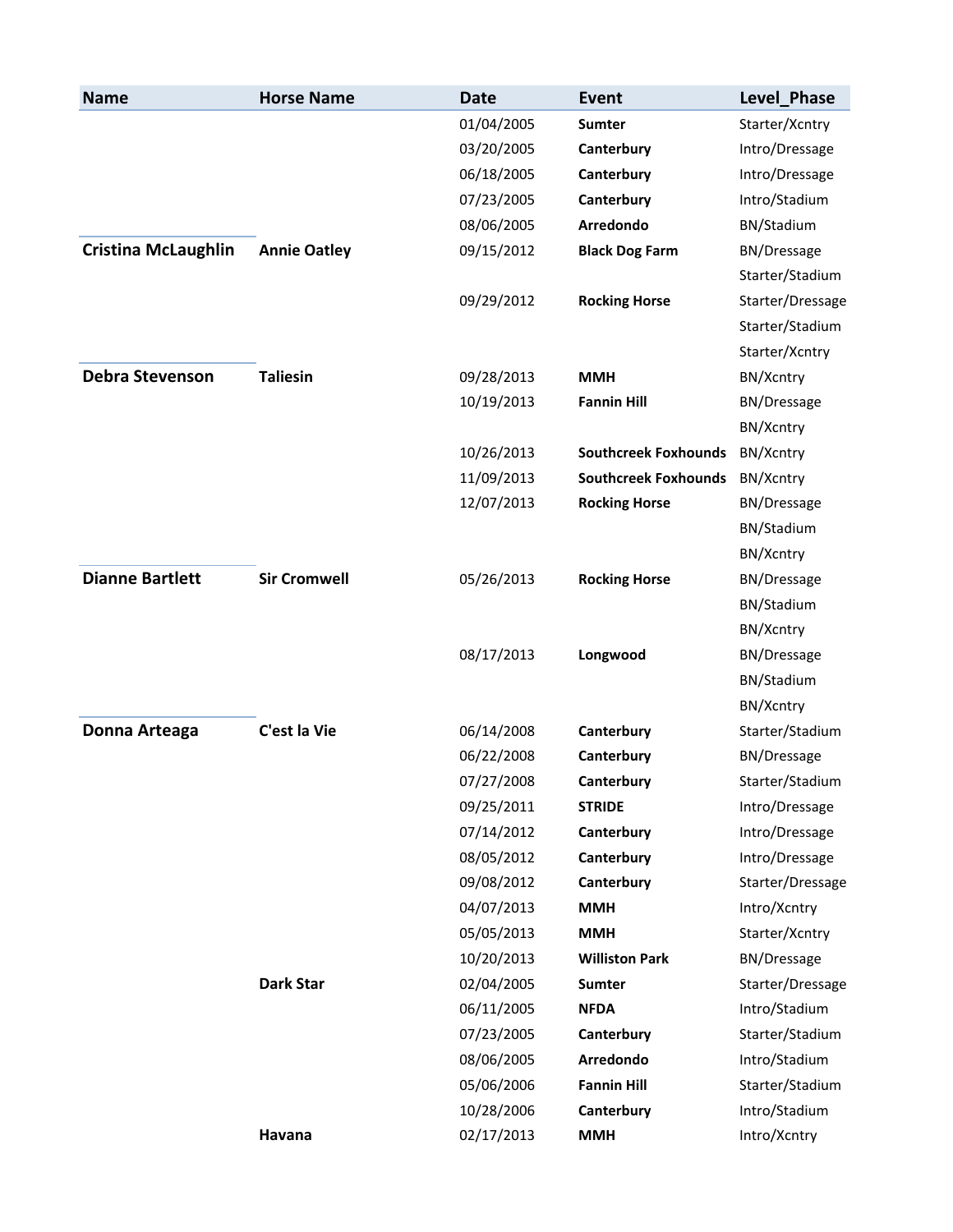| <b>Name</b>             | <b>Horse Name</b>                | <b>Date</b> | Event                 | Level Phase        |
|-------------------------|----------------------------------|-------------|-----------------------|--------------------|
|                         |                                  | 04/13/2013  | <b>Williston Park</b> | Intro/Dressage     |
|                         |                                  | 10/27/2013  | <b>MMH</b>            | Intro/Xcntry       |
|                         | <b>Sugar</b>                     | 06/26/2004  | Canterbury            | Intro/Stadium      |
|                         |                                  | 03/17/2012  | <b>FL Horse Park</b>  | Starter/Stadium    |
|                         |                                  | 06/09/2012  | Canterbury            | Intro/Dressage     |
|                         |                                  | 09/23/2012  | <b>MMH</b>            | Starter/Xcntry     |
|                         |                                  | 10/28/2012  | <b>MMH</b>            | Intro/Xcntry       |
|                         |                                  | 11/03/2012  | Canterbury            | Intro/Dressage     |
|                         |                                  | 04/13/2013  | <b>Williston Park</b> | Intro/Dressage     |
|                         |                                  |             |                       | Starter/Dressage   |
|                         |                                  | 04/27/2013  | <b>Williston Park</b> | Intro/Dressage     |
|                         |                                  |             |                       | Starter/Dressage   |
|                         |                                  | 05/18/2013  | <b>Williston Park</b> | Intro/Dressage     |
|                         |                                  |             |                       | Intro/Xcntry       |
|                         |                                  | 06/01/2013  | <b>Williston Park</b> | Starter/Xcntry     |
|                         |                                  | 02/22/2014  | <b>Fannin Hill</b>    | Starter/Xcntry     |
| <b>Elle Strote</b>      | <b>England Calling</b>           | 12/03/2011  | <b>Rocking Horse</b>  | T/Xcntry           |
|                         |                                  | 02/11/2012  | <b>Rocking Horse</b>  | T/Stadium          |
|                         |                                  |             |                       | T/Xcntry           |
|                         |                                  | 09/01/2012  | <b>FL Horse Park</b>  | T/Stadium          |
|                         |                                  |             |                       | T/Xcntry           |
|                         |                                  | 11/04/2012  | <b>Rocking Horse</b>  | T/Stadium          |
|                         |                                  |             |                       | T/Xcntry           |
| <b>Elliott Blackmon</b> | <b>Foothill's Field Marshall</b> | 03/10/2013  | <b>Rocking Horse</b>  | <b>BN/Dressage</b> |
|                         |                                  |             |                       | BN/Stadium         |
|                         |                                  |             |                       | BN/Xcntry          |
|                         |                                  | 03/30/2013  | <b>Rocking Horse</b>  | BN/Dressage        |
|                         |                                  | 07/21/2013  | <b>FL Horse Park</b>  | N/Dressage         |
|                         |                                  |             |                       | N/Stadium          |
|                         |                                  |             |                       | N/Xcntry           |
|                         | <b>Prince Caspian</b>            | 01/25/2013  | <b>Rocking Horse</b>  | P/Dressage         |
|                         |                                  | 02/08/2013  | <b>FL Horse Park</b>  | P/Dressage         |
|                         | <b>Talk's Cheap</b>              | 04/19/2013  | <b>FL Horse Park</b>  | N/Dressage         |
|                         |                                  |             |                       | N/Stadium          |
|                         |                                  |             |                       | N/Xcntry           |
|                         |                                  | 08/17/2013  | <b>FL Horse Park</b>  | T/Dressage         |
|                         |                                  |             |                       | T/Stadium          |
|                         |                                  |             |                       | T/Xcntry           |
|                         | <b>Tully Cross Prescott</b>      | 01/25/2013  | <b>Rocking Horse</b>  | T/Dressage         |
|                         |                                  |             |                       | T/Xcntry           |
|                         |                                  | 02/08/2013  | <b>FL Horse Park</b>  | T/Dressage         |
|                         |                                  |             |                       |                    |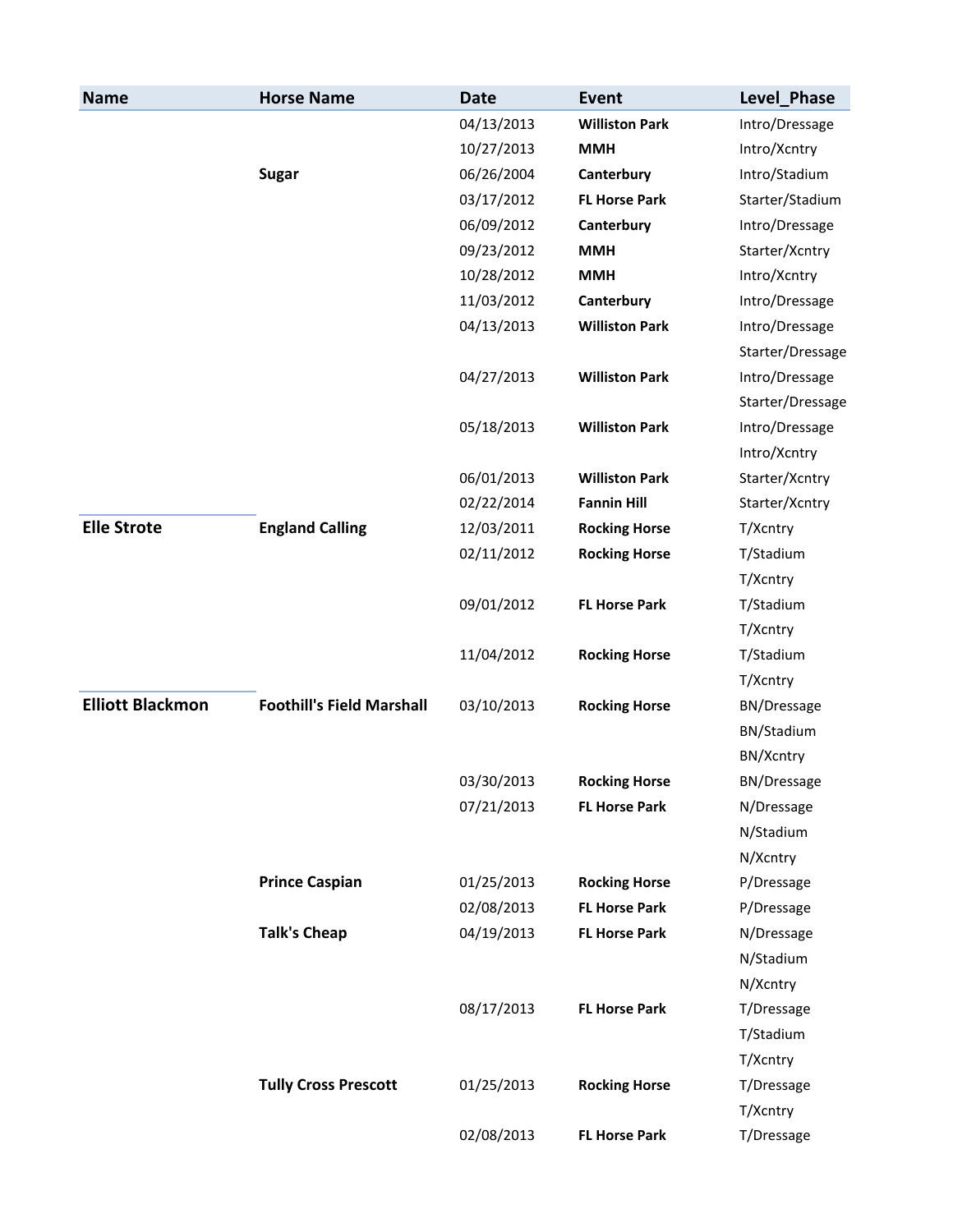| <b>Name</b>               | <b>Horse Name</b>         | <b>Date</b> | <b>Event</b>         | Level_Phase        |
|---------------------------|---------------------------|-------------|----------------------|--------------------|
|                           |                           |             |                      | T/Stadium          |
|                           |                           |             |                      | T/Xcntry           |
|                           |                           | 03/01/2013  | <b>Rocking Horse</b> | T/Dressage         |
|                           |                           |             |                      | T/Xcntry           |
|                           | W H Topgun                | 09/29/2012  | <b>Rocking Horse</b> | N/Dressage         |
|                           |                           | 11/02/2012  | <b>Rocking Horse</b> | N/Xcntry           |
|                           |                           | 01/12/2013  | <b>FL Horse Park</b> | N/Xcntry           |
|                           |                           | 01/19/2013  | Longwood             | N/Xcntry           |
|                           |                           | 02/15/2013  | <b>Rocking Horse</b> | N/Xcntry           |
|                           |                           | 07/21/2013  | <b>FL Horse Park</b> | T/Dressage         |
| <b>Emily Day Rawlings</b> | <b>Dilly Dally</b>        | 11/09/2013  | <b>SWDEA</b>         | Intro/Stadium      |
|                           | <b>Prince</b>             | 03/01/2014  | <b>Mahan Farm</b>    | Intro/Dressage     |
|                           |                           |             |                      | Starter/Stadium    |
| <b>Eric McCarthy</b>      | Cleopatra                 | 08/23/2013  | Longwood             | N/Stadium          |
|                           |                           | 08/24/2013  | Longwood             | N/Stadium          |
|                           | <b>High Cotton</b>        | 08/23/2013  | Longwood             | N/Stadium          |
|                           |                           | 08/24/2013  | Longwood             | N/Stadium          |
| <b>Gail Adams</b>         | <b>Mateo</b>              | 09/14/2008  | <b>Fannin Hill</b>   | BN/Stadium         |
|                           |                           | 11/20/2008  | <b>Fannin Hill</b>   | BN/Stadium         |
| <b>Hannah Bartlett</b>    | Leonardo                  | 01/18/2014  | Longwood             | T/Stadium          |
|                           |                           | 01/26/2014  | <b>Rocking Horse</b> | T/Dressage         |
|                           |                           |             |                      | T/Xcntry           |
|                           |                           | 02/08/2014  | <b>FL Horse Park</b> | T/Dressage         |
|                           |                           | 03/01/2014  | <b>Rocking Horse</b> | T/Dressage         |
|                           |                           |             |                      | T/Stadium          |
|                           |                           |             |                      | T/Xcntry           |
| <b>Heather Stalker</b>    | <b>Summersky Casanova</b> | 09/23/2006  | Canterbury           | BN/Dressage        |
| <b>Heather Venter</b>     | <b>Nearly Normal</b>      | 04/24/2011  | Canterbury           | Starter/Dressage   |
|                           |                           |             |                      | Starter/Stadium    |
|                           |                           | 03/18/2012  | Canterbury           | <b>BN/Dressage</b> |
|                           |                           |             |                      | BN/Stadium         |
| <b>Helen Donnell</b>      | <b>Stattok</b>            | 04/05/2009  | Canterbury           | Starter/Dressage   |
|                           |                           |             |                      | Starter/Xcntry     |
|                           |                           | 06/13/2009  | <b>Rocking Horse</b> | N/Dressage         |
|                           |                           | 08/08/2009  | <b>Rocking Horse</b> | <b>BN/Dressage</b> |
|                           |                           |             |                      | BN/Xcntry          |
|                           |                           | 09/05/2009  | <b>Rocking Horse</b> | <b>BN/Dressage</b> |
|                           |                           |             |                      | BN/Stadium         |
|                           |                           |             |                      | BN/Xcntry          |
|                           |                           | 01/16/2010  | <b>Rocking Horse</b> | <b>BN/Dressage</b> |
|                           |                           |             |                      | BN/Stadium         |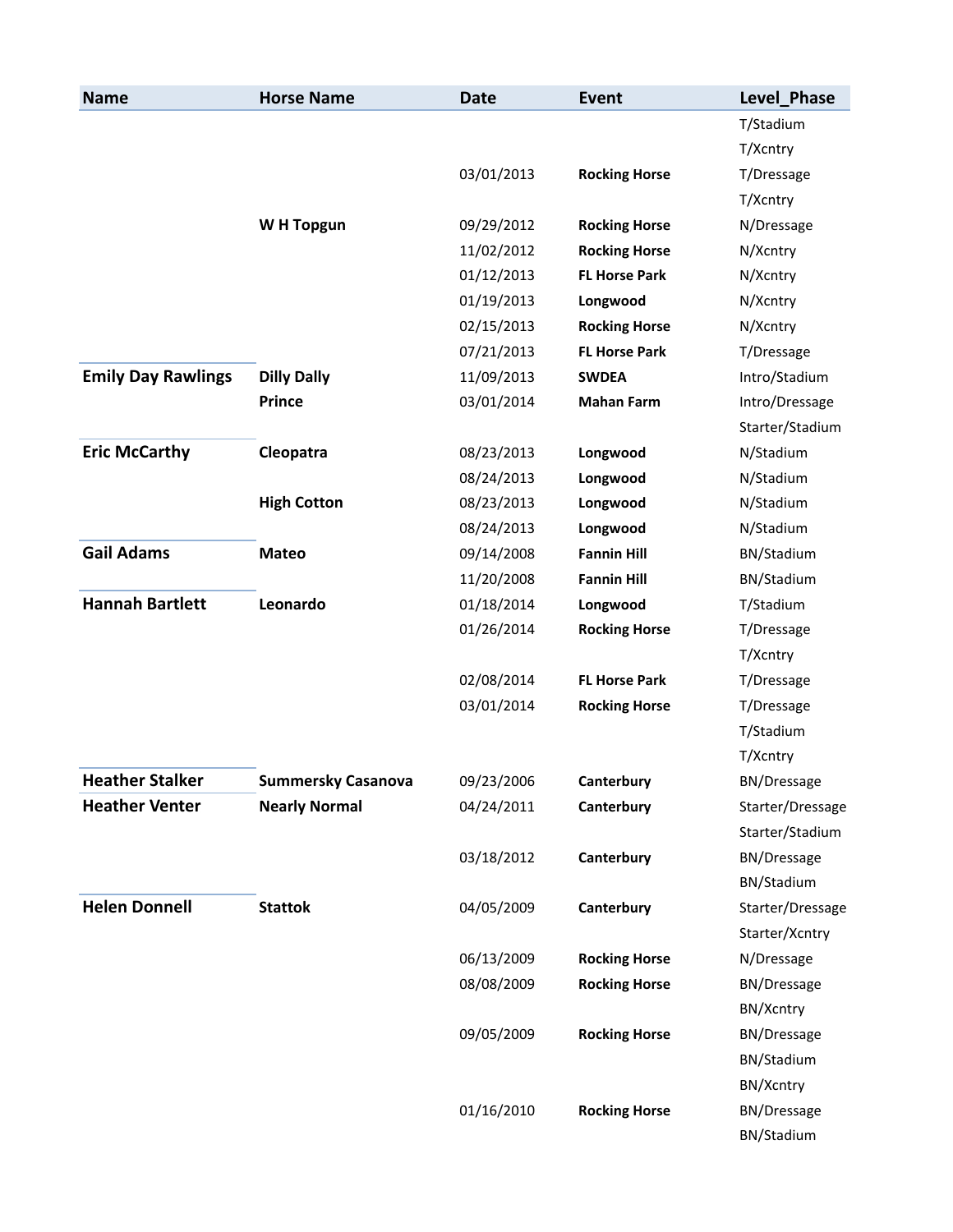| <b>Name</b>            | <b>Horse Name</b>        | <b>Date</b> | <b>Event</b>                   | Level_Phase        |
|------------------------|--------------------------|-------------|--------------------------------|--------------------|
|                        |                          |             |                                | BN/Xcntry          |
|                        |                          | 01/30/2010  | <b>Rocking Horse</b>           | <b>BN/Dressage</b> |
|                        |                          | 03/13/2010  | <b>Rocking Horse</b>           | <b>BN/Dressage</b> |
|                        |                          |             |                                | BN/Xcntry          |
|                        |                          | 01/28/2012  | <b>Rocking Horse</b>           | T/Stadium          |
|                        |                          |             |                                | T/Xcntry           |
|                        |                          | 03/04/2012  | <b>Rocking Horse</b>           | T/Xcntry           |
|                        |                          | 08/01/2012  | <b>Rocking Horse</b>           | T/Xcntry           |
|                        |                          | 09/01/2012  | <b>Rocking Horse</b>           | T/Stadium          |
|                        |                          | 10/01/2012  | <b>FL Horse Park</b>           | T/Xcntry           |
| <b>Jan McDonald</b>    | Copperfield              | 03/10/2013  | <b>Southcreek Foxhounds</b>    | BN/Xcntry          |
|                        |                          | 04/13/2013  | <b>Fannin Hill</b>             | BN/Dressage        |
|                        |                          |             |                                | BN/Xcntry          |
|                        |                          | 06/09/2013  | <b>Southcreek Foxhounds</b>    | BN/Xcntry          |
|                        |                          | 07/14/2013  | <b>Southcreek Foxhounds</b>    | BN/Xcntry          |
|                        |                          | 10/06/2013  | <b>Southcreek Foxhounds</b>    | BN/Xcntry          |
|                        |                          | 10/19/2013  | <b>Fannin Hill</b>             | <b>BN/Dressage</b> |
|                        |                          |             |                                | BN/Xcntry          |
|                        |                          | 11/10/2013  | <b>Southcreek Foxhounds</b>    | BN/Xcntry          |
|                        |                          | 12/15/2013  | <b>Southcreek Foxhounds</b>    | BN/Xcntry          |
|                        |                          | 01/12/2014  | <b>Southcreek Foxhounds</b>    | BN/Xcntry          |
|                        |                          | 02/16/2014  | <b>Southcreek Foxhounds</b>    | BN/Xcntry          |
|                        | <b>Just One Look</b>     | 12/02/2012  | <b>Southcreek Foxhounds</b>    | BN/Xcntry          |
|                        |                          | 01/13/2013  | <b>Southcreek Foxhounds</b>    | BN/Xcntry          |
|                        |                          | 03/10/2013  | <b>Southcreek Foxhounds</b>    | BN/Xcntry          |
|                        |                          | 05/12/2013  | Southcreek Foxhounds BN/Xcntry |                    |
| <b>Jayne Pass</b>      | <b>Friar Tuck</b>        | 09/21/2013  | SWDEA                          | <b>BN/Dressage</b> |
|                        |                          | 10/12/2013  | <b>FL Horse Park</b>           | BN/Stadium         |
|                        |                          |             |                                | BN/Xcntry          |
|                        |                          | 10/26/2013  | <b>Gray Lily</b>               | BN/Dressage        |
|                        |                          |             |                                | BN/Stadium         |
|                        |                          |             |                                | BN/Xcntry          |
|                        |                          | 11/09/2013  | <b>SWDEA</b>                   | <b>BN/Dressage</b> |
|                        |                          |             |                                | BN/Stadium         |
| <b>Jeanne Abbott</b>   | <b>Truth Be Gold</b>     | 01/05/2014  | <b>MMH</b>                     | Starter/Xcntry     |
| <b>Jeanne Schiebel</b> | <b>River Ghost</b>       | 09/15/2012  | <b>Black Dog Farm</b>          | <b>BN/Dressage</b> |
|                        |                          |             |                                | Intro/Stadium      |
|                        |                          | 09/29/2012  | <b>Fannin Hill</b>             | Intro/Dressage     |
|                        |                          |             |                                | Intro/Stadium      |
| <b>Joan Bales</b>      | <b>By Popular Demand</b> | 07/16/2007  | Canterbury                     | Intro/Stadium      |
|                        |                          | 10/28/2007  | Canterbury                     | Intro/Stadium      |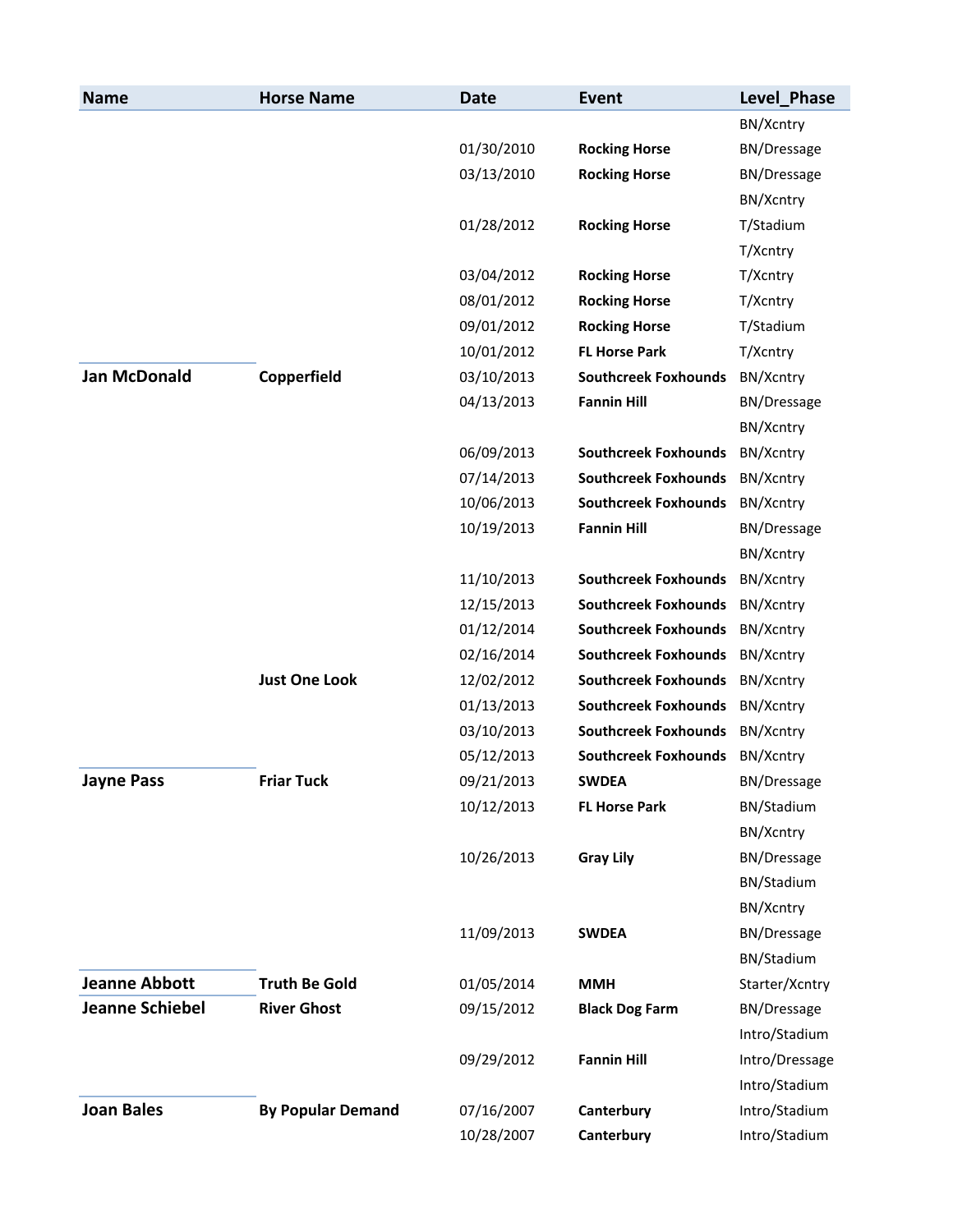| <b>Name</b>       | <b>Horse Name</b>       | <b>Date</b> | Event                       | Level_Phase        |
|-------------------|-------------------------|-------------|-----------------------------|--------------------|
|                   |                         | 08/21/2011  | Canterbury                  | Starter/Stadium    |
|                   |                         | 06/19/2012  | Canterbury                  | <b>BN/Dressage</b> |
|                   |                         | 07/01/2012  | <b>HSIP</b>                 | <b>BN/Dressage</b> |
|                   |                         | 07/21/2012  | <b>FL Horse Park</b>        | <b>BN/Dressage</b> |
|                   |                         | 10/16/2012  | Canterbury                  | <b>BN/Dressage</b> |
|                   |                         |             |                             | BN/Stadium         |
|                   |                         |             |                             | BN/Xcntry          |
|                   |                         | 11/02/2012  | <b>Rocking Horse</b>        | BN/Dressage        |
|                   |                         |             |                             | BN/Xcntry          |
|                   | <b>Easter</b>           | 12/18/2010  | Canterbury                  | Starter/Stadium    |
|                   |                         | 06/05/2011  | <b>Southcreek Foxhounds</b> | Starter/Xcntry     |
|                   |                         | 08/21/2011  | Canterbury                  | Starter/Stadium    |
|                   | Opulence                | 09/30/2007  | Canterbury                  | BN/Stadium         |
|                   |                         |             |                             | Intro/Stadium      |
| <b>John Kelly</b> | <b>Clifton Jackaroo</b> | 08/20/2011  | Canterbury                  | BN/Stadium         |
|                   |                         |             |                             | N/Stadium          |
|                   |                         | 11/05/2011  | <b>Rocking Horse</b>        | T/Dressage         |
|                   |                         | 10/06/2012  | <b>Mahan Farm</b>           | P/Dressage         |
|                   |                         |             |                             | P/Stadium          |
|                   |                         | 11/17/2012  | <b>FL Horse Park</b>        | T/Stadium          |
|                   |                         | 01/19/2013  | Longwood                    | T/Xcntry           |
|                   |                         | 02/09/2013  | <b>FL Horse Park</b>        | T/Stadium          |
|                   |                         |             |                             | T/Xcntry           |
|                   |                         | 03/10/2013  | <b>Rocking Horse</b>        | T/Dressage         |
|                   |                         | 12/14/2013  | <b>FL Horse Park</b>        | T/Dressage         |
|                   |                         |             |                             | T/Stadium          |
|                   |                         | 01/25/2014  | <b>Rocking Horse</b>        | T/Dressage         |
|                   |                         |             |                             | T/Stadium          |
|                   |                         | 02/08/2014  | <b>FL Horse Park</b>        | T/Dressage         |
|                   |                         |             |                             | T/Xcntry           |
|                   |                         | 02/22/2014  | <b>Fannin Hill</b>          | N/Stadium          |
|                   |                         |             |                             | N/Xcntry           |
|                   |                         | 03/15/2014  | <b>FL Horse Park</b>        | T/Stadium          |
|                   |                         |             |                             | T/Xcntry           |
|                   | <b>Twist Again</b>      | 10/12/2013  | <b>FL Horse Park</b>        | N/Dressage         |
|                   |                         |             |                             | N/Stadium          |
|                   |                         |             |                             | N/Xcntry           |
|                   |                         | 11/02/2013  | <b>FL Horse Park</b>        | N/Dressage         |
|                   |                         |             |                             | N/Stadium          |
|                   |                         |             |                             | N/Xcntry           |
|                   |                         | 11/23/2013  | <b>FL Horse Park</b>        | T/Dressage         |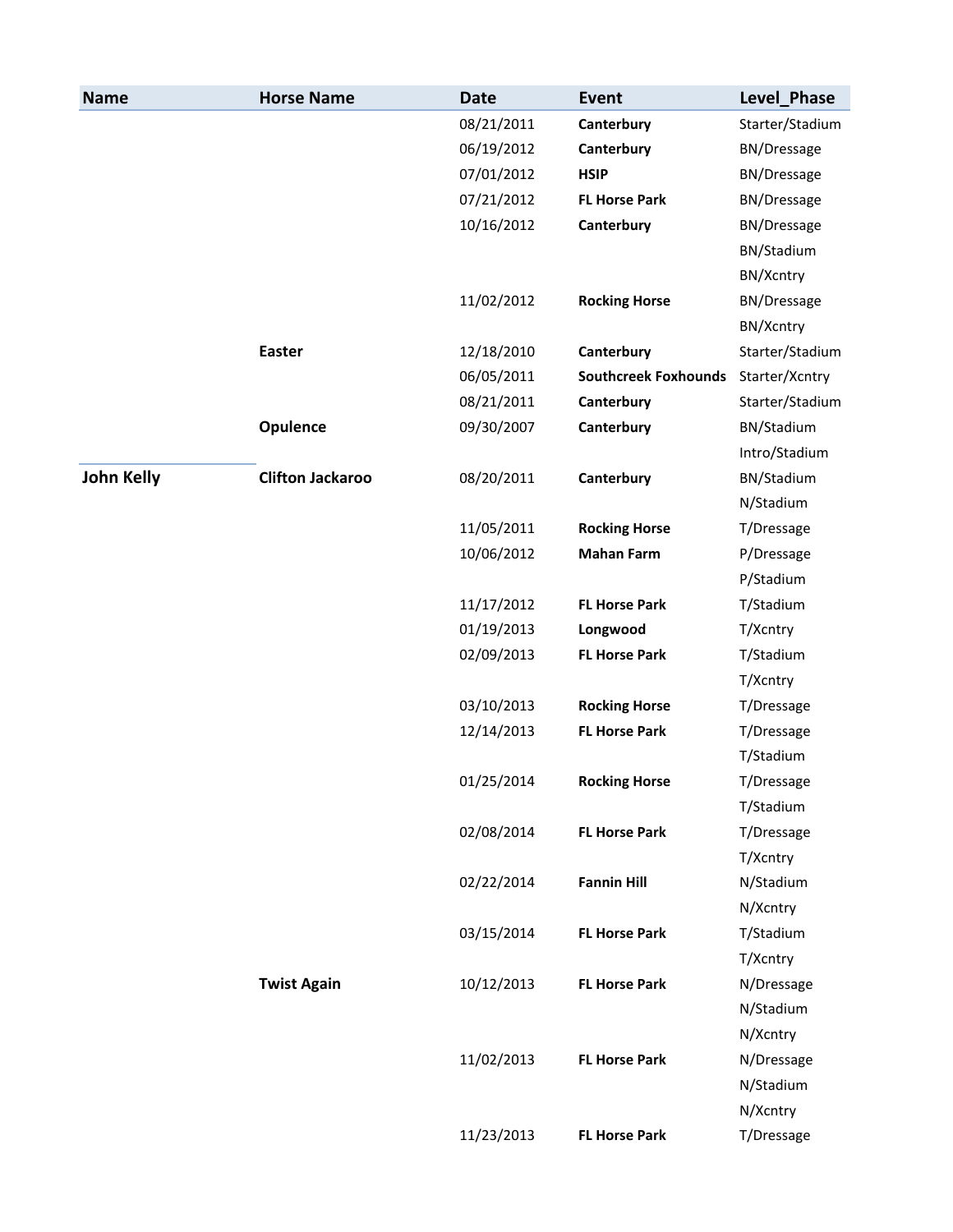| <b>Name</b>           | <b>Horse Name</b>          | <b>Date</b> | <b>Event</b>          | Level_Phase        |
|-----------------------|----------------------------|-------------|-----------------------|--------------------|
|                       |                            |             |                       | T/Stadium          |
|                       |                            | 12/07/2013  | <b>Rocking Horse</b>  | T/Dressage         |
|                       |                            |             |                       | T/Stadium          |
|                       |                            | 01/11/2014  | <b>FL Horse Park</b>  | N/Dressage         |
|                       |                            |             |                       | N/Stadium          |
|                       |                            |             |                       | N/Xcntry           |
| <b>Julie Gruber</b>   | Ebony                      | 04/24/2011  | Canterbury            | Starter/Stadium    |
| <b>Kallie Hilyard</b> | <b>Misled</b>              | 04/15/2006  | <b>Rocking Horse</b>  | N/Dressage         |
|                       |                            |             |                       | N/Stadium          |
|                       |                            | 04/22/2006  | <b>Sumter</b>         | N/Dressage         |
|                       | PennyWise                  | 12/06/2008  | <b>Fannin Hill</b>    | BN/Stadium         |
|                       |                            |             |                       | BN/Xcntry          |
|                       |                            | 05/08/2010  | <b>Fannin Hill</b>    | P/Dressage         |
|                       |                            | 09/26/2010  | <b>Half Pass Farm</b> | P/Dressage         |
|                       |                            | 10/10/2010  | <b>Fannin Hill</b>    | P/Dressage         |
|                       |                            |             |                       | T/Dressage         |
| <b>Kanyon Walker</b>  | <b>Dash of Pepper</b>      | 01/25/2014  | <b>Rocking Horse</b>  | N/Xcntry           |
|                       | <b>Stattock</b>            | 12/14/2013  | <b>FL Horse Park</b>  | N/Dressage         |
|                       |                            |             |                       | N/Stadium          |
|                       |                            |             |                       | N/Xcntry           |
|                       |                            | 03/01/2014  | <b>Rocking Horse</b>  | N/Dressage         |
|                       |                            |             |                       | N/Stadium          |
|                       |                            |             |                       | N/Xcntry           |
|                       |                            | 03/14/2014  | <b>Rocking Horse</b>  | N/Stadium          |
|                       |                            |             |                       | N/Xcntry           |
|                       |                            | 03/15/2014  | <b>FL Horse Park</b>  | N/Dressage         |
|                       |                            |             |                       | N/Stadium          |
|                       |                            |             |                       | N/Xcntry           |
| <b>Karen Joyal</b>    | <b>Bailey's Mint</b>       | 03/25/2006  | Sumter                | BN/Stadium         |
|                       |                            |             |                       | Intro/Stadium      |
|                       | <b>Elderglen's Lilithe</b> | 01/22/2012  | <b>Sumter</b>         | Starter/Stadium    |
|                       |                            | 02/18/2012  | <b>Sumter</b>         | Starter/Stadium    |
|                       |                            | 03/11/2012  | <b>Fannin Hill</b>    | Starter/Stadium    |
|                       |                            | 03/18/2012  | Canterbury            | Starter/Xcntry     |
|                       |                            | 04/14/2012  | <b>Fannin Hill</b>    | Starter/Stadium    |
|                       |                            |             |                       | Starter/Xcntry     |
|                       |                            | 06/30/2012  | <b>HSIP</b>           | Starter/Stadium    |
|                       |                            | 07/01/2012  | <b>HSIP</b>           | Starter/Stadium    |
|                       |                            | 11/04/2012  | <b>Rocking Horse</b>  | <b>BN/Dressage</b> |
|                       |                            | 01/20/2013  | Longwood              | <b>BN/Dressage</b> |
|                       |                            |             |                       | BN/Stadium         |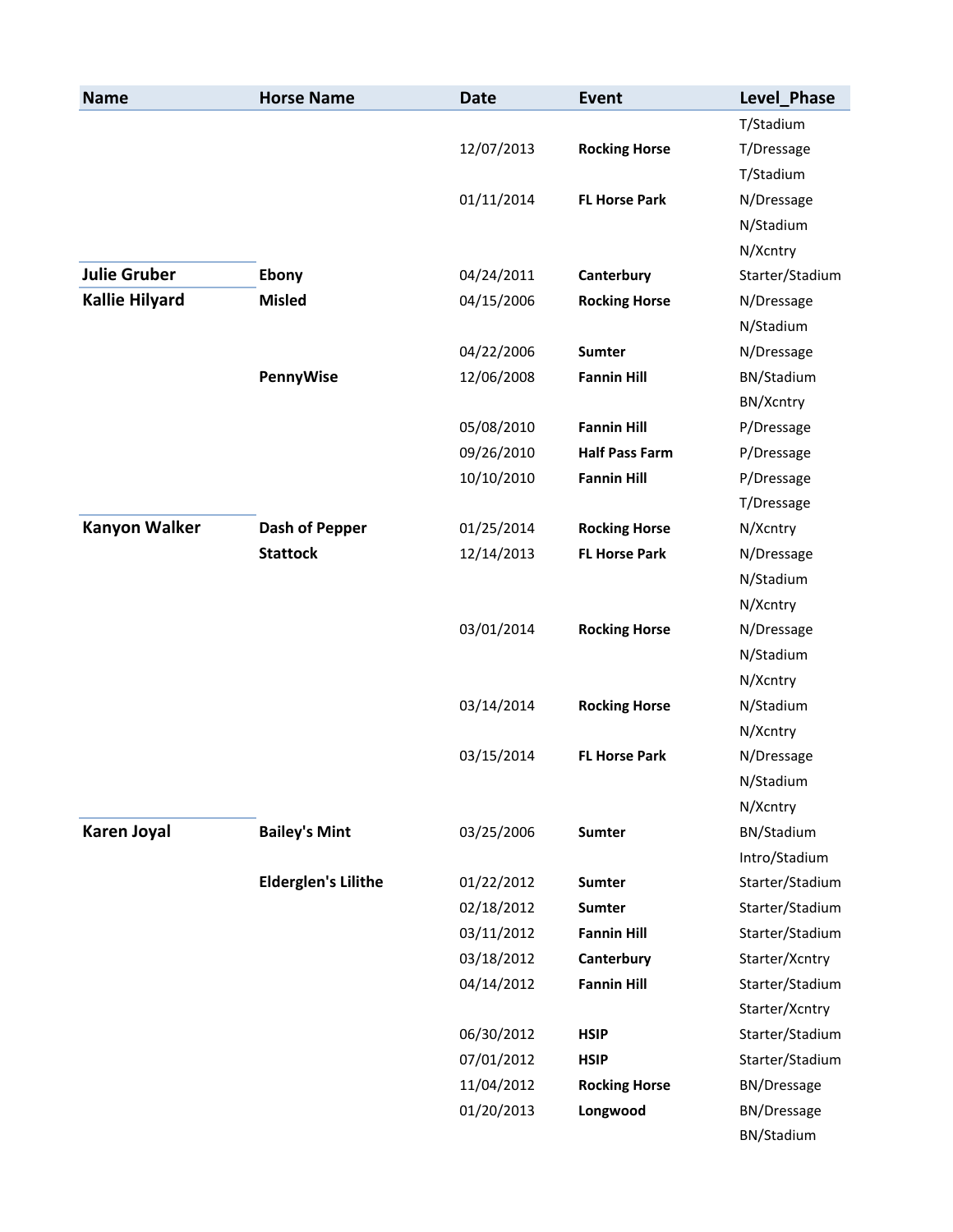| <b>Name</b>         | <b>Horse Name</b> | <b>Date</b> | Event                | Level_Phase        |
|---------------------|-------------------|-------------|----------------------|--------------------|
|                     |                   | 02/23/2013  | <b>Parrish Oaks</b>  | BN/Dressage        |
|                     |                   | 03/23/2013  | <b>Parrish Oaks</b>  | <b>BN/Dressage</b> |
|                     |                   | 03/31/2013  | <b>Rocking Horse</b> | <b>BN/Dressage</b> |
|                     |                   |             |                      | BN/Stadium         |
|                     |                   | 06/19/2013  | <b>FL Horse Park</b> | N/Dressage         |
|                     |                   |             |                      | N/Xcntry           |
|                     |                   | 09/28/2013  | <b>Rocking Horse</b> | N/Dressage         |
|                     |                   |             |                      | N/Stadium          |
|                     |                   |             |                      | N/Xcntry           |
|                     |                   | 10/12/2013  | <b>FL Horse Park</b> | N/Dressage         |
|                     |                   | 10/26/2013  | <b>Parrish Oaks</b>  | <b>BN/Dressage</b> |
|                     |                   | 11/02/2013  | <b>Rocking Horse</b> | BN/Stadium         |
|                     |                   |             |                      | BN/Xcntry          |
|                     |                   | 02/22/2014  | <b>Parrish Oaks</b>  | N/Dressage         |
|                     |                   |             |                      | N/Xcntry           |
| <b>Karin Andra</b>  | Pop Art           | 10/09/2010  | <b>Rocking Horse</b> | N/Stadium          |
|                     |                   | 11/27/2010  | <b>FL Horse Park</b> | N/Stadium          |
|                     |                   | 04/24/2011  | Canterbury           | <b>BN/Dressage</b> |
|                     |                   |             |                      | BN/Stadium         |
|                     |                   |             |                      | BN/Xcntry          |
|                     |                   | 08/20/2011  | Canterbury           | T/Dressage         |
|                     |                   | 12/03/2011  | <b>Rocking Horse</b> | N/Stadium          |
|                     |                   | 03/17/2012  | <b>FL Horse Park</b> | N/Dressage         |
|                     |                   | 08/19/2012  | <b>HSIP</b>          | N/Dressage         |
|                     |                   | 09/15/2012  | <b>NFDA</b>          | N/Dressage         |
|                     |                   | 09/29/2012  | <b>Fannin Hill</b>   | N/Dressage         |
|                     |                   |             |                      | N/Xcntry           |
|                     |                   | 01/19/2013  | Longwood             | N/Dressage         |
|                     |                   |             |                      | N/Xcntry           |
|                     |                   | 02/16/2013  | <b>NFDA</b>          | I/Dressage         |
|                     |                   | 04/06/2013  | <b>NFDA</b>          | I/Dressage         |
|                     |                   | 04/28/2013  | <b>HSIP</b>          | I/Dressage         |
|                     |                   | 05/25/2013  | <b>NFDA</b>          | I/Dressage         |
|                     |                   | 06/29/2013  | <b>NFDA</b>          | I/Dressage         |
|                     | <b>SS Sambuca</b> | 08/19/2012  | <b>HSIP</b>          | Intro/Dressage     |
|                     |                   | 10/07/2012  | <b>HSIP</b>          | Intro/Dressage     |
| <b>Karin Rychak</b> | <b>Rio Bravo</b>  | 09/29/2012  | <b>Fannin Hill</b>   | <b>BN/Dressage</b> |
|                     |                   |             |                      | BN/Stadium         |
|                     |                   |             |                      | BN/Xcntry          |
|                     |                   |             |                      | Starter/Dressage   |
|                     |                   |             |                      | Starter/Stadium    |
|                     |                   |             |                      |                    |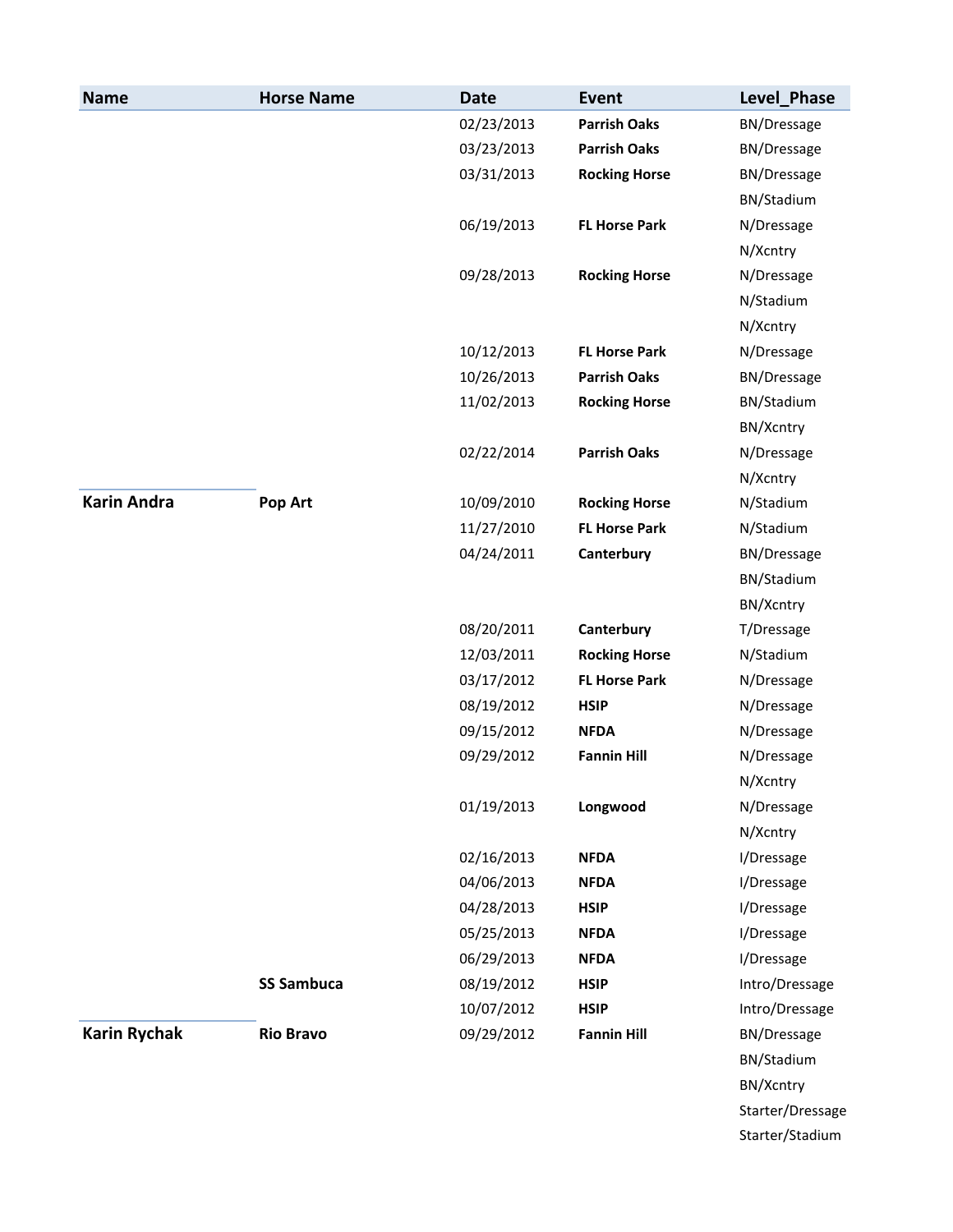| <b>Name</b>                | <b>Horse Name</b>    | <b>Date</b> | Event                    | Level_Phase        |
|----------------------------|----------------------|-------------|--------------------------|--------------------|
|                            |                      |             |                          | Starter/Xcntry     |
|                            |                      | 10/06/2012  | <b>Parrish Oaks</b>      | <b>BN/Dressage</b> |
|                            |                      |             |                          | N/Dressage         |
|                            |                      | 12/08/2012  | <b>Lakeland Dressage</b> | <b>BN/Dressage</b> |
|                            |                      | 12/15/2012  | <b>Parrish Oaks</b>      | BN/Dressage        |
|                            |                      | 02/09/2013  | <b>Lakeland Dressage</b> | BN/Dressage        |
|                            |                      | 02/16/2013  | <b>Sumter</b>            | N/Dressage         |
|                            |                      | 03/16/2013  | <b>Sumter</b>            | N/Dressage         |
|                            |                      | 04/06/2013  | <b>The Oaks</b>          | <b>BN/Dressage</b> |
|                            |                      | 04/13/2013  | <b>Fannin Hill</b>       | <b>BN/Dressage</b> |
|                            |                      |             |                          | Starter/Stadium    |
|                            |                      | 04/21/2013  | <b>Lakeland Dressage</b> | N/Dressage         |
|                            |                      | 05/18/2013  | <b>Sumter</b>            | N/Dressage         |
|                            |                      | 06/01/2013  | <b>Black Dog Farm</b>    | N/Dressage         |
|                            |                      | 07/27/2013  | <b>Black Dog Farm</b>    | N/Dressage         |
|                            |                      | 08/24/2013  | <b>Black Dog Farm</b>    | N/Dressage         |
|                            |                      | 09/29/2013  | <b>Fannin Hill</b>       | Starter/Stadium    |
|                            |                      | 10/19/2013  | <b>Fannin Hill</b>       | <b>BN/Dressage</b> |
|                            |                      | 02/22/2014  | <b>Fannin Hill</b>       | <b>BN/Dressage</b> |
|                            |                      |             |                          | BN/Stadium         |
| <b>Karissa Knox</b>        | <b>Psalmist</b>      | 10/01/2011  | <b>Fannin Hill</b>       | <b>BN/Dressage</b> |
|                            |                      |             |                          | BN/Stadium         |
|                            |                      |             |                          | BN/Xcntry          |
|                            |                      | 12/03/2011  | <b>Rocking Horse</b>     | <b>BN/Dressage</b> |
|                            |                      |             |                          | BN/Stadium         |
|                            |                      |             |                          | BN/Xcntry          |
|                            |                      | 04/28/2012  | <b>Rocking Horse</b>     | BN/Stadium         |
| <b>Karoline Head</b>       | FM Belle of the Ball | 05/11/2013  | <b>FL Horse Park</b>     | Starter/Dressage   |
|                            |                      |             |                          | Starter/Stadium    |
|                            |                      |             |                          | Starter/Xcntry     |
|                            |                      | 11/22/2013  | <b>FL Horse Park</b>     | <b>BN/Dressage</b> |
|                            |                      |             |                          | BN/Stadium         |
|                            |                      |             |                          | BN/Xcntry          |
| Katarina Campagnola Dazzle |                      | 02/15/2014  | Canterbury               | P/Dressage         |
|                            | <b>Figaro</b>        | 10/26/2013  | Canterbury               | P/Dressage         |
|                            |                      |             |                          | T/Dressage         |
|                            |                      | 11/02/2013  | Canterbury               | P/Dressage         |
|                            |                      |             |                          | T/Dressage         |
|                            | Smith N' Wesson      | 08/30/2008  | Canterbury               | T/Dressage         |
| <b>Katherine Barton</b>    | Sonny                | 08/31/2013  | Canterbury               | Intro/Dressage     |
| <b>Kathy Noffsinger</b>    | Cleopatra            | 08/30/2013  | <b>Rocking Horse</b>     | <b>BN/Dressage</b> |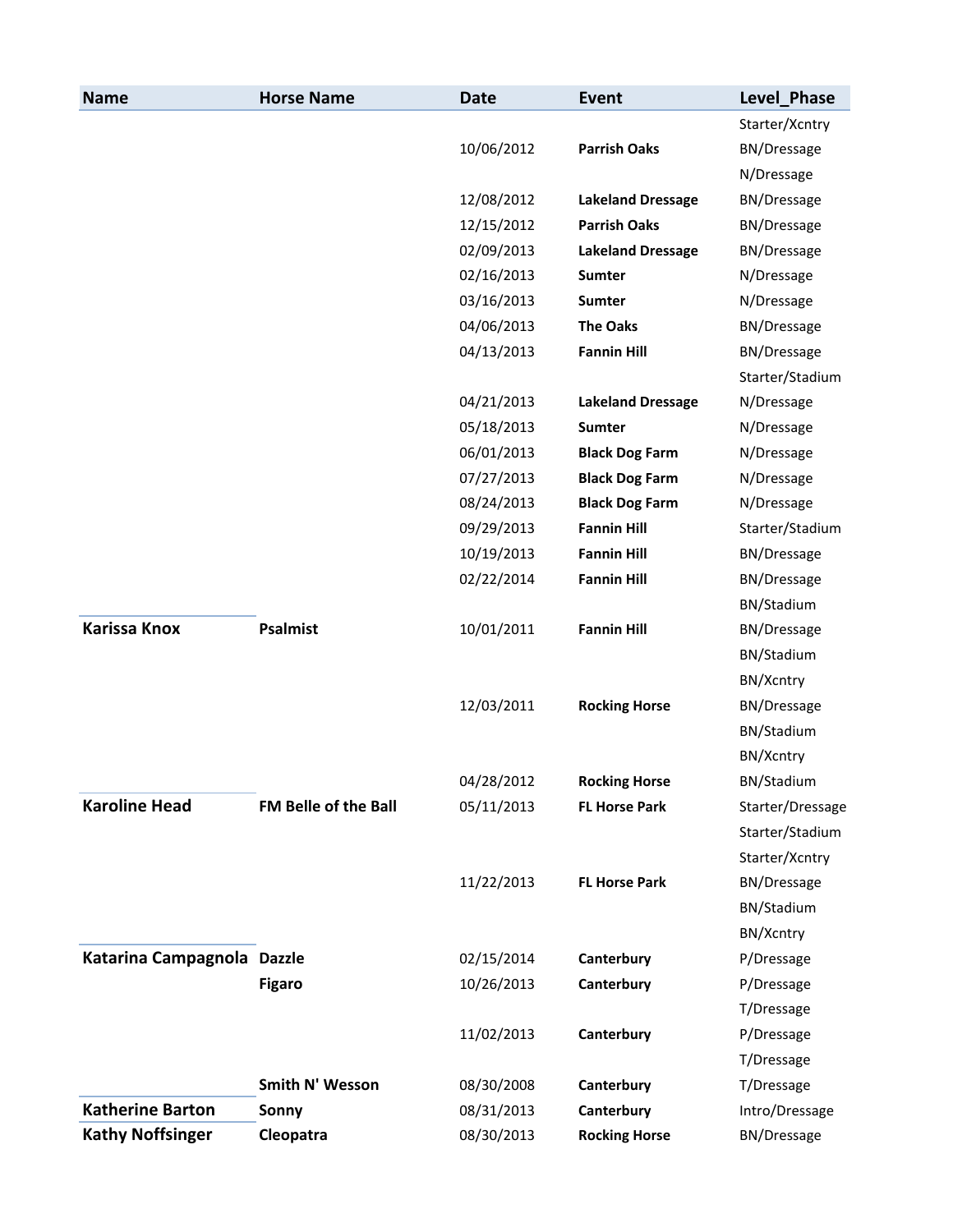| <b>Name</b>            | <b>Horse Name</b>            | <b>Date</b> | <b>Event</b>         | Level Phase        |
|------------------------|------------------------------|-------------|----------------------|--------------------|
|                        |                              |             |                      | BN/Stadium         |
|                        |                              |             |                      | BN/Xcntry          |
|                        | <b>High Cotton</b>           | 05/02/2010  | Canterbury           | <b>BN/Dressage</b> |
|                        |                              |             |                      | BN/Xcntry          |
|                        |                              | 06/19/2010  | Canterbury           | <b>BN/Dressage</b> |
|                        |                              |             |                      | BN/Xcntry          |
|                        |                              | 07/11/2010  | Canterbury           | <b>BN/Dressage</b> |
|                        |                              | 06/18/2011  | Canterbury           | <b>BN/Dressage</b> |
|                        |                              |             |                      | BN/Stadium         |
|                        | Invocator                    | 04/05/2009  | Canterbury           | <b>BN/Dressage</b> |
|                        |                              |             |                      | BN/Xcntry          |
| <b>Kati Kraskin</b>    | <b>Maxichips N Zips Lady</b> | 04/24/2011  | Canterbury           | <b>BN/Dressage</b> |
|                        |                              |             |                      | BN/Stadium         |
| <b>Katie Walker</b>    | Fly My Kite                  | 09/18/2010  | <b>MMH</b>           | BN/Xcntry          |
|                        |                              | 10/16/2010  | <b>FL Horse Park</b> | <b>BN/Dressage</b> |
|                        |                              | 10/31/2010  | <b>MMH</b>           | Starter/Xcntry     |
|                        | <b>Rumor Has It</b>          | 10/11/2010  | <b>FL Horse Park</b> | T/Xcntry           |
| <b>Kelly Deveney</b>   | <b>Sparx</b>                 | 03/18/2012  | Canterbury           | Starter/Stadium    |
| <b>Kerryann Schade</b> | She's A Lady                 | 02/21/2009  | <b>Sumter</b>        | N/Dressage         |
|                        |                              | 04/26/2009  | <b>Fannin Hill</b>   | N/Dressage         |
|                        |                              | 06/13/2009  | <b>Rocking Horse</b> | <b>BN/Dressage</b> |
|                        |                              | 06/12/2010  | <b>Rocking Horse</b> | N/Dressage         |
|                        |                              | 10/31/2010  | <b>STRIDE</b>        | T/Dressage         |
|                        |                              | 05/29/2011  | <b>STRIDE</b>        | N/Dressage         |
|                        |                              | 07/30/2011  | <b>FL Horse Park</b> | P/Dressage         |
|                        | <b>Shes All That</b>         | 02/28/2004  | <b>Sumter</b>        | BN/Dressage        |
|                        |                              | 03/06/2004  | <b>Fannin Hill</b>   | BN/Xcntry          |
|                        |                              | 09/25/2004  | Sumter               | <b>BN/Dressage</b> |
|                        |                              |             |                      | N/Stadium          |
|                        |                              | 03/25/2006  | Sumter               | BN/Xcntry          |
|                        |                              |             |                      | N/Stadium          |
|                        |                              | 04/15/2006  | <b>Rocking Horse</b> | N/Stadium          |
|                        |                              | 05/27/2006  | <b>Sumter</b>        | BN/Xcntry          |
|                        |                              | 07/22/2006  | <b>Rocking Horse</b> | <b>BN/Dressage</b> |
|                        |                              | 12/09/2006  | <b>Rocking Horse</b> | BN/Dressage        |
|                        |                              | 02/17/2007  | <b>Fannin Hill</b>   | <b>BN/Dressage</b> |
|                        |                              | 12/06/2008  | <b>Rocking Horse</b> | N/Stadium          |
|                        |                              | 01/03/2009  | <b>Rocking Horse</b> | N/Dressage         |
|                        |                              |             |                      | N/Stadium          |
|                        |                              | 02/13/2009  | <b>FL Horse Park</b> | N/Dressage         |
|                        |                              | 02/21/2009  | Sumter               | N/Dressage         |
|                        |                              |             |                      |                    |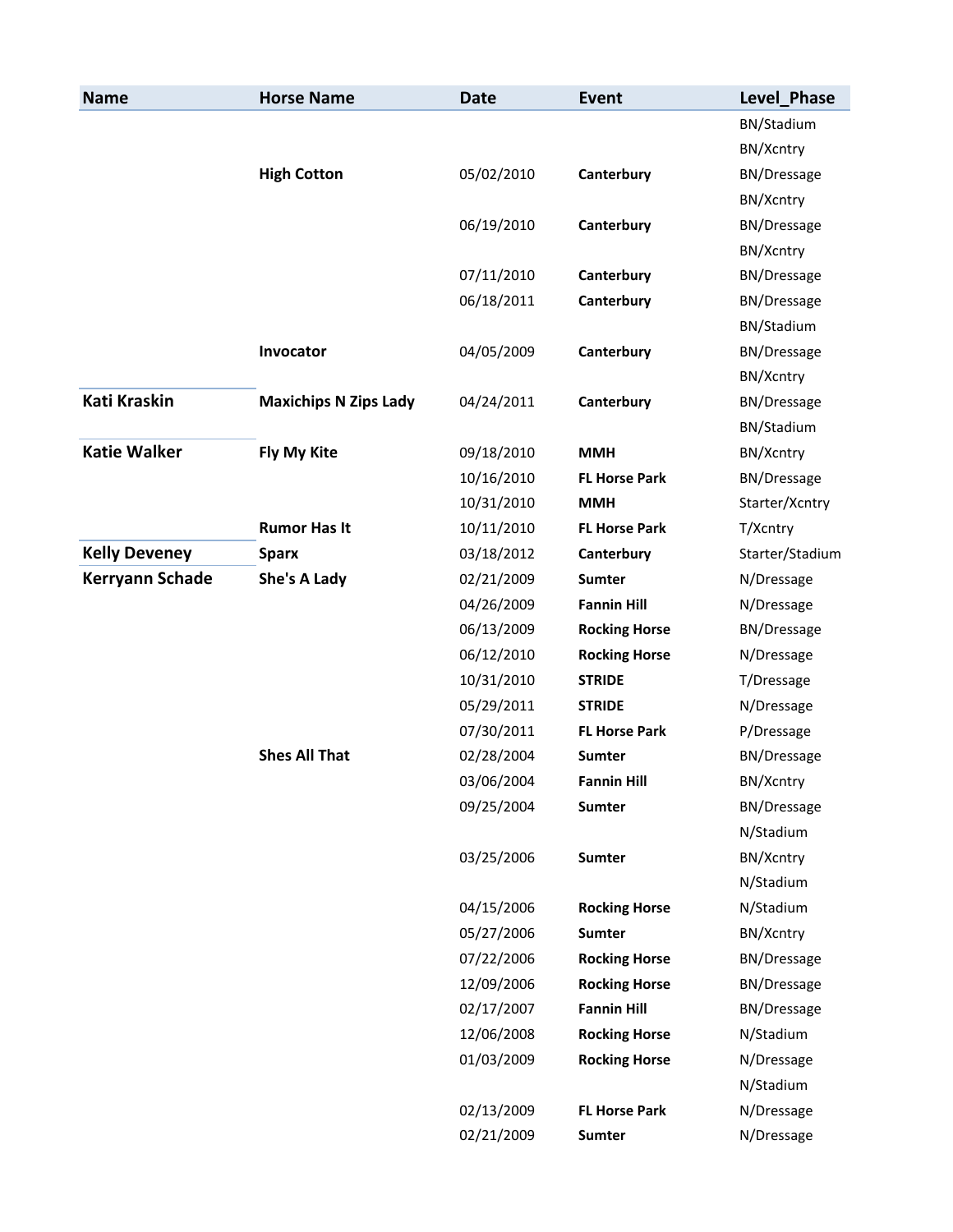| <b>Name</b>             | <b>Horse Name</b>     | <b>Date</b> | <b>Event</b>          | Level_Phase        |
|-------------------------|-----------------------|-------------|-----------------------|--------------------|
|                         |                       | 03/06/2009  | <b>Rocking Horse</b>  | N/Dressage         |
|                         |                       |             |                       | N/Stadium          |
|                         |                       | 04/04/2009  | <b>Rocking Horse</b>  | N/Stadium          |
|                         |                       |             |                       | N/Xcntry           |
|                         |                       | 04/17/2009  | <b>FL Horse Park</b>  | N/Dressage         |
|                         |                       | 06/13/2009  | <b>Rocking Horse</b>  | T/Dressage         |
|                         |                       |             |                       | T/Stadium          |
|                         |                       |             |                       | T/Xcntry           |
|                         |                       | 08/08/2009  | <b>Rocking Horse</b>  | T/Dressage         |
|                         |                       |             |                       | T/Stadium          |
|                         |                       |             |                       | T/Xcntry           |
|                         |                       | 01/23/2010  | Canterbury            | T/Dressage         |
|                         |                       | 01/29/2010  | <b>Rocking Horse</b>  | T/Stadium          |
|                         |                       |             |                       | T/Xcntry           |
|                         |                       | 03/13/2010  | <b>Rocking Horse</b>  | T/Dressage         |
|                         |                       |             |                       | T/Stadium          |
|                         |                       |             |                       | T/Xcntry           |
| Krista Wilson           | Angel                 | 05/14/2011  | <b>Black Dog Farm</b> | Intro/Dressage     |
|                         |                       |             |                       | Starter/Stadium    |
|                         |                       | 07/10/2011  | <b>Black Dog Farm</b> | <b>BN/Dressage</b> |
|                         |                       |             |                       | BN/Stadium         |
|                         |                       | 06/19/2012  | <b>Sumter</b>         | BN/Stadium         |
|                         |                       | 09/23/2012  | <b>Parrish Oaks</b>   | <b>BN/Dressage</b> |
|                         |                       | 09/29/2012  | <b>Fannin Hill</b>    | <b>BN/Dressage</b> |
|                         |                       |             |                       | BN/Stadium         |
|                         |                       |             |                       | BN/Xcntry          |
|                         |                       | 10/13/2012  | <b>FL Horse Park</b>  | BN/Stadium         |
|                         | <b>Sir Mahogany</b>   | 01/18/2014  | Longwood              | <b>BN/Dressage</b> |
|                         |                       |             |                       | BN/Stadium         |
| <b>Kristen Ayers</b>    | <b>Won for Me</b>     | 08/23/2003  | <b>Rocking Horse</b>  | <b>BN/Dressage</b> |
| <b>Kristen Bateman</b>  | <b>Folsom Blues</b>   | 09/08/2007  | <b>Gray Lily</b>      | Intro/Stadium      |
|                         |                       |             |                       | Starter/Stadium    |
|                         |                       | 10/28/2007  | <b>Gray Lily</b>      | BN/Stadium         |
|                         |                       |             |                       | Intro/Stadium      |
|                         |                       | 12/02/2007  | <b>Rocking Horse</b>  | BN/Stadium         |
|                         |                       | 04/12/2008  | Canterbury            | BN/Stadium         |
| <b>Kristine Waikins</b> | <b>Help Your Self</b> | 01/07/2006  | <b>MMH</b>            | Intro/Xcntry       |
|                         |                       | 01/21/2006  | <b>Sumter</b>         | BN/Dressage        |
|                         |                       |             |                       | BN/Xcntry          |
|                         |                       | 03/11/2006  | <b>MMH</b>            | BN/Xcntry          |
| Laura Cohen             | <b>Chocolate Chip</b> | 08/20/2011  | Canterbury            | Intro/Dressage     |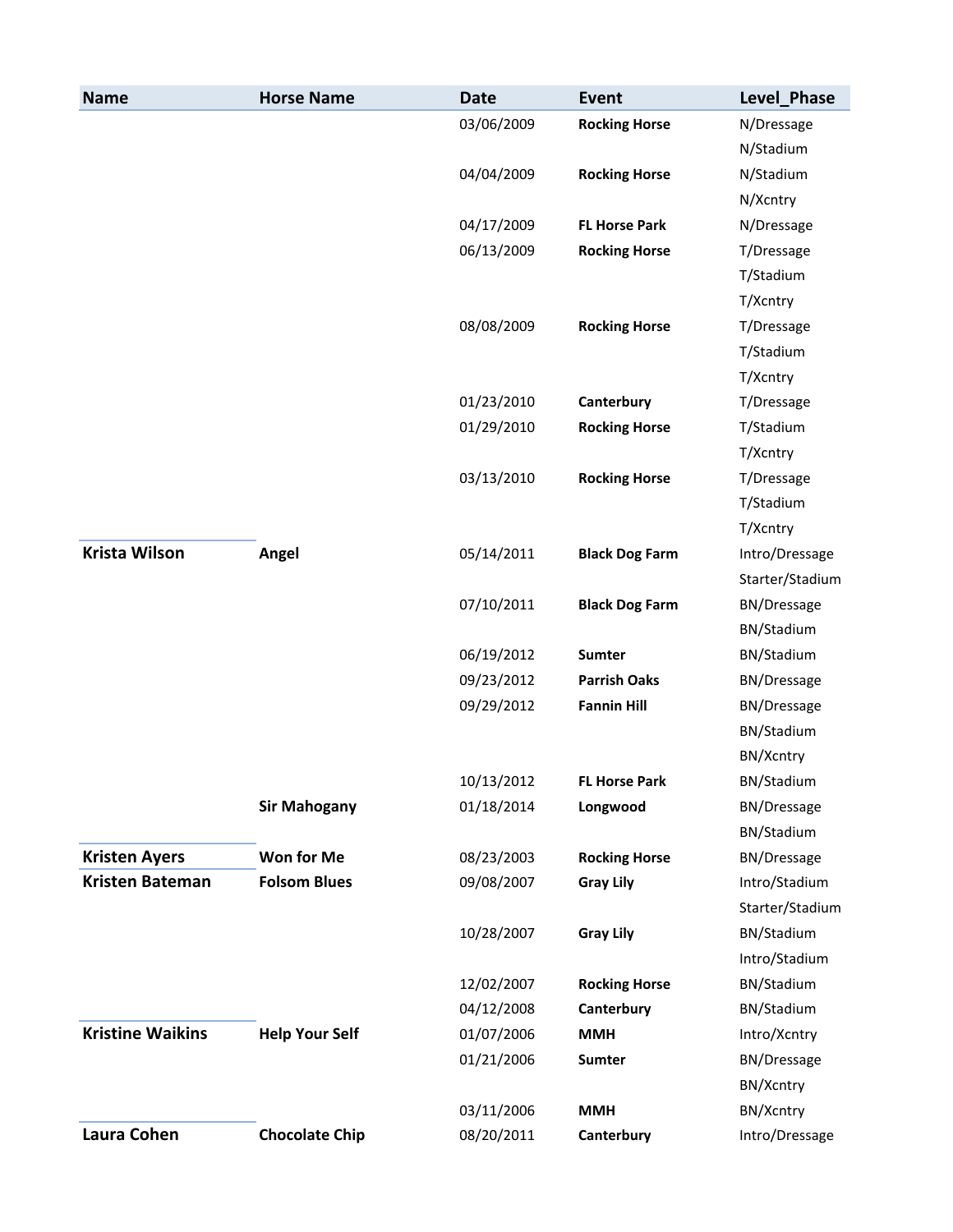| <b>Name</b>            | <b>Horse Name</b>       | <b>Date</b> | <b>Event</b>         | <b>Level Phase</b> |
|------------------------|-------------------------|-------------|----------------------|--------------------|
|                        |                         | 08/21/2011  | Canterbury           | Intro/Stadium      |
|                        |                         |             |                      | Starter/Stadium    |
|                        |                         | 09/11/2011  | Canterbury           | Intro/Dressage     |
|                        |                         | 10/23/2011  | <b>HSIP</b>          | Starter/Stadium    |
| Lauren Jorgensen       | <b>Chasing Daylight</b> | 04/01/2012  | <b>Rocking Horse</b> | BN/Xcntry          |
|                        |                         | 05/28/2012  | <b>Rocking Horse</b> | BN/Xcntry          |
|                        |                         | 06/16/2012  | <b>FL Horse Park</b> | BN/Xcntry          |
|                        |                         | 06/25/2012  | <b>Rocking Horse</b> | BN/Stadium         |
|                        |                         |             |                      | BN/Xcntry          |
|                        |                         | 01/26/2013  | <b>Rocking Horse</b> | BN/Xcntry          |
|                        | <b>Hildalgo</b>         | 01/10/2010  | <b>Rocking Horse</b> | <b>BN/Dressage</b> |
|                        |                         |             |                      | Starter/Stadium    |
|                        |                         | 02/06/2010  | <b>Twin Rivers</b>   | <b>BN/Dressage</b> |
|                        |                         | 04/24/2010  | <b>Rocking Horse</b> | BN/Dressage        |
|                        |                         | 04/28/2010  | <b>Rocking Horse</b> | <b>BN/Dressage</b> |
|                        |                         | 05/02/2010  | Canterbury           | <b>BN/Dressage</b> |
|                        |                         | 02/01/2011  | <b>Rocking Horse</b> | BN/Xcntry          |
|                        | Rohara Capistrano       | 06/29/2002  | <b>English Acres</b> | <b>BN/Dressage</b> |
|                        |                         |             |                      | BN/Xcntry          |
|                        |                         | 02/06/2010  | <b>Twin Rivers</b>   | N/Dressage         |
|                        |                         | 03/13/2010  | <b>Twin Rivers</b>   | N/Dressage         |
|                        |                         | 04/10/2010  | <b>Twin Rivers</b>   | <b>BN/Dressage</b> |
|                        |                         |             |                      | N/Dressage         |
|                        |                         | 05/08/2010  | <b>Twin Rivers</b>   | N/Dressage         |
|                        |                         | 02/20/2011  | <b>Twin Rivers</b>   | P/Dressage         |
|                        |                         | 04/16/2011  | <b>Twin Rivers</b>   | P/Dressage         |
| <b>Lauren Zukas</b>    | <b>Beau Valiant</b>     | 08/30/2008  | Canterbury           | Intro/Dressage     |
|                        |                         | 11/22/2008  | Canterbury           | Intro/Dressage     |
|                        |                         | 01/10/2009  | Canterbury           | Intro/Dressage     |
|                        |                         | 10/29/2011  | Canterbury           | Intro/Dressage     |
| <b>Linda Benson</b>    | <b>Rich Fidler</b>      | 10/01/2011  | <b>Rocking Horse</b> | BN/Stadium         |
|                        |                         |             |                      | BN/Xcntry          |
| Linda FohlLinda        | <b>Final Round</b>      | 02/12/2005  | The Farm             | Intro/Dressage     |
| Linda Scott            | <b>Donna Gracia</b>     | 09/21/2013  | <b>NEFLD</b>         | Intro/Dressage     |
| <b>Lindsay Barrack</b> | There's An App for That | 04/01/2012  | <b>MMH</b>           | BN/Xcntry          |
|                        |                         | 06/19/2012  | <b>Mahan Farm</b>    | BN/Stadium         |
|                        |                         |             |                      | BN/Xcntry          |
|                        |                         | 09/29/2012  | <b>Rocking Horse</b> | BN/Xcntry          |
|                        |                         | 10/06/2012  | <b>Mahan Farm</b>    | <b>BN/Dressage</b> |
|                        |                         |             |                      | BN/Stadium         |
|                        |                         | 02/09/2013  | <b>Mahan Farm</b>    | <b>BN/Dressage</b> |
|                        |                         |             |                      |                    |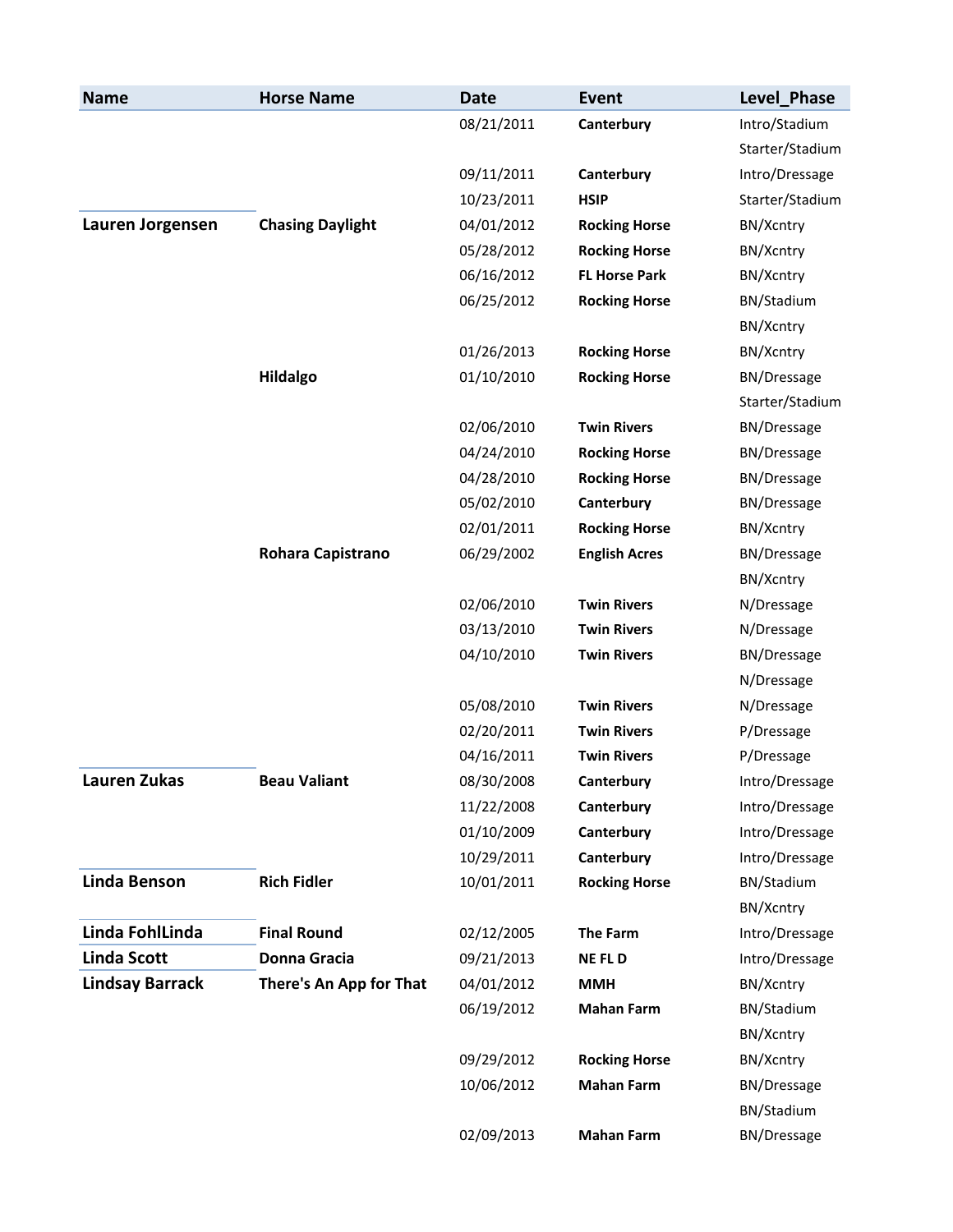| <b>Name</b>            | <b>Horse Name</b>     | <b>Date</b> | Event                | Level Phase        |
|------------------------|-----------------------|-------------|----------------------|--------------------|
|                        |                       | 06/08/2013  | <b>SWDEA</b>         | N/Xcntry           |
|                        |                       | 06/29/2013  | <b>The Oaks</b>      | N/Dressage         |
|                        |                       |             |                      | N/Xcntry           |
|                        |                       | 08/06/2013  | Longwood             | N/Xcntry           |
|                        |                       | 08/31/2013  | <b>Rocking Horse</b> | N/Stadium          |
|                        |                       | 09/20/2013  | <b>Mahan Farm</b>    | N/Dressage         |
|                        |                       | 10/12/2013  | <b>FL Horse Park</b> | N/Dressage         |
|                        |                       |             |                      | N/Xcntry           |
|                        |                       | 10/26/2013  | <b>Gray Lily</b>     | N/Dressage         |
|                        |                       |             |                      | N/Stadium          |
|                        |                       |             |                      | N/Xcntry           |
|                        |                       | 11/09/2013  | <b>Mahan Farm</b>    | N/Dressage         |
|                        |                       |             |                      | N/Stadium          |
|                        |                       |             |                      | N/Xcntry           |
|                        |                       | 11/23/2013  | <b>FL Horse Park</b> | N/Dressage         |
|                        |                       | 12/14/2013  | <b>FL Horse Park</b> | N/Xcntry           |
|                        |                       | 01/18/2014  | Longwood             | N/Dressage         |
|                        |                       |             |                      | N/Xcntry           |
|                        |                       | 02/01/2014  | <b>SWDEA</b>         | N/Dressage         |
|                        |                       |             |                      | N/Stadium          |
|                        |                       |             |                      | N/Xcntry           |
|                        |                       | 03/01/2014  | <b>Iron Star</b>     | N/Dressage         |
| <b>Lindsay Schmidt</b> | Willa T               | 09/07/2013  | <b>FL Horse Park</b> | BN/Dressage        |
|                        |                       |             |                      | BN/Stadium         |
|                        |                       |             |                      | Starter/Stadium    |
| <b>Lisa Davis</b>      | <b>Frequent Flyer</b> | 02/01/2014  | <b>Gray Lily</b>     | BN/Dressage        |
|                        |                       |             |                      | BN/Stadium         |
|                        |                       | 03/01/2014  | <b>Gray Lily</b>     | <b>BN/Dressage</b> |
|                        |                       |             |                      | BN/Stadium         |
| <b>Lori Rice</b>       | <b>Sly Hawk</b>       | 09/07/2002  | Canterbury           | N/Dressage         |
|                        |                       |             |                      | N/Xcntry           |
| <b>Lori Tankel</b>     | <b>Patronus</b>       | 04/01/2009  | <b>Rocking Horse</b> | <b>BN/Dressage</b> |
|                        |                       |             |                      | BN/Stadium         |
|                        |                       |             |                      | BN/Xcntry          |
|                        |                       | 10/01/2011  | <b>Rocking Horse</b> | BN/Stadium         |
|                        |                       |             |                      | BN/Xcntry          |
| <b>Louisa Flaig</b>    | Elfenzauber           | 08/31/2013  | <b>Rocking Horse</b> | N/Dressage         |
|                        |                       |             |                      | N/Xcntry           |
|                        |                       | 09/09/2013  | <b>FL Horse Park</b> | T/Dressage         |
|                        |                       | 10/10/2013  | Sumter               | N/Dressage         |
|                        |                       |             |                      | T/Dressage         |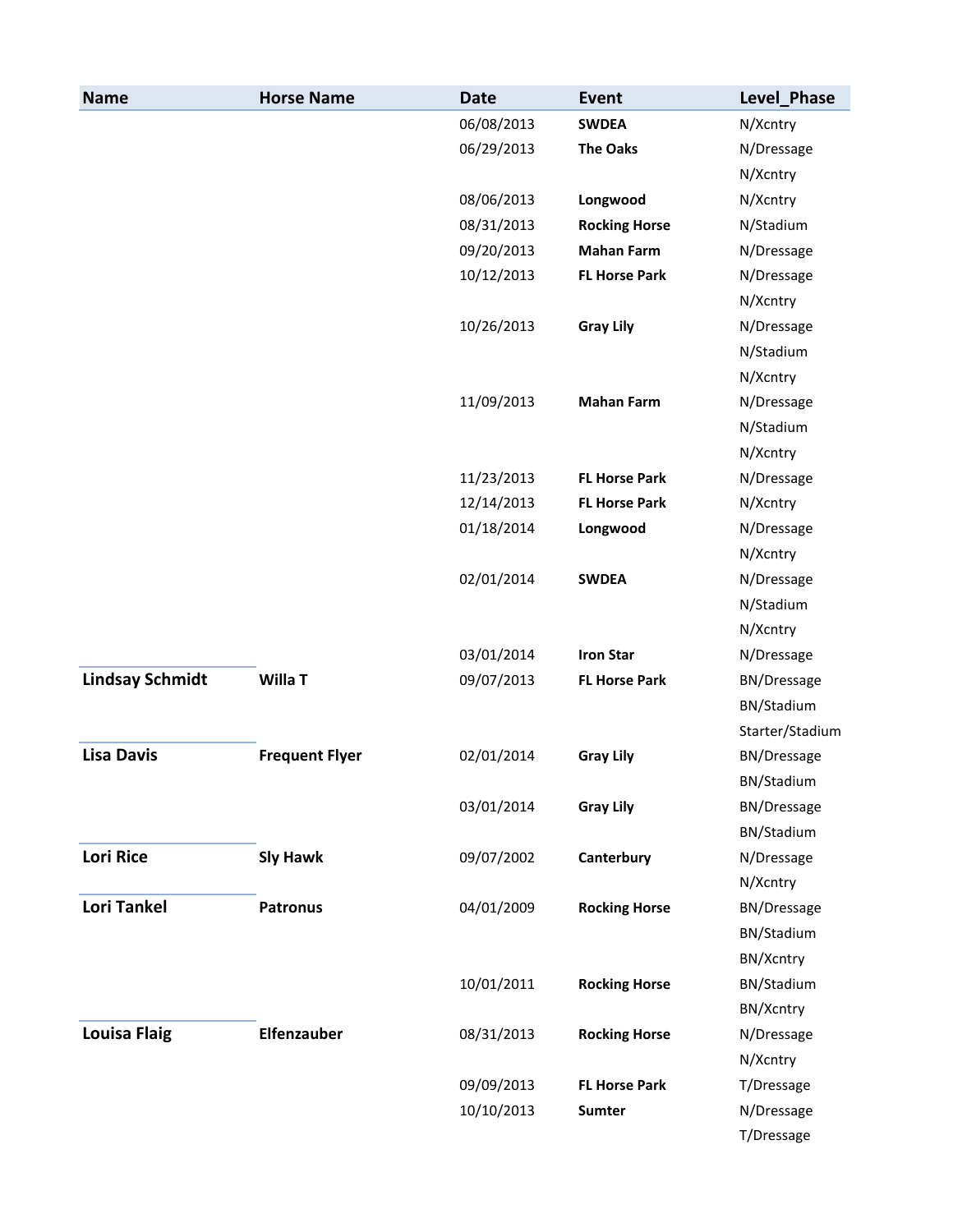| <b>Name</b>            | <b>Horse Name</b>         | <b>Date</b> | Event                | Level_Phase        |
|------------------------|---------------------------|-------------|----------------------|--------------------|
|                        |                           | 11/02/2013  | <b>Rocking Horse</b> | N/Dressage         |
|                        |                           |             |                      | N/Stadium          |
|                        |                           | 12/14/2013  | <b>FL Horse Park</b> | T/Dressage         |
|                        | <b>Full Throttle</b>      | 12/14/2013  | <b>FL Horse Park</b> | <b>BN/Dressage</b> |
|                        |                           |             |                      | BN/Stadium         |
| Luke McLaughlin        | W H Topgun                | 09/25/2011  | <b>STRIDE</b>        | P/Dressage         |
| <b>Madison Olesh</b>   | <b>King Leo Perfecta</b>  | 10/01/2011  | <b>Rocking Horse</b> | <b>BN/Dressage</b> |
|                        |                           |             |                      | BN/Xcntry          |
|                        |                           | 10/16/2011  | Canterbury           | BN/Stadium         |
|                        |                           |             |                      | BN/Xcntry          |
|                        |                           | 11/19/2011  | <b>FL Horse Park</b> | BN/Dressage        |
|                        |                           |             |                      | BN/Stadium         |
|                        |                           |             |                      | BN/Xcntry          |
|                        |                           | 01/07/2012  | <b>FL Horse Park</b> | BN/Stadium         |
|                        |                           |             |                      | BN/Xcntry          |
|                        |                           | 02/12/2012  | <b>FL Horse Park</b> | N/Dressage         |
|                        | My Hot taMolly            | 04/16/2010  | <b>FL Horse Park</b> | <b>BN/Dressage</b> |
|                        |                           |             |                      | BN/Stadium         |
|                        |                           | 04/24/2010  | <b>Rocking Horse</b> | <b>BN/Dressage</b> |
|                        |                           |             |                      | BN/Stadium         |
|                        |                           | 05/01/2010  | Canterbury           | BN/Stadium         |
|                        |                           |             |                      | BN/Xcntry          |
|                        |                           | 05/29/2010  | <b>FL Horse Park</b> | BN/Dressage        |
|                        |                           |             |                      | BN/Stadium         |
|                        |                           | 06/12/2010  | <b>Rocking Horse</b> | BN/Stadium         |
|                        |                           |             |                      | BN/Xcntry          |
|                        |                           | 06/19/2010  | Canterbury           | BN/Dressage        |
|                        |                           | 07/10/2010  | <b>Rocking Horse</b> | <b>BN/Dressage</b> |
|                        |                           |             |                      | BN/Stadium         |
|                        |                           |             |                      | BN/Xcntry          |
|                        |                           | 07/24/2010  | <b>FL Horse Park</b> | BN/Stadium         |
|                        |                           |             |                      | BN/Xcntry          |
| <b>Marlee Thompson</b> | <b>Fox Brush Too Cool</b> | 09/29/2013  | <b>ADA Dressage</b>  | <b>BN/Dressage</b> |
| Mary K. Smith          | <b>Scooter Smith</b>      | 11/05/2011  | <b>SWDEA</b>         | <b>BN/Dressage</b> |
|                        |                           | 12/03/2011  | <b>Mahan Farm</b>    | Starter/Stadium    |
|                        |                           | 12/10/2011  | <b>Iron Star</b>     | BN/Stadium         |
|                        |                           | 01/08/2012  | <b>MMH</b>           | Starter/Xcntry     |
|                        |                           | 02/04/2012  | <b>SWDEA</b>         | BN/Stadium         |
|                        |                           |             |                      | Intro/Dressage     |
|                        |                           |             |                      | Starter/Stadium    |
|                        |                           | 03/18/2012  | Canterbury           | BN/Stadium         |
|                        |                           |             |                      |                    |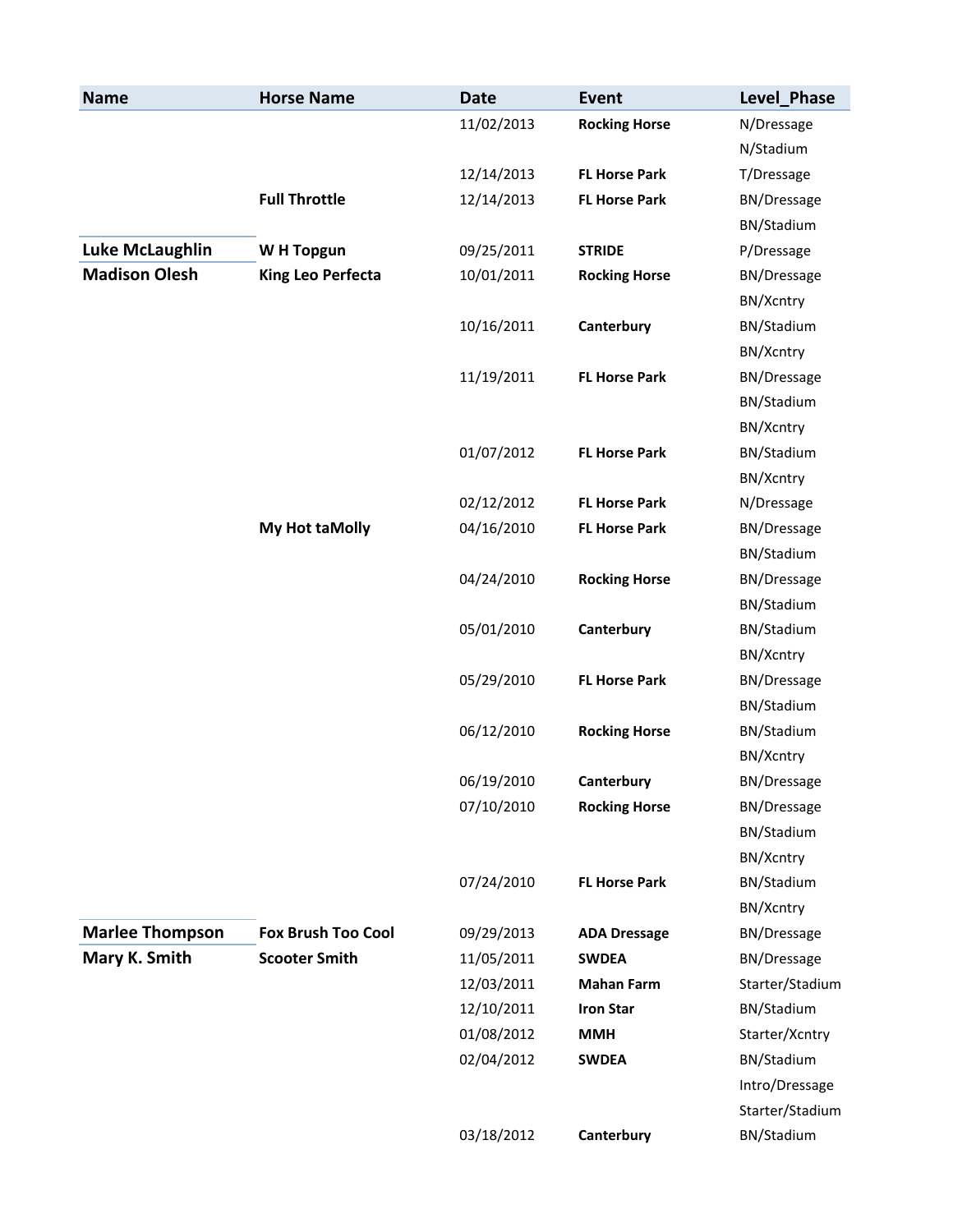| <b>Name</b>             | <b>Horse Name</b>      | <b>Date</b> | <b>Event</b>         | Level_Phase        |
|-------------------------|------------------------|-------------|----------------------|--------------------|
|                         |                        | 01/19/2013  | Longwood             | Starter/Stadium    |
|                         |                        |             |                      | Starter/Xcntry     |
|                         |                        | 06/08/2013  | <b>SWEDA</b>         | Starter/Dressage   |
|                         |                        |             |                      | Starter/Stadium    |
| <b>Maureen Namia</b>    | <b>Friar Tuck</b>      | 01/08/2012  | <b>MMH</b>           | BN/Xcntry          |
|                         |                        | 04/01/2012  | <b>Rocking Horse</b> | BN/Xcntry          |
|                         |                        | 09/01/2012  | <b>FL Horse Park</b> | BN/Xcntry          |
|                         |                        | 09/29/2012  | <b>Rocking Horse</b> | BN/Xcntry          |
|                         |                        | 10/13/2012  | <b>FL Horse Park</b> | BN/Xcntry          |
|                         |                        | 11/03/2012  | <b>Rocking Horse</b> | BN/Xcntry          |
|                         |                        | 11/17/2012  | <b>FL Horse Park</b> | N/Xcntry           |
| <b>Maureen Reilly</b>   | <b>Blues Traveller</b> | 11/16/2013  | <b>FL Horse Park</b> | BN/Stadium         |
|                         |                        | 12/07/2013  | <b>FL Horse Park</b> | BN/Stadium         |
|                         |                        | 02/15/2014  | <b>Rocking Horse</b> | <b>BN/Dressage</b> |
|                         |                        |             |                      | BN/Stadium         |
|                         |                        |             |                      | BN/Xcntry          |
| <b>Megan Gosch</b>      | <b>Cor Encore</b>      | 08/03/2013  | Longwood             | N/Stadium          |
|                         |                        |             |                      | N/Xcntry           |
| <b>Melanie McCarty</b>  | <b>Flying Dutchman</b> | 09/21/2013  | <b>Sumter</b>        | Intro/Dressage     |
|                         |                        |             |                      | Starter/Stadium    |
|                         |                        | 10/19/2013  | Sumter               | Intro/Dressage     |
|                         |                        |             |                      | Starter/Stadium    |
|                         |                        | 11/23/2013  | <b>Sumter</b>        | Intro/Dressage     |
|                         |                        |             |                      | Starter/Stadium    |
|                         |                        | 01/18/2014  | Sumter               | <b>BN/Dressage</b> |
|                         |                        |             |                      | Starter/Stadium    |
|                         |                        | 02/15/2014  | Sumter               | BN/Dressage        |
|                         |                        |             |                      | Starter/Stadium    |
| <b>Melissa Protigal</b> | Vaquero                | 08/17/2013  | <b>FL Horse Park</b> | N/Dressage         |
|                         |                        |             |                      | N/Xcntry           |
|                         |                        | 08/31/2013  | <b>Rocking Horse</b> | T/Dressage         |
|                         |                        |             |                      | T/Xcntry           |
|                         |                        | 10/28/2013  | <b>Rocking Horse</b> | T/Dressage         |
|                         |                        |             |                      | T/Stadium          |
|                         |                        |             |                      | T/Xcntry           |
|                         |                        | 11/09/2013  | <b>FL Horse Park</b> | T/Dressage         |
|                         |                        |             |                      | T/Xcntry           |
| <b>Michelle Davison</b> | <b>English Toffee</b>  | 09/01/2008  | <b>FL Horse Park</b> | T/Dressage         |
| <b>Mim Strote</b>       | <b>Grey Goose</b>      | 02/11/2012  | <b>Rocking Horse</b> | N/Dressage         |
|                         |                        |             |                      | N/Stadium          |
|                         |                        | 06/26/2012  | <b>Rocking Horse</b> | T/Xcntry           |
|                         |                        |             |                      |                    |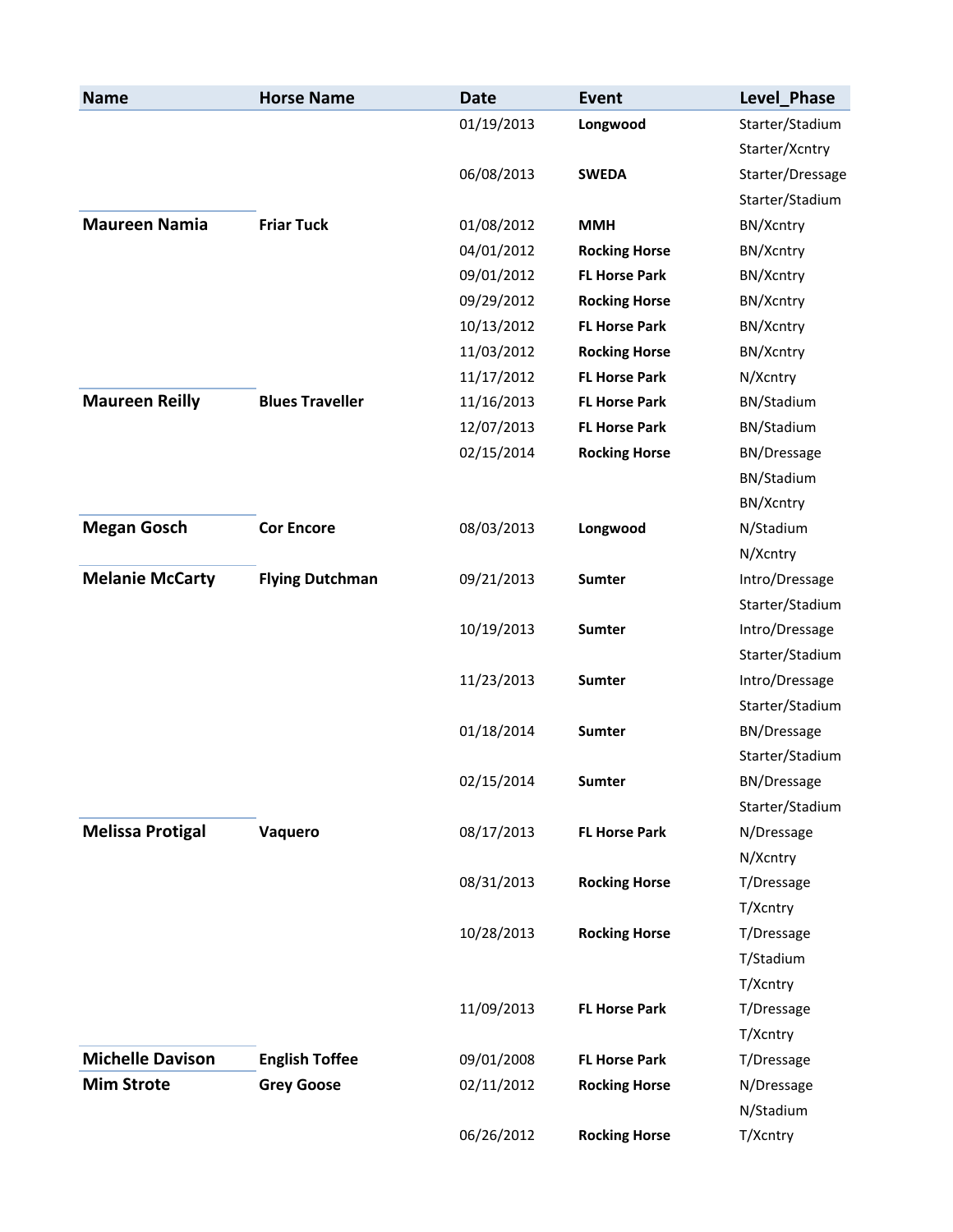| <b>Name</b>             | <b>Horse Name</b>         | <b>Date</b> | <b>Event</b>                | Level_Phase        |
|-------------------------|---------------------------|-------------|-----------------------------|--------------------|
|                         |                           | 09/01/2012  | <b>FL Horse Park</b>        | T/Dressage         |
|                         |                           | 11/04/2012  | <b>Rocking Horse</b>        | T/Xcntry           |
| Nancy Bielawski         | <b>GoldN dun Smoke</b>    | 03/12/2011  | <b>Fannin Hill</b>          | <b>BN/Dressage</b> |
|                         |                           |             |                             | BN/Stadium         |
|                         |                           | 03/26/2011  | <b>FL Horse Park</b>        | <b>BN/Dressage</b> |
|                         |                           |             |                             | BN/Stadium         |
|                         |                           | 11/26/2011  | <b>FL Horse Park</b>        | BN/Xcntry          |
|                         |                           | 03/17/2012  | <b>FL Horse Park</b>        | <b>BN/Dressage</b> |
|                         |                           |             |                             | BN/Stadium         |
| <b>Nia Haynes</b>       | <b>Summersky Casanova</b> | 08/04/2012  | Canterbury                  | Intro/Dressage     |
|                         |                           | 08/11/2012  | Canterbury                  | BN/Dressage        |
| <b>Nicole Challgren</b> | <b>Maximillion</b>        | 10/30/2010  | Canterbury                  | Starter/Dressage   |
|                         |                           |             |                             | Starter/Stadium    |
|                         |                           |             |                             | Starter/Xcntry     |
|                         |                           | 11/27/2010  | <b>FL Horse Park</b>        | Starter/Dressage   |
|                         |                           | 12/04/2010  | <b>Rocking Horse</b>        | <b>BN/Dressage</b> |
|                         |                           |             |                             | BN/Stadium         |
|                         |                           |             |                             | BN/Xcntry          |
|                         |                           | 06/25/2011  | <b>Rocking Horse</b>        | <b>BN/Dressage</b> |
|                         |                           |             |                             | BN/Stadium         |
|                         |                           |             |                             | BN/Xcntry          |
|                         |                           | 08/20/2011  | <b>FL Horse Park</b>        | BN/Xcntry          |
|                         |                           | 09/18/2011  | <b>Southcreek Foxhounds</b> | BN/Xcntry          |
|                         |                           | 06/01/2013  | <b>Black Dog Farm</b>       | N/Dressage         |
|                         |                           |             |                             | N/Stadium          |
|                         |                           |             |                             | N/Xcntry           |
|                         |                           | 06/15/2013  | <b>FL Horse Park</b>        | N/Dressage         |
|                         |                           | 09/07/2013  | <b>FL Horse Park</b>        | N/Dressage         |
|                         |                           |             |                             | N/Stadium          |
|                         |                           | 09/28/2013  | <b>Rocking Horse</b>        | N/Dressage         |
|                         |                           |             |                             | N/Xcntry           |
|                         |                           | 11/30/2013  | <b>Black Dog Farm</b>       | N/Dressage         |
|                         |                           | 01/25/2014  | <b>Rocking Horse</b>        | N/Dressage         |
|                         |                           |             |                             | N/Stadium          |
|                         |                           |             |                             | N/Xcntry           |
| Olga O'Brien            | Khomander                 | 09/04/2010  | <b>Rocking Horse</b>        | <b>BN/Dressage</b> |
|                         |                           |             |                             | BN/Stadium         |
|                         |                           |             |                             | BN/Xcntry          |
|                         |                           | 10/30/2010  | Canterbury                  | BN/Stadium         |
|                         |                           |             |                             | BN/Xcntry          |
|                         |                           | 02/05/2011  | <b>Rocking Horse</b>        | BN/Xcntry          |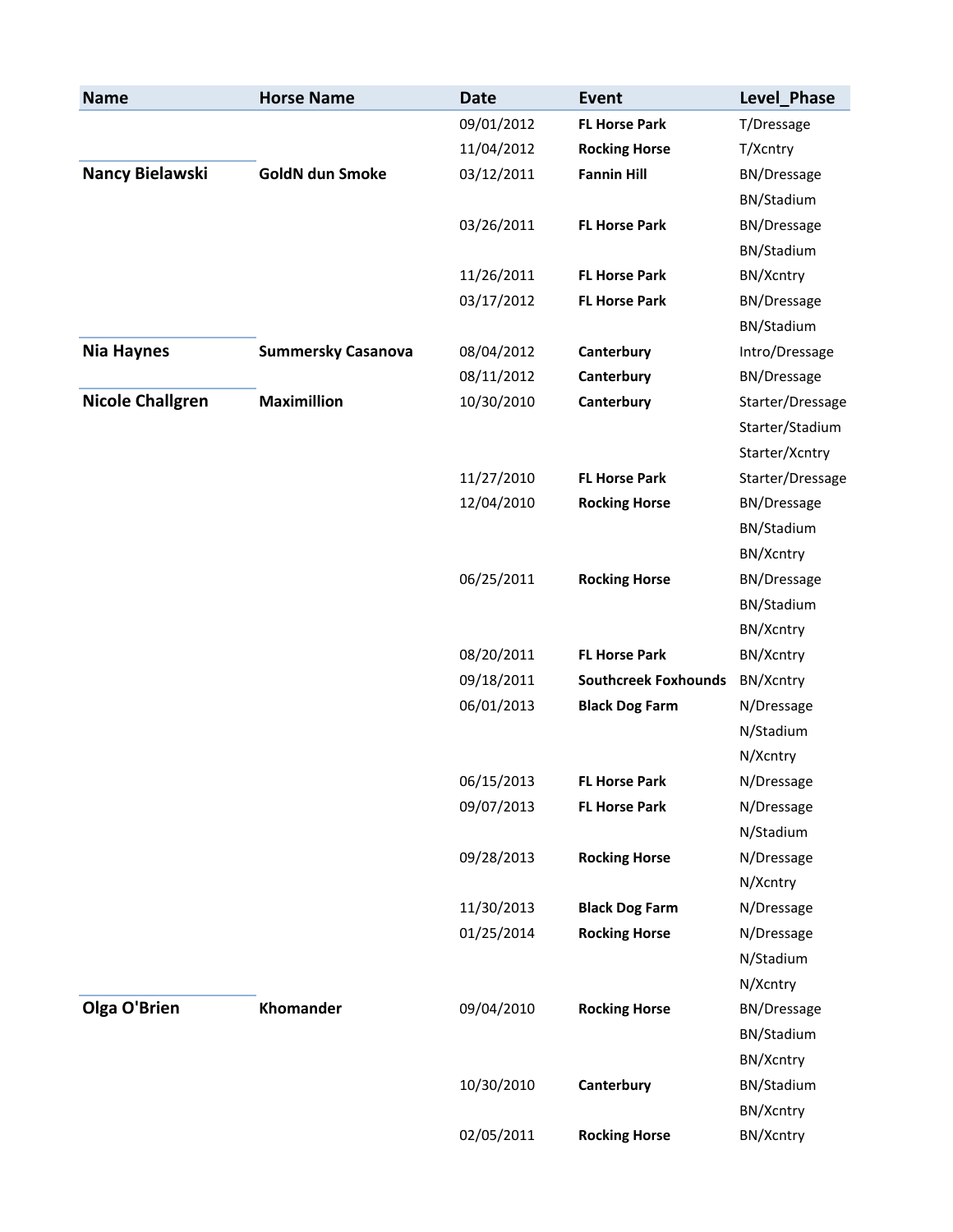| <b>Name</b>            | <b>Horse Name</b>                    | <b>Date</b> | Event                                   | Level Phase        |
|------------------------|--------------------------------------|-------------|-----------------------------------------|--------------------|
|                        |                                      | 04/24/2011  | Canterbury                              | <b>BN/Dressage</b> |
|                        |                                      |             |                                         | BN/Stadium         |
|                        |                                      |             |                                         | BN/Xcntry          |
| Pam Wood               | Frankie Goes to Hollywood 11/03/2012 |             | <b>Palm Beach Posse</b>                 | <b>BN/Dressage</b> |
|                        |                                      | 02/02/2013  | <b>Palm Beach Posse</b>                 | T/Dressage         |
|                        |                                      | 04/06/2013  | <b>Atlantic Crossing</b>                | T/Dressage         |
|                        |                                      | 05/05/2013  | <b>Palm Beach Posse</b>                 | P/Dressage         |
|                        |                                      | 10/26/2013  | <b>Palm Beach Posse</b>                 | P/Dressage         |
|                        |                                      | 11/02/2013  | <b>Palm Beach Posse</b>                 | P/Dressage         |
|                        |                                      | 12/07/2013  | <b>Palm Beach Posse</b>                 | P/Dressage         |
|                        |                                      | 02/01/2014  | <b>Palm Beach Posse</b>                 | P/Dressage         |
|                        | <b>Trelane</b>                       | 03/18/2006  | <b>Rocking Horse</b>                    | N/Xcntry           |
|                        |                                      | 11/15/2006  | Ocala HT                                | T/Stadium          |
|                        |                                      | 05/05/2007  | <b>Fannin Hill</b>                      | N/Xcntry           |
|                        |                                      | 10/05/2007  | <b>Rocking Horse</b>                    | T/Xcntry           |
|                        |                                      | 12/07/2008  | <b>Rocking Horse</b>                    | T/Stadium          |
|                        |                                      | 11/01/2009  | <b>Rocking Horse</b>                    | N/Xcntry           |
|                        |                                      | 01/10/2010  | <b>FL Horse Park</b>                    | N/Xcntry           |
|                        |                                      | 12/01/2011  | <b>Atlantic Crossing</b>                | N/Xcntry           |
|                        |                                      | 02/01/2012  | <b>Atlantic Crossing</b>                | N/Xcntry           |
|                        |                                      | 03/01/2012  | <b>Atlantic Crossing</b>                | N/Xcntry           |
|                        |                                      | 06/01/2013  | <b>Palm Beach Posse</b>                 | N/Stadium          |
| Pamela Lombardi        | Leimaneich                           | 11/21/2009  | <b>FL Horse Park</b>                    | BN/Stadium         |
|                        |                                      | 12/12/2009  | <b>Rocking Horse</b>                    | BN/Stadium         |
|                        |                                      |             |                                         | BN/Xcntry          |
|                        |                                      | 03/27/2011  | <b>Half Pass Farm</b>                   | BN/Dressage        |
| <b>Pamela Paulk</b>    | <b>Due Diligence</b>                 | 04/05/2011  | Canterbury                              | BN/Stadium         |
|                        |                                      | 10/01/2011  | <b>Rocking Horse</b>                    | BN/Stadium         |
|                        |                                      | 03/17/2012  | <b>FL Horse Park</b>                    | BN/Stadium         |
|                        |                                      | 04/14/2012  | <b>Fannin Hill</b>                      | <b>BN/Dressage</b> |
|                        |                                      |             |                                         | BN/Stadium         |
|                        |                                      | 06/26/2012  | <b>Rocking Horse</b>                    | <b>BN/Dressage</b> |
|                        |                                      |             |                                         | BN/Xcntry          |
|                        |                                      | 10/01/2012  | <b>Rocking Horse</b>                    | <b>BN/Dressage</b> |
|                        |                                      | 01/20/2013  | Longwood                                | <b>BN/Dressage</b> |
|                        |                                      |             |                                         | BN/Stadium         |
|                        |                                      |             |                                         | BN/Xcntry          |
|                        |                                      | 05/12/2013  | <b>Emerald Amethyst Farm N/Dressage</b> |                    |
|                        |                                      |             |                                         | N/Stadium          |
|                        |                                      |             |                                         | N/Xcntry           |
| <b>Patricia Cullen</b> | Ningbo                               | 10/14/2012  | <b>Alpha Dressage</b>                   | Intro/Dressage     |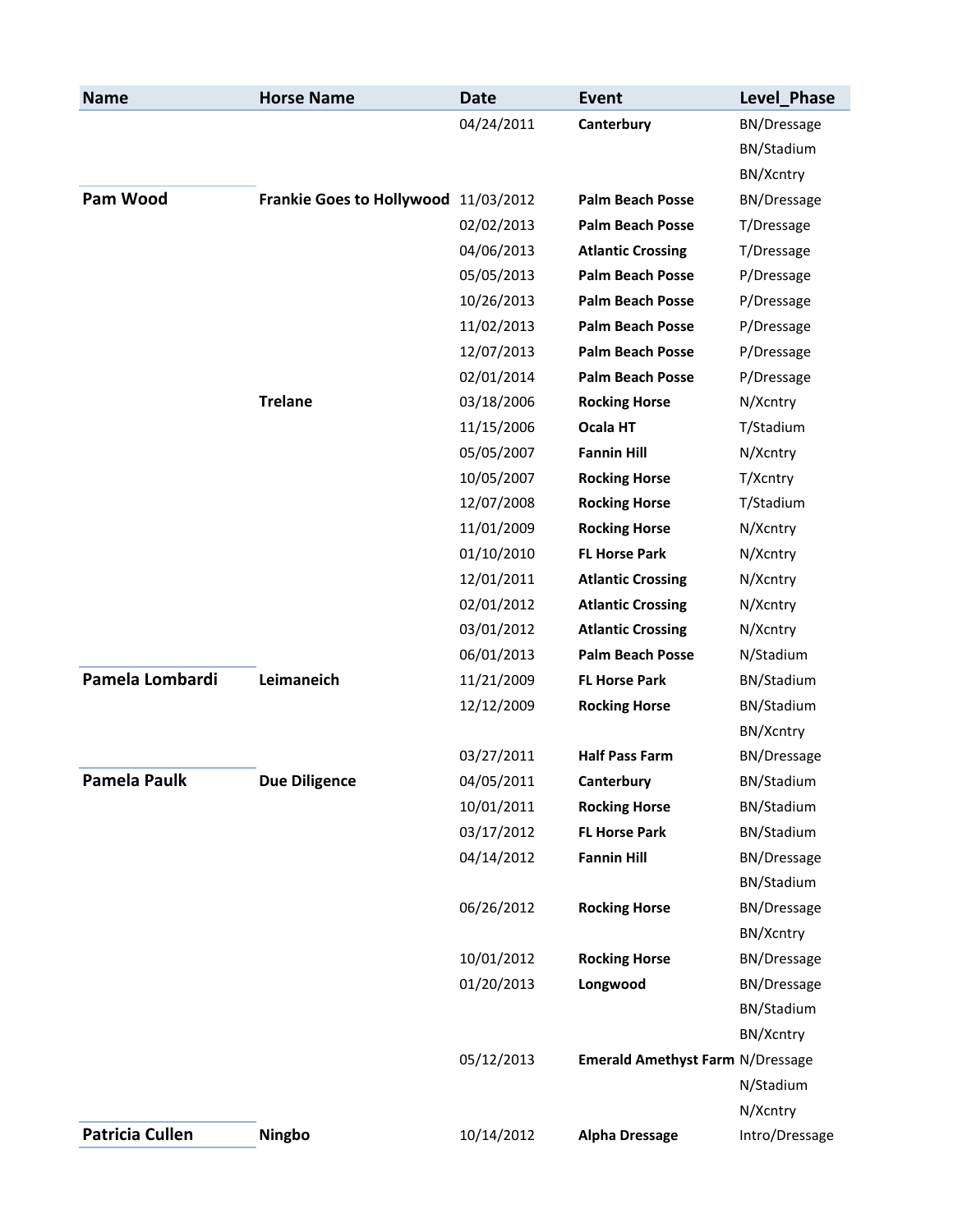| <b>Name</b>               | <b>Horse Name</b>             | <b>Date</b> | <b>Event</b>          | Level_Phase        |
|---------------------------|-------------------------------|-------------|-----------------------|--------------------|
| <b>Patricia Maul</b>      | <b>Slush Creek Triple Jet</b> | 03/18/2012  | Canterbury            | <b>BN/Dressage</b> |
|                           |                               |             |                       | BN/Stadium         |
|                           |                               |             |                       | BN/Xcntry          |
| <b>Pauline Wimberly</b>   | <b>Touch a Lucky Charm</b>    | 03/06/2011  | <b>STRIDE</b>         | <b>BN/Dressage</b> |
|                           |                               | 03/26/2011  | <b>FL Horse Park</b>  | Starter/Dressage   |
|                           |                               |             |                       | Starter/Stadium    |
|                           |                               | 04/03/2011  | <b>STRIDE</b>         | <b>BN/Dressage</b> |
|                           |                               | 05/29/2011  | <b>STRIDE</b>         | N/Dressage         |
|                           |                               | 07/30/2011  | <b>FL Horse Park</b>  | Starter/Dressage   |
| <b>Rachael Moran</b>      | <b>Sport Warrior</b>          | 09/15/2012  | <b>Black Dog Farm</b> | <b>BN/Dressage</b> |
|                           |                               |             |                       | N/Dressage         |
|                           |                               | 09/29/2012  | <b>Rocking Horse</b>  | <b>BN/Dressage</b> |
|                           |                               |             |                       | BN/Stadium         |
|                           |                               |             |                       | BN/Xcntry          |
|                           |                               | 10/14/2012  | <b>Alpha Dressage</b> | N/Dressage         |
|                           |                               |             |                       | P/Dressage         |
|                           |                               |             |                       | T/Dressage         |
| <b>Rebecca Goad</b>       | <b>Happy Daze</b>             | 11/04/2009  | <b>Rocking Horse</b>  | T/Dressage         |
|                           |                               |             |                       | T/Xcntry           |
|                           |                               | 02/16/2010  | <b>Rocking Horse</b>  | T/Dressage         |
|                           |                               |             |                       | T/Stadium          |
|                           |                               |             |                       | T/Xcntry           |
|                           |                               | 02/21/2010  | Canterbury            | T/Xcntry           |
|                           |                               | 06/19/2010  | Canterbury            | T/Dressage         |
| <b>Rebecca Ling</b>       | <b>Chandler</b>               | 07/16/2006  | Canterbury            | Intro/Stadium      |
|                           |                               | 06/14/2008  | Canterbury            | BN/Stadium         |
| <b>Rebecca McLaughlin</b> | <b>Summersky Casanova</b>     | 04/13/2008  | Canterbury            | N/Dressage         |
| <b>Robin Barr</b>         | Lacy's Best One               | 09/28/2002  | <b>Rocking Horse</b>  | <b>BN/Dressage</b> |
|                           |                               |             |                       | BN/Xcntry          |
|                           |                               | 10/12/2002  | <b>English Acres</b>  | <b>BN/Dressage</b> |
|                           |                               |             |                       | BN/Xcntry          |
|                           |                               | 10/19/2002  | <b>Green Acres</b>    | BN/Dressage        |
|                           |                               |             |                       | BN/Stadium         |
|                           |                               |             |                       | BN/Xcntry          |
|                           |                               | 02/15/2003  | <b>English Acres</b>  | <b>BN/Dressage</b> |
|                           |                               |             |                       | BN/Stadium         |
|                           |                               |             |                       | BN/Xcntry          |
|                           |                               | 04/12/2003  | <b>English Acres</b>  | BN/Stadium         |
|                           |                               | 08/16/2003  | <b>English Acres</b>  | T/Dressage         |
|                           |                               | 08/23/2003  | <b>Rocking Horse</b>  | T/Stadium          |
|                           |                               |             |                       | T/Xcntry           |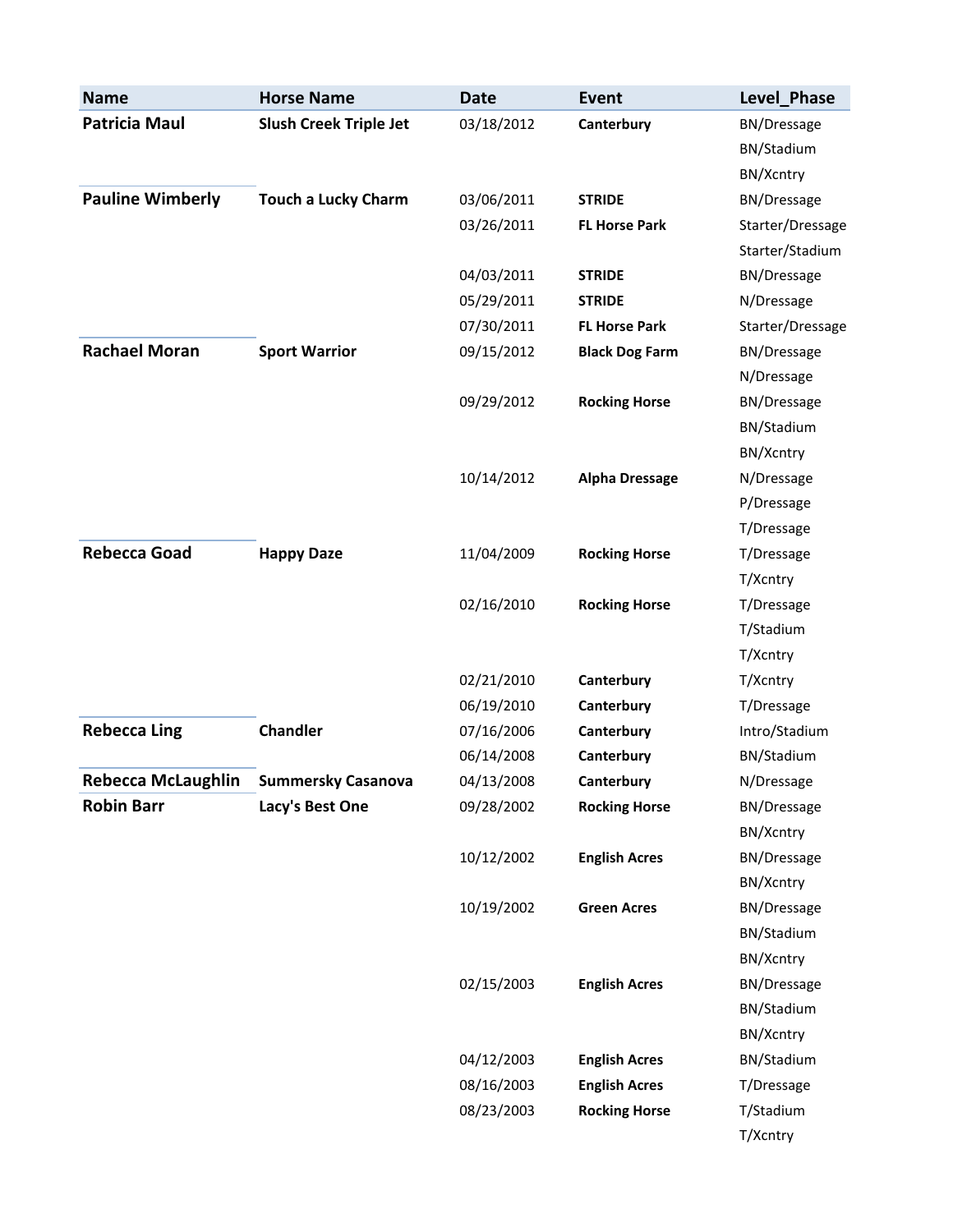| <b>Name</b>          | <b>Horse Name</b>      | <b>Date</b> | <b>Event</b>          | Level_Phase        |
|----------------------|------------------------|-------------|-----------------------|--------------------|
|                      |                        | 09/06/2003  | Canterbury            | T/Dressage         |
|                      |                        |             |                       | T/Stadium          |
|                      |                        |             |                       | T/Xcntry           |
|                      |                        | 10/04/2003  | <b>English Acres</b>  | T/Dressage         |
|                      |                        | 04/01/2004  | Canterbury            | T/Stadium          |
|                      |                        |             | <b>English Acres</b>  | T/Dressage         |
|                      |                        | 04/10/2004  | <b>English Acres</b>  | T/Stadium          |
|                      |                        | 05/29/2004  | Canterbury            | T/Dressage         |
|                      |                        |             |                       | T/Stadium          |
|                      |                        |             |                       | T/Xcntry           |
|                      | <b>Tout Fini</b>       | 04/10/2013  | <b>FL Horse Park</b>  | N/Dressage         |
|                      |                        | 04/20/2013  | <b>FL Horse Park</b>  | N/Dressage         |
|                      |                        | 04/27/2013  | <b>Rocking Horse</b>  | N/Dressage         |
|                      |                        | 05/04/2013  | <b>Rocking Horse</b>  | N/Dressage         |
|                      |                        | 06/08/2013  | <b>FL Horse Park</b>  | N/Dressage         |
|                      |                        | 08/31/2013  | <b>Rocking Horse</b>  | N/Dressage         |
|                      |                        | 09/07/2013  | <b>FL Horse Park</b>  | N/Dressage         |
|                      |                        |             |                       | N/Stadium          |
|                      |                        | 09/28/2013  | <b>Rocking Horse</b>  | N/Stadium          |
|                      |                        |             |                       | N/Xcntry           |
|                      |                        | 10/12/2013  | <b>FL Horse Park</b>  | N/Dressage         |
|                      |                        |             |                       | N/Xcntry           |
|                      |                        | 11/02/2013  | <b>Rocking Horse</b>  | N/Dressage         |
|                      |                        |             |                       | N/Stadium          |
|                      |                        |             |                       | N/Xcntry           |
|                      |                        | 11/16/2013  | <b>FL Horse Park</b>  | N/Dressage         |
|                      |                        |             |                       | N/Stadium          |
|                      |                        |             |                       | N/Xcntry           |
|                      |                        | 01/11/2014  | <b>FL Horse Park</b>  | N/Dressage         |
|                      |                        |             |                       | N/Xcntry           |
|                      |                        | 01/24/2014  | <b>Rocking Horse</b>  | N/Dressage         |
|                      |                        |             |                       | N/Xcntry           |
|                      |                        | 02/14/2014  | <b>Rocking Horse</b>  | N/Dressage         |
| <b>Rosanna Dubbs</b> | Zibo                   | 09/15/2012  | <b>Black Dog Farm</b> | Intro/Dressage     |
|                      |                        |             |                       | Starter/Dressage   |
|                      |                        | 10/14/2012  | <b>Alpha Dressage</b> | Intro/Dressage     |
| <b>Sabra Tanner</b>  | <b>Finnegan's Wake</b> | 01/01/2009  | Canterbury            | <b>BN/Dressage</b> |
|                      |                        | 01/10/2009  | <b>FL Horse Park</b>  | Starter/Dressage   |
|                      |                        |             |                       | Starter/Stadium    |
|                      |                        | 04/05/2009  | Canterbury            | Starter/Dressage   |
|                      |                        | 04/16/2009  | <b>FL Horse Park</b>  | Starter/Dressage   |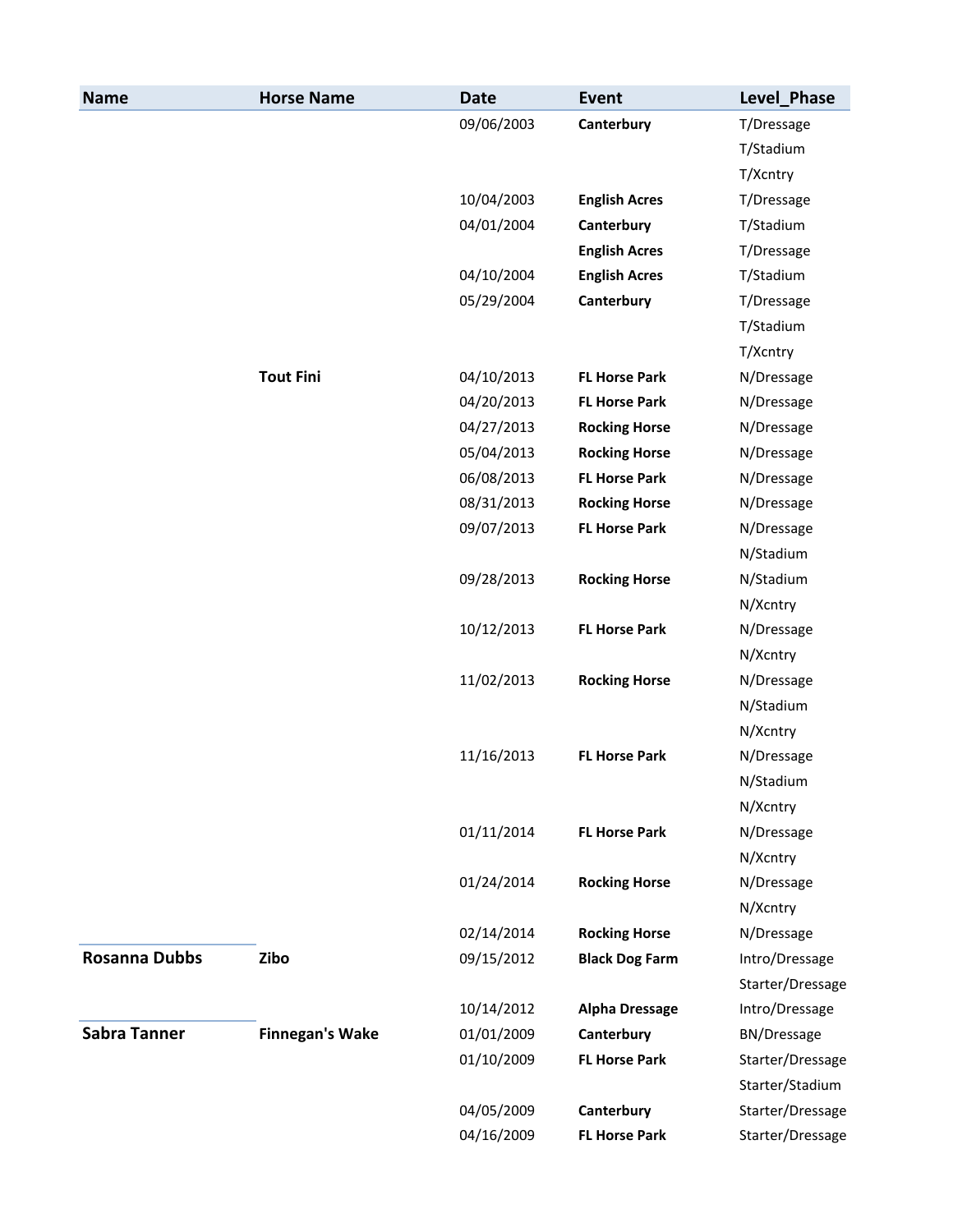| <b>Name</b>             | <b>Horse Name</b> | <b>Date</b> | <b>Event</b>                             | Level_Phase        |
|-------------------------|-------------------|-------------|------------------------------------------|--------------------|
|                         |                   |             |                                          | Starter/Stadium    |
|                         |                   |             |                                          | Starter/Xcntry     |
|                         |                   | 01/23/2010  | Canterbury                               | BN/Dressage        |
|                         |                   |             |                                          | BN/Stadium         |
|                         |                   |             |                                          | BN/Xcntry          |
|                         |                   | 08/01/2010  | <b>Rocking Horse</b>                     | <b>BN/Dressage</b> |
|                         |                   |             |                                          | BN/Stadium         |
|                         |                   |             |                                          | BN/Xcntry          |
|                         |                   | 08/21/2011  | Canterbury                               | BN/Stadium         |
|                         |                   | 11/05/2011  | Canterbury                               | <b>BN/Dressage</b> |
|                         |                   |             |                                          | BN/Stadium         |
|                         |                   | 03/23/2013  | Canterbury                               | N/Dressage         |
|                         |                   | 05/13/2013  | <b>Emerald Amethyst Farm BN/Dressage</b> |                    |
|                         |                   |             |                                          | BN/Stadium         |
|                         |                   |             |                                          | BN/Xcntry          |
|                         |                   | 06/29/2013  | <b>The Oaks</b>                          | N/Dressage         |
|                         |                   |             |                                          | N/Stadium          |
|                         | <b>Finnigan</b>   | 01/01/2009  | Canterbury                               | <b>BN/Dressage</b> |
| <b>Sonia Gamache</b>    | <b>Neo</b>        | 04/21/2013  | <b>Lakeland Dressage</b>                 | Intro/Dressage     |
|                         |                   | 05/12/2013  | <b>Southcreek Foxhounds</b>              | BN/Xcntry          |
|                         |                   | 06/01/2013  | <b>Black Dog Farm</b>                    | Intro/Dressage     |
|                         |                   | 06/09/2013  | <b>Southcreek Foxhounds</b>              | BN/Xcntry          |
|                         |                   | 08/11/2013  | <b>Southcreek Foxhounds</b>              | BN/Xcntry          |
|                         |                   | 10/06/2013  | <b>Southcreek Foxhounds</b>              | BN/Xcntry          |
|                         |                   | 10/12/2013  | <b>Black Dog Farm</b>                    | Intro/Dressage     |
|                         |                   | 10/19/2013  | <b>Fannin Hill</b>                       | Starter/Stadium    |
|                         |                   | 11/16/2013  | <b>Fannin Hill</b>                       | BN/Dressage        |
|                         |                   |             |                                          | BN/Stadium         |
|                         |                   |             |                                          | Intro/Dressage     |
|                         |                   | 12/14/2013  | <b>Lakeland Dressage</b>                 | BN/Dressage        |
|                         |                   |             |                                          | Intro/Dressage     |
|                         |                   |             |                                          | Starter/Stadium    |
|                         |                   | 02/08/2014  | <b>Fannin Hill</b>                       | <b>BN/Dressage</b> |
|                         |                   | 02/14/2014  | <b>Southcreek Foxhounds</b>              | BN/Xcntry          |
|                         |                   | 02/15/2014  | <b>Lakeland Dressage</b>                 | <b>BN/Dressage</b> |
|                         |                   | 03/08/2014  | <b>Fannin Hill</b>                       | <b>BN/Dressage</b> |
|                         |                   |             |                                          | BN/Stadium         |
| <b>Sophie Pembleton</b> | <b>Saxton</b>     | 08/26/2012  | <b>Rocking Horse</b>                     | Starter/Xcntry     |
|                         |                   | 09/15/2012  | <b>Black Dog Farm</b>                    | Starter/Dressage   |
|                         |                   |             |                                          | Starter/Stadium    |
|                         |                   | 09/29/2012  | <b>Rocking Horse</b>                     | Starter/Stadium    |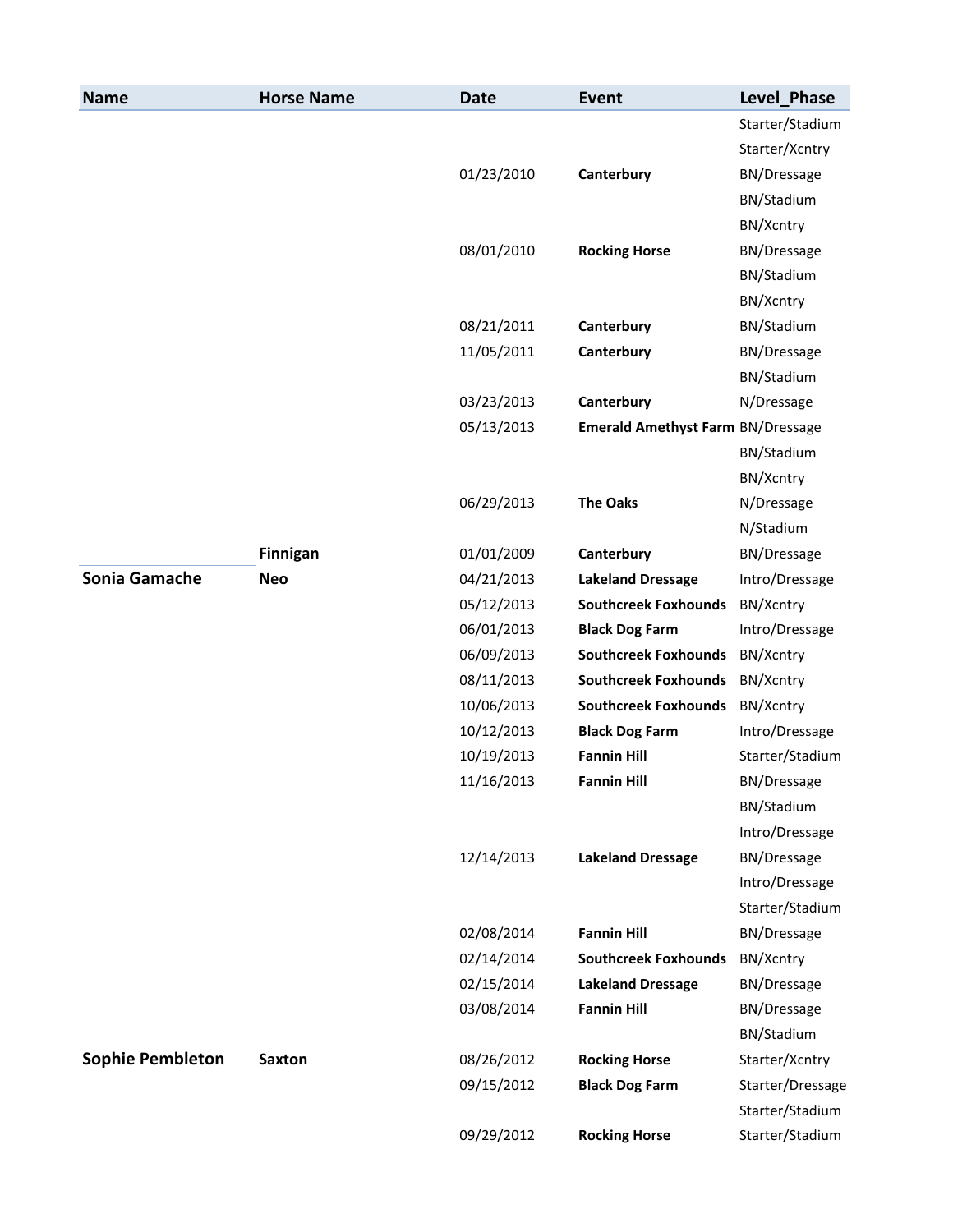| <b>Name</b>            | <b>Horse Name</b>     | <b>Date</b> | <b>Event</b>          | Level_Phase    |
|------------------------|-----------------------|-------------|-----------------------|----------------|
|                        |                       |             |                       | Starter/Xcntry |
|                        |                       | 10/14/2012  | <b>Alpha Dressage</b> | Intro/Dressage |
|                        | Xion                  | 10/26/2013  | <b>Parrish Oaks</b>   | N/Dressage     |
|                        |                       | 11/09/2013  | <b>Black Dog Farm</b> | N/Dressage     |
|                        |                       |             |                       | N/Stadium      |
|                        |                       | 12/07/2013  | <b>Rocking Horse</b>  | N/Dressage     |
|                        |                       |             |                       | N/Stadium      |
|                        |                       |             |                       | N/Xcntry       |
| <b>Stacey Chastain</b> | <b>Klein's Olinda</b> | 06/19/2012  | Canterbury            | N/Dressage     |
|                        |                       |             |                       | N/Xcntry       |
|                        |                       | 10/20/2012  | <b>SWDEA</b>          | N/Dressage     |
|                        |                       |             |                       | N/Stadium      |
|                        |                       |             |                       | T/Dressage     |
|                        |                       | 10/28/2012  | <b>Gray Lily</b>      | T/Dressage     |
|                        |                       |             |                       | T/Stadium      |
|                        |                       |             |                       | T/Xcntry       |
| <b>Stacey Emory</b>    | <b>Bea Slick</b>      | 10/05/2007  | <b>Rocking Horse</b>  | N/Stadium      |
|                        |                       |             |                       | N/Xcntry       |
|                        | Won to Win            | 01/19/2013  | Longwood              | BN/Dressage    |
|                        |                       |             |                       | BN/Stadium     |
|                        |                       |             |                       | BN/Xcntry      |
| <b>Stephanie Davis</b> | <b>Agnes Grey</b>     | 07/16/2005  | <b>Fannin Hill</b>    | N/Dressage     |
|                        |                       |             |                       | N/Stadium      |
|                        |                       |             |                       | N/Xcntry       |
|                        |                       | 11/19/2005  | <b>Gray Lily</b>      | N/Dressage     |
|                        |                       |             |                       | N/Stadium      |
|                        |                       |             |                       | N/Xcntry       |
|                        |                       | 12/03/2005  | <b>Fannin Hill</b>    | N/Dressage     |
|                        |                       |             |                       | N/Stadium      |
|                        |                       |             |                       | N/Xcntry       |
|                        | <b>Dionel</b>         | 05/18/2002  | <b>Fannin Hill</b>    | BN/Dressage    |
|                        |                       |             |                       | BN/Stadium     |
|                        |                       |             |                       | BN/Xcntry      |
|                        |                       | 06/29/2002  | <b>English Acres</b>  | BN/Dressage    |
|                        |                       |             |                       | BN/Stadium     |
|                        |                       |             |                       | BN/Xcntry      |
|                        |                       | 04/26/2003  | <b>Rocking Horse</b>  | N/Dressage     |
|                        |                       |             |                       | N/Stadium      |
|                        |                       |             |                       | N/Xcntry       |
|                        |                       | 05/24/2003  | Canterbury            | N/Dressage     |
|                        |                       |             |                       | N/Xcntry       |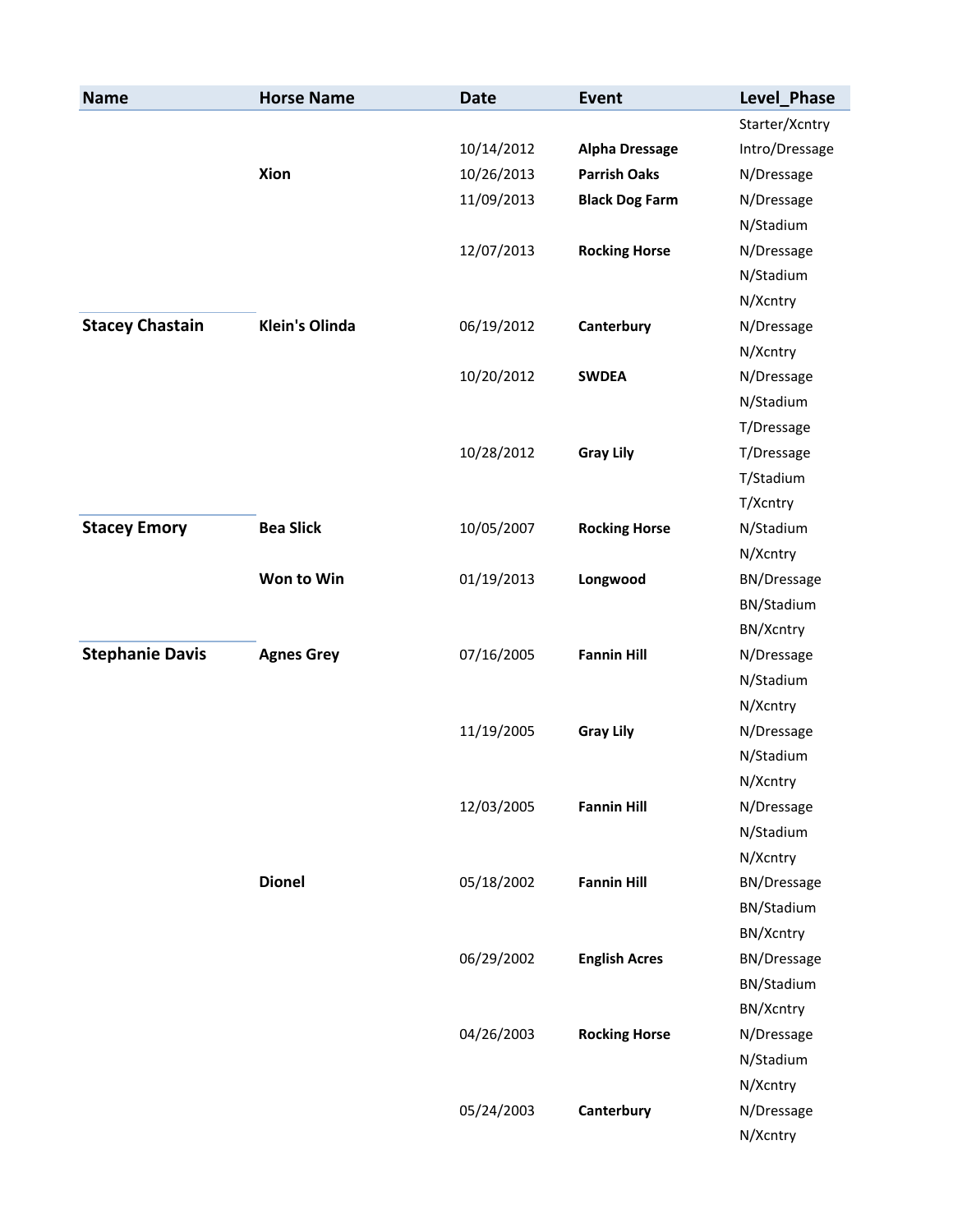| <b>Name</b>               | <b>Horse Name</b>         | <b>Date</b> | <b>Event</b>                | Level_Phase        |
|---------------------------|---------------------------|-------------|-----------------------------|--------------------|
|                           |                           | 02/26/2005  | Sumter                      | N/Dressage         |
|                           |                           |             |                             | N/Xcntry           |
| <b>Susan Bargeloh</b>     | <b>Mo Chara Danny</b>     | 10/14/2012  | <b>Alpha Dressage</b>       | Intro/Dressage     |
| <b>Susan Szempruch</b>    | Dazzle me                 | 07/20/2002  | <b>Fannin Hill</b>          | N/Stadium          |
|                           |                           |             |                             | N/Xcntry           |
|                           |                           | 05/24/2003  | Canterbury                  | N/Dressage         |
|                           |                           |             |                             | N/Stadium          |
|                           |                           |             |                             | N/Xcntry           |
|                           |                           | 07/19/2003  | <b>Fannin Hill</b>          | N/Stadium          |
|                           |                           |             |                             | N/Xcntry           |
|                           |                           | 08/23/2003  | <b>Rocking Horse</b>        | N/Dressage         |
|                           |                           | 08/22/2004  | Canterbury                  | BN/Stadium         |
|                           |                           |             |                             | N/Stadium          |
|                           |                           | 10/23/2004  | Sumter                      | N/Dressage         |
|                           |                           | 10/31/2004  | Sumter                      | N/Xcntry           |
|                           | <b>Ufomystic</b>          | 11/16/2007  | <b>FL Horse Park</b>        | Intro/Stadium      |
|                           |                           |             |                             | Intro/Xcntry       |
|                           |                           | 12/02/2007  | <b>Fannin Hill</b>          | BN/Xcntry          |
|                           |                           | 04/26/2008  | <b>Rocking Horse</b>        | BN/Xcntry          |
|                           |                           | 02/21/2009  | Sumter                      | BN/Xcntry          |
|                           |                           | 05/02/2009  | <b>Southcreek Foxhounds</b> | BN/Xcntry          |
|                           |                           | 11/01/2009  | <b>Sumter</b>               | BN/Xcntry          |
|                           |                           | 06/18/2011  | Canterbury                  | <b>BN/Dressage</b> |
|                           |                           | 07/23/2011  | <b>HSIP</b>                 | Starter/Stadium    |
|                           |                           | 10/13/2012  | <b>FL Horse Park</b>        | <b>BN/Dressage</b> |
|                           |                           | 09/07/2013  | <b>FL Horse Park</b>        | <b>BN/Dressage</b> |
|                           |                           |             |                             | BN/Stadium         |
| <b>Suzanne Hall</b>       | <b>Blondes R More Fun</b> | 11/26/2011  | <b>FL Horse Park</b>        | Starter/Stadium    |
|                           |                           | 12/03/2011  | <b>Rocking Horse</b>        | Starter/Stadium    |
|                           |                           |             |                             | Starter/Xcntry     |
|                           |                           | 03/17/2012  | <b>FL Horse Park</b>        | Starter/Stadium    |
|                           |                           |             |                             | Starter/Xcntry     |
|                           |                           | 09/29/2012  | <b>Rocking Horse</b>        | Starter/Dressage   |
| <b>Sybille Murray</b>     | <b>Breac</b>              | 05/31/2008  | <b>Rocking Horse</b>        | <b>BN/Dressage</b> |
| <b>Traudi Miller-Moss</b> | <b>I Wentworth T Fox</b>  | 01/19/2013  | <b>HSIP</b>                 | Starter/Stadium    |
|                           | <b>Touching Moment</b>    | 07/01/2009  | <b>Rocking Horse</b>        | T/Xcntry           |
|                           |                           | 07/13/2009  | <b>Rocking Horse</b>        | T/Xcntry           |
|                           |                           | 09/01/2009  | <b>Rocking Horse</b>        | T/Xcntry           |
|                           |                           | 09/04/2010  | <b>Rocking Horse</b>        | T/Dressage         |
|                           |                           | 03/25/2011  | <b>HSIP</b>                 | N/Stadium          |
|                           |                           | 09/24/2011  | <b>HSIP</b>                 | T/Stadium          |
|                           |                           |             |                             |                    |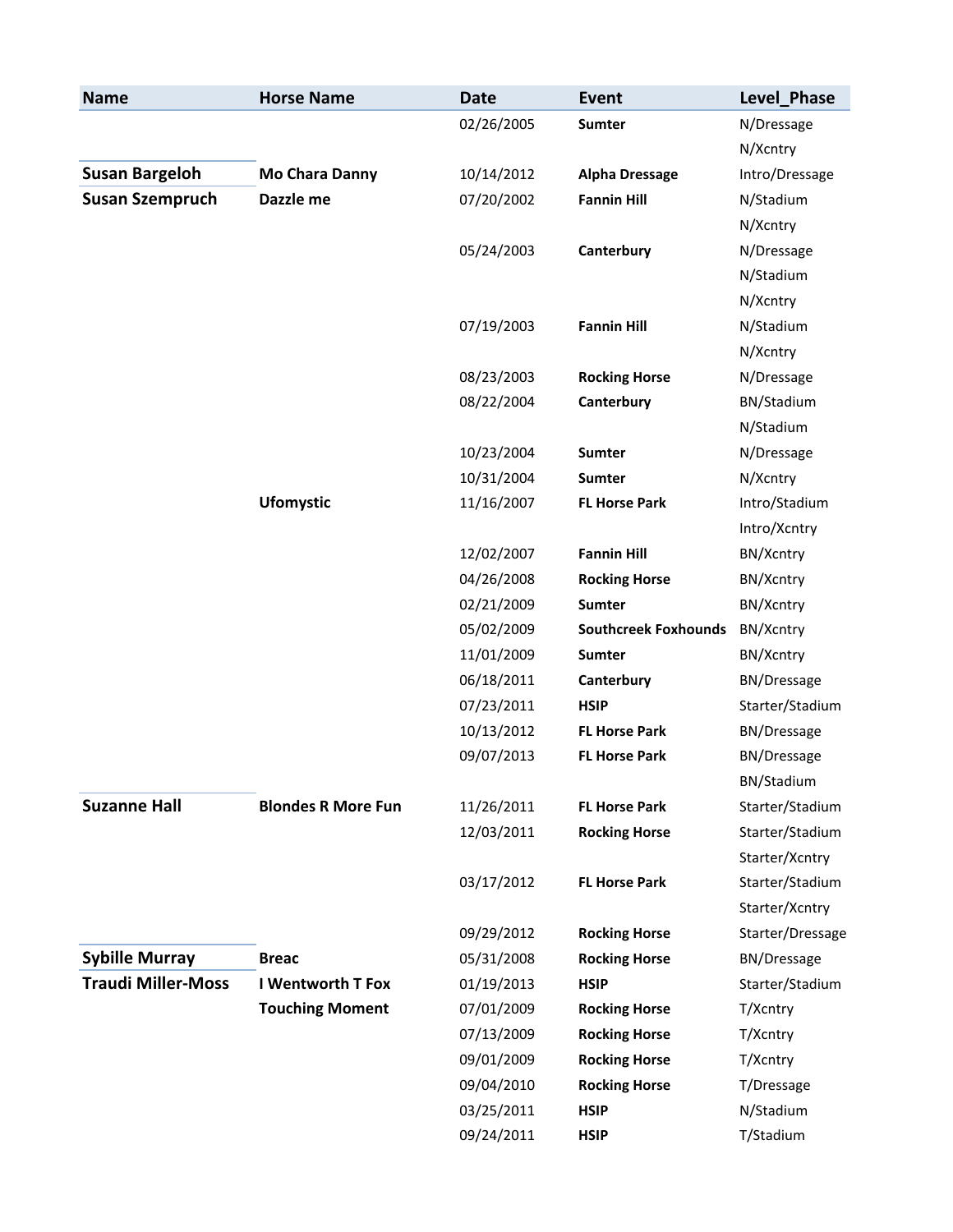| <b>Name</b>             | <b>Horse Name</b> | <b>Date</b> | Event                | Level_Phase        |
|-------------------------|-------------------|-------------|----------------------|--------------------|
|                         |                   | 10/23/2011  | <b>HSIP</b>          | T/Stadium          |
|                         |                   | 10/25/2011  | <b>HSIP</b>          | T/Stadium          |
|                         |                   | 11/12/2011  | <b>HSIP</b>          | T/Stadium          |
|                         |                   | 07/14/2013  | Longwood             | P/Stadium          |
|                         |                   | 09/14/2013  | Longwood             | P/Dressage         |
|                         |                   | 09/28/2013  | <b>HSIP</b>          | P/Stadium          |
|                         |                   | 10/19/2013  | Longwood             | P/Dressage         |
|                         |                   |             |                      | P/Stadium          |
|                         |                   | 11/09/2013  | Longwood             | P/Stadium          |
|                         |                   | 11/16/2013  | <b>HSIP</b>          | P/Stadium          |
| <b>Trudy Richardson</b> | Nip & Repent      | 03/24/2012  | <b>Gray Lily</b>     | <b>BN/Dressage</b> |
|                         |                   |             |                      | BN/Stadium         |
|                         |                   | 05/05/2012  | <b>Mahan Farm</b>    | N/Stadium          |
|                         |                   | 05/06/2012  | <b>Mahan Farm</b>    | N/Stadium          |
|                         |                   | 06/20/2012  | <b>Gray Lily</b>     | N/Stadium          |
|                         |                   |             |                      | N/Xcntry           |
|                         |                   | 09/01/2012  | <b>FL Horse Park</b> | <b>BN/Dressage</b> |
|                         |                   | 09/29/2012  | <b>Rocking Horse</b> | <b>BN/Dressage</b> |
|                         |                   |             |                      | BN/Stadium         |
|                         |                   | 10/06/2012  | <b>Mahan Farm</b>    | BN/Stadium         |
|                         |                   |             |                      | N/Stadium          |
|                         |                   | 01/20/2013  | Longwood             | BN/Dressage        |
|                         |                   |             |                      | BN/Stadium         |
|                         |                   |             |                      | BN/Xcntry          |
|                         |                   | 02/02/2013  | <b>Mahan Farm</b>    | N/Xcntry           |
|                         |                   | 02/09/2013  | <b>FL Horse Park</b> | <b>BN/Dressage</b> |
|                         |                   | 03/16/2013  | <b>Gray Lily</b>     | N/Xcntry           |
|                         |                   | 06/08/2013  | <b>Mahan Farm</b>    | N/Dressage         |
|                         |                   | 08/03/2013  | Longwood             | N/Dressage         |
|                         |                   | 08/31/2013  | <b>Rocking Horse</b> | BN/Stadium         |
|                         |                   |             |                      | BN/Xcntry          |
|                         |                   | 10/05/2013  | <b>Mahan Farm</b>    | <b>BN/Dressage</b> |
|                         |                   |             |                      | BN/Xcntry          |
|                         |                   | 10/13/2013  | <b>FL Horse Park</b> | BN/Xcntry          |
|                         |                   | 11/09/2013  | <b>SWDEA</b>         | N/Dressage         |
|                         |                   | 11/23/2013  | <b>FL Horse Park</b> | N/Dressage         |
|                         |                   |             |                      | N/Xcntry           |
|                         |                   | 12/14/2013  | <b>Iron Star</b>     | N/Dressage         |
|                         |                   | 01/18/2014  | Longwood             | N/Dressage         |
|                         |                   | 02/01/2014  | <b>Gray Lily</b>     | N/Dressage         |
|                         |                   |             |                      | N/Xcntry           |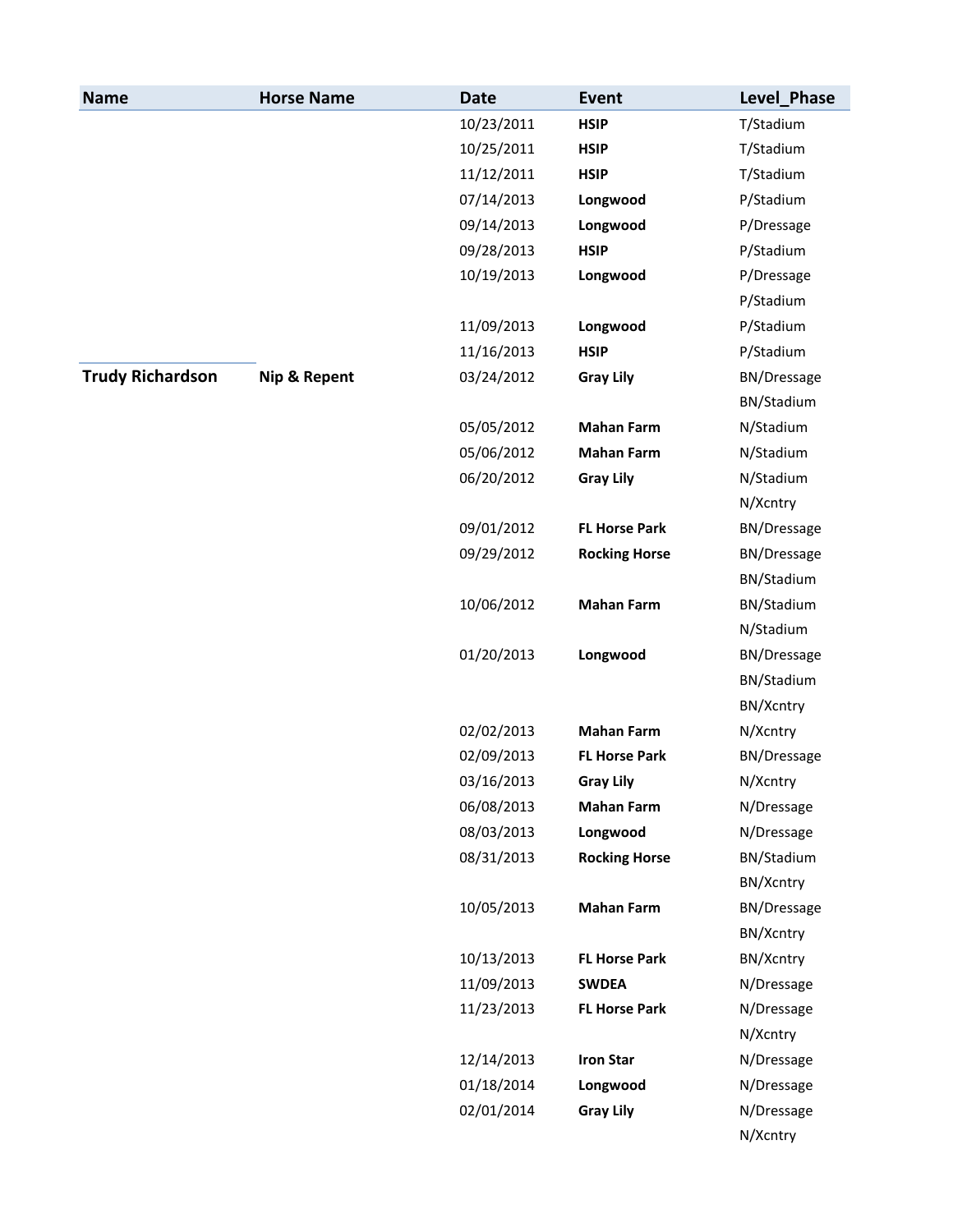| <b>Name</b>               | <b>Horse Name</b>   | <b>Date</b> | <b>Event</b>         | Level_Phase        |
|---------------------------|---------------------|-------------|----------------------|--------------------|
|                           |                     | 03/01/2014  | <b>Iron Star</b>     | N/Dressage         |
|                           |                     |             |                      | N/Stadium          |
|                           | <b>Sir DJ Chris</b> | 03/26/2011  | <b>Mahan Farm</b>    | Starter/Dressage   |
|                           |                     |             |                      | Starter/Stadium    |
|                           |                     |             |                      | Starter/Xcntry     |
|                           |                     | 04/03/2011  | Canterbury           | BN/Stadium         |
|                           |                     |             |                      | BN/Xcntry          |
|                           |                     | 05/01/2011  | <b>MMH</b>           | BN/Xcntry          |
|                           |                     | 05/07/2011  | <b>Mahan Farm</b>    | BN/Dressage        |
|                           |                     |             |                      | BN/Xcntry          |
|                           |                     |             |                      | Starter/Stadium    |
|                           |                     | 05/21/2011  | <b>Gray Lily</b>     | BN/Stadium         |
| <b>Tyler Anne Gilbert</b> | <b>Ollie Oop</b>    | 01/12/2008  | <b>Gray Lily</b>     | BN/Dressage        |
|                           |                     | 02/10/2008  | Canterbury           | BN/Stadium         |
|                           |                     | 10/15/2008  | <b>Gray Lily</b>     | P/Dressage         |
|                           |                     | 11/14/2008  | <b>Rocking Horse</b> | BN/Dressage        |
|                           |                     |             |                      | BN/Stadium         |
|                           |                     |             |                      | BN/Xcntry          |
|                           |                     | 11/21/2008  | <b>FL Horse Park</b> | <b>BN/Dressage</b> |
|                           |                     | 01/15/2009  | <b>Rocking Horse</b> | BN/Dressage        |
|                           |                     |             |                      | BN/Stadium         |
|                           |                     |             |                      | BN/Xcntry          |
|                           |                     | 03/01/2009  | <b>HSIP</b>          | N/Stadium          |
|                           |                     | 08/08/2009  | <b>Rocking Horse</b> | BN/Dressage        |
|                           |                     |             |                      | BN/Stadium         |
|                           |                     |             |                      | BN/Xcntry          |
|                           |                     | 11/21/2009  | <b>FL Horse Park</b> | N/Dressage         |
|                           |                     | 01/23/2010  | Canterbury           | N/Dressage         |
|                           |                     | 02/12/2010  | <b>FL Horse Park</b> | N/Dressage         |
|                           |                     | 03/12/2010  | <b>Rocking Horse</b> | N/Dressage         |
|                           |                     | 05/08/2010  | <b>The Farm</b>      | BN/Stadium         |
|                           |                     |             |                      | P/Dressage         |
|                           |                     |             |                      | Starter/Stadium    |
|                           |                     | 01/22/2011  | Canterbury           | N/Dressage         |
|                           |                     | 02/13/2011  | <b>FL Horse Park</b> | N/Dressage         |
|                           |                     | 09/17/2011  | <b>FL Horse Park</b> | <b>BN/Dressage</b> |
|                           |                     |             |                      | BN/Stadium         |
|                           |                     |             |                      | BN/Xcntry          |
|                           |                     | 09/24/2011  | <b>HSIP</b>          | BN/Stadium         |
|                           |                     |             |                      | N/Stadium          |
| <b>Vanessa Griggs</b>     | Hurrikhana          | 08/31/2013  | <b>Rocking Horse</b> | N/Dressage         |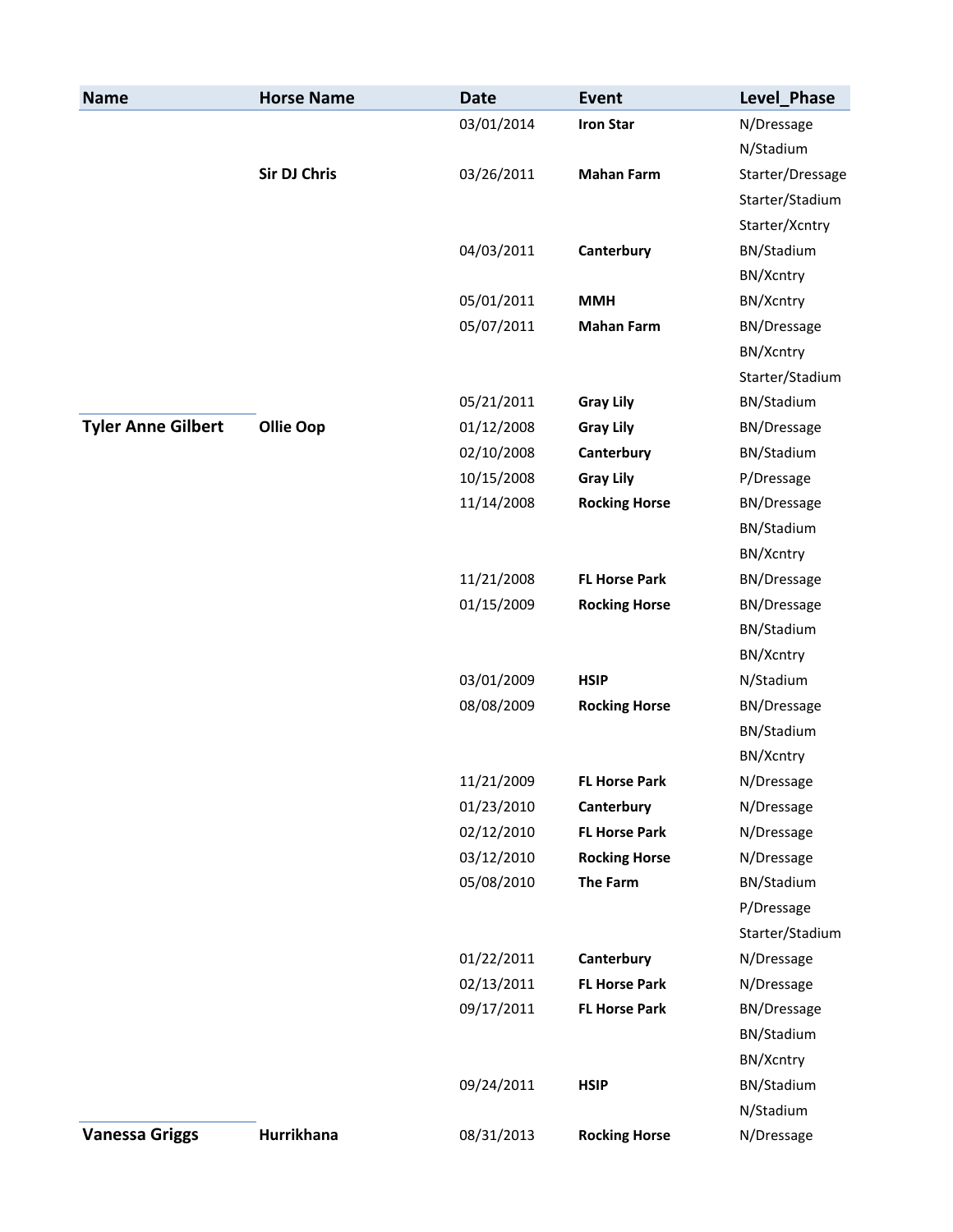| <b>Name</b>          | <b>Horse Name</b>            | <b>Date</b> | Event                | Level_Phase        |
|----------------------|------------------------------|-------------|----------------------|--------------------|
|                      |                              |             |                      | N/Stadium          |
|                      |                              |             |                      | N/Xcntry           |
|                      |                              | 09/07/2013  | <b>FL Horse Park</b> | N/Dressage         |
|                      |                              | 09/28/2013  | <b>Rocking Horse</b> | N/Dressage         |
|                      |                              |             |                      | N/Stadium          |
|                      |                              |             |                      | N/Xcntry           |
|                      |                              | 10/12/2013  | <b>FL Horse Park</b> | N/Dressage         |
|                      |                              |             |                      | N/Stadium          |
|                      |                              |             |                      | N/Xcntry           |
|                      | <b>Impressive with Grace</b> | 09/28/2013  | <b>Rocking Horse</b> | Starter/Stadium    |
|                      |                              |             |                      | Starter/Xcntry     |
|                      |                              | 10/12/2013  | <b>FL Horse Park</b> | Starter/Stadium    |
| <b>Vicki Barrett</b> | <b>Sir Khaliladd</b>         | 12/08/2010  | <b>Twin Rivers</b>   | BN/Dressage        |
|                      |                              | 01/02/2011  | <b>Twin Rivers</b>   | <b>BN/Dressage</b> |
|                      |                              | 02/19/2011  | <b>Twin Rivers</b>   | <b>BN/Dressage</b> |
|                      |                              | 03/01/2011  | <b>Twin Rivers</b>   | <b>BN/Dressage</b> |
|                      |                              | 04/16/2011  | <b>Twin Rivers</b>   | <b>BN/Dressage</b> |
| <b>Wendy Low</b>     | Agent 99                     | 01/19/2013  | Longwood             | N/Dressage         |
|                      |                              | 01/29/2013  | Longwood             | N/Dressage         |
|                      |                              |             |                      | N/Stadium          |
|                      |                              | 06/01/2013  | Longwood             | P/Dressage         |
|                      | <b>Balu Moon Rizing</b>      | 02/28/2004  | <b>Sumter</b>        | BN/Stadium         |
|                      |                              | 06/26/2004  | Canterbury           | BN/Stadium         |
|                      |                              | 10/23/2004  | <b>Sumter</b>        | BN/Stadium         |
|                      |                              | 10/30/2004  | Canterbury           | BN/Stadium         |
|                      |                              | 03/05/2005  | Canterbury           | N/Dressage         |
|                      |                              | 01/29/2006  | Canterbury           | N/Dressage         |
|                      |                              | 04/15/2006  | <b>Rocking Horse</b> | N/Dressage         |
|                      |                              | 06/09/2007  | Canterbury           | P/Dressage         |
|                      |                              | 07/25/2009  | <b>FL Horse Park</b> | N/Dressage         |
|                      |                              | 09/27/2009  | <b>HSIP</b>          | P/Stadium          |
|                      |                              | 11/07/2009  | Canterbury           | P/Dressage         |
|                      |                              | 12/12/2009  | <b>Rocking Horse</b> | N/Dressage         |
|                      |                              |             |                      | N/Stadium          |
|                      |                              | 01/16/2010  | <b>Rocking Horse</b> | N/Dressage         |
|                      |                              |             |                      | N/Stadium          |
|                      |                              |             |                      | N/Xcntry           |
|                      |                              | 02/05/2010  | <b>Rocking Horse</b> | T/Xcntry           |
|                      |                              | 05/29/2010  | <b>FL Horse Park</b> | T/Xcntry           |
|                      |                              | 07/01/2010  | Canterbury           | P/Dressage         |
|                      |                              | 09/29/2012  | <b>Rocking Horse</b> | N/Dressage         |
|                      |                              |             |                      |                    |